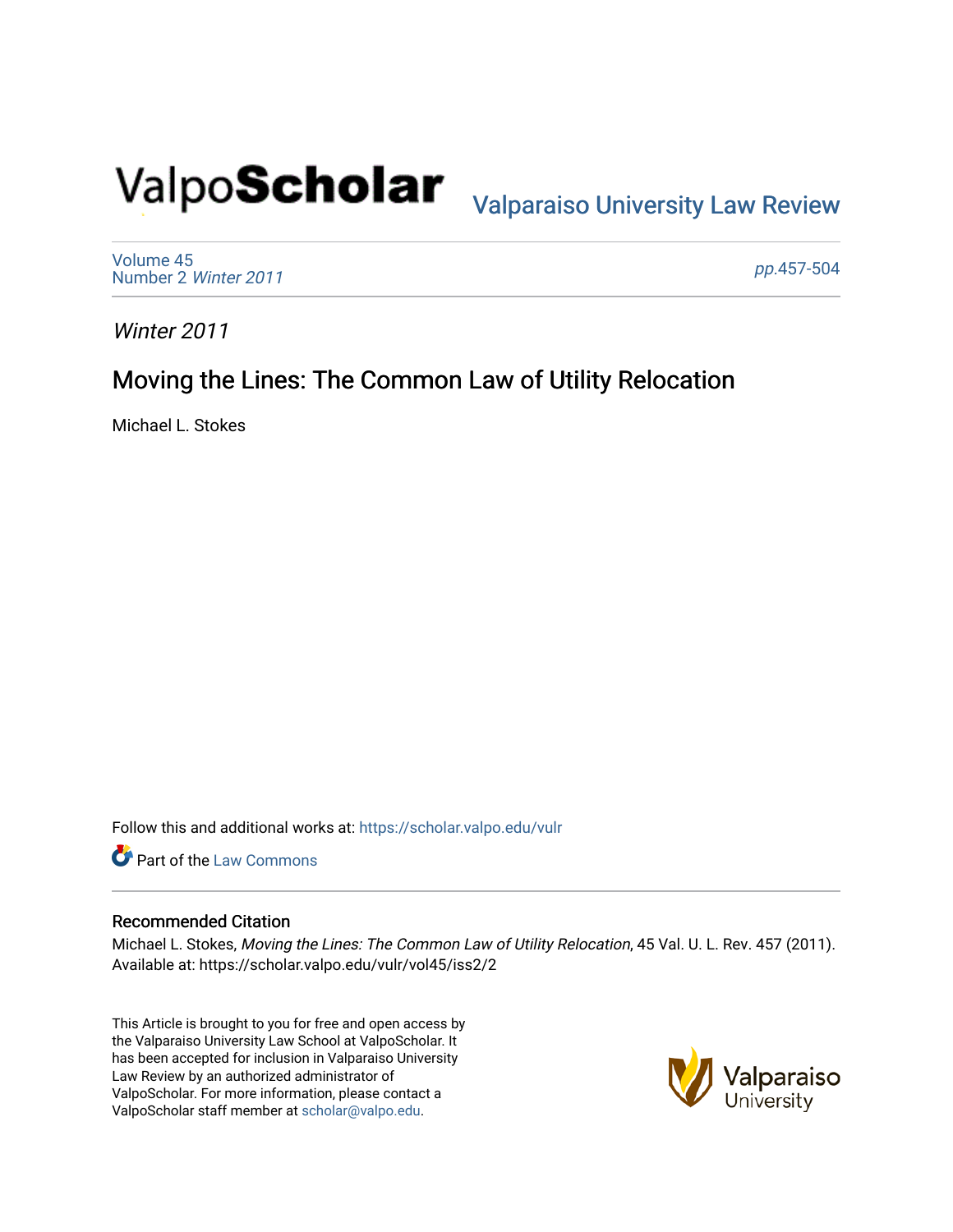# **MOVING THE LINES: THE COMMON LAW OF UTILITY RELOCATION**

#### **Michael L. Stokes**\*

The system of streets and roads serving the United States is over four million miles long and occupies about one percent of the country's total land mass—an area roughly the size of South Carolina.<sup>1</sup> The most obvious users of this intricate network are the cars and trucks that log over 990 billion miles a year in vehicle-miles traveled.<sup>2</sup> Less noticeable are the utility lines, often located to the side of the pavement or underground, that use these transportation corridors for tasks ranging from transmission of fiber optic data to collection of sewage.

If a road is widened to allow for more traffic, or a city street is rerouted for construction of a convention center, the utility lines may have to be moved. This can be an expensive undertaking. During construction of the Westpark Tollway in Houston, for example, the cost to relocate electric and gas utilities exceeded \$10 million.<sup>3</sup> Telephone line relocation for the same project cost another \$1.5 million.<sup>4</sup>

Determining who has to pay these costs is a frequent source of litigation, sometimes with inconsistent results. For example, in one 2006 decision resulting from the Westpark Tollway project, the Court of Appeals for the Fifth Circuit decided that Texas statutory law would require the government to pay for relocating electric and gas lines being displaced by the new road.<sup>5</sup> But three years later, in another case arising from the same project, the Texas Supreme Court held that the Fifth Circuit's "*Erie* guess about Texas law" was wrong, deciding that the telephone company had to pay to move its own lines as required by longstanding Texas common law.<sup>6</sup>

"Under the traditional common-law rule," reaffirmed by the U.S. Supreme Court in 1983 and recognized by the Court as far back as 1905, "utilities have been required to bear the entire cost of relocating from a

<sup>\*</sup> J.D., Ohio State University (1995); M.A., Industrial Relations, Wayne State University (1983); B.A., Economics and Political Science, University of Michigan–Dearborn (1981). Mr. Stokes is an attorney practicing in Toledo, Ohio.

<sup>1</sup> *Distance to Nearest Road in the Coterminous United States*, U.S. GEOLOGICAL SURVEY, U.S. DEP'T OF THE INTERIOR, *available at* http://www.fort.usgs.gov/products/publications/ 21426/21426.pdf.

<sup>2</sup> *Functional System Travel–2008*, FED. HIGHWAY ADMIN., U.S. DEP'T OF TRANSP., *available at* http://www.fhwa.dot.gov/policyinformation/statistics/2008/pdf/vm2.pdf.

<sup>3</sup> Centerpoint Energy Hous. Elec., L.L.C. v. Harris Cnty. Toll Rd. Auth., 436 F.3d 541, 542 (5th Cir. 2006).

Harris Cnty. Toll Rd. Auth. v. Sw. Bell Tel., L.P., 263 S.W.3d 48, 54 (Tex. App. 2006).<br>Centerpoint Energy, 436 F.3d at 551.<br>Sw. Bell Tel., L.P. v. Harris Cnty. Toll Rd. Auth., 282 S.W.3d 59, 63–65 (Tex. 2009).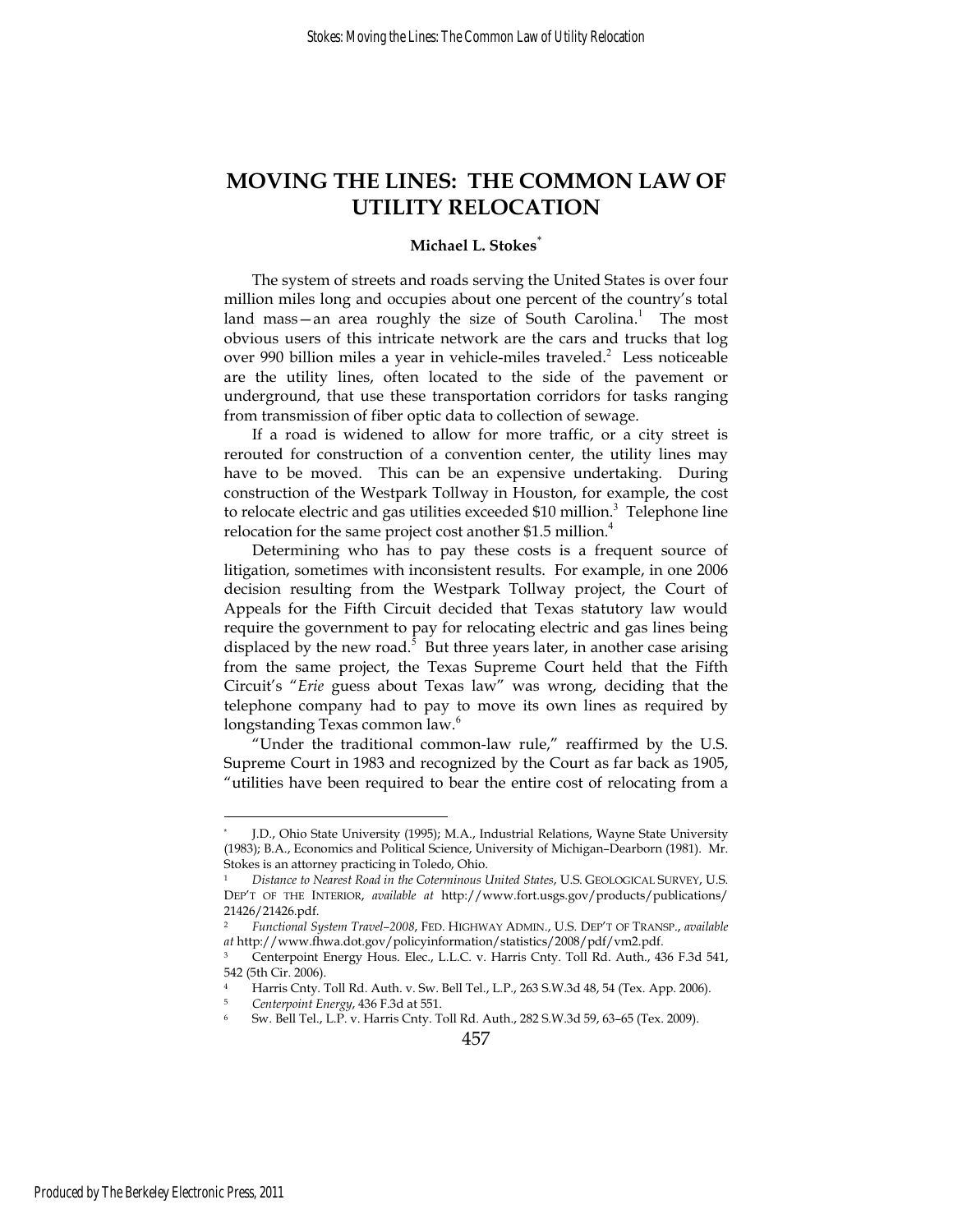public right-of-way whenever requested to do so by state or local authorities."<sup>7</sup> But affected utilities, facing large and unwanted expenditures, have persistently found ways to argue around or against this rule, and courts have sometimes been reluctant to apply it.

The abundance of litigation related to government-mandated utility relocation is not surprising. When a government agency requires a utility company to move its equipment from the right-of-way and disclaims any responsibility to pay for it, the order might *seem* like an uncompensated taking, and this argument commonly arises in utility relocation cases.<sup>8</sup> Moreover, utilities often have government-granted franchises, dating to the late 1800s or before, that authorize them to put equipment in the streets but say nothing about relocation.<sup>9</sup> And because utility companies are subject to a host of state and federal regulations, they may urge that the common law rule is no longer valid because state regulation has displaced it<sup>10</sup> or federal law has preempted it.<sup>11</sup> Finally, given the amount of money at stake, it is predictable that utilities resist uncompensated relocation and try to put the burden on the governmental agency to justify it. $^{12}$ 

This Article will begin by examining how the common law rule developed as utilities began to use the streets and highways for gas and water service and street railways, and then how the rule was affected by the massive growth of the country's federally-funded highway system. Second, we will look at the various arguments made against application of the common law rule and how they have fared. Third, we will consider the particular issues that arise when private development and government actions are intertwined in the project that made the relocation necessary. Finally, this Article will suggest that a "clear statement rule" would help sort out the legal complexities in this area:

Norfolk Redevelopment & Hous. Auth. v. Chesapeake & Potomac Tel. Co., 464 U.S. 30, 35 (1983) (quoting New Orleans Gaslight Co. v. Drainage Comm'n of New Orleans, 197 U.S. 453, 462 (1905)).

<sup>8</sup> *See, e.g.*, Qwest Corp. v. City of Chandler, 217 P.3d 424, 426–27 (Ariz. App. 2009); City of Perrysburg v. Toledo Edison Co., 870 N.E.2d 189, 191 (Ohio App. 2007); *Sw. Bell*, 282 S.W.3d at 60–61.

<sup>9</sup> *See, e.g.*, *Qwest Corp.*, 217 P.3d at 427; Nw. Natural Gas Co. v. City of Portland, 711 P.2d 119, 128–30 (Or. 1985).

<sup>10</sup> *See, e.g.*, City of Auburn v. Qwest Corp., 260 F.3d 1160, 1166 (9th Cir. 2001) (noting Qwest's argument that state public utilities regulations displaced the common law rule).

<sup>11</sup> *See, e.g.*, Sw. Bell Tel., LP v. City of Houston, 529 F.3d 257, 262 (5th Cir. 2008) (rejecting the argument that Federal Telecommunications Act of 1996 preempted the common law rule).

<sup>12</sup> *See, e.g.*, Metro. Gov't of Nashville & Davidson Cnty. v. Bellsouth Telecomm., Inc., 502 F. Supp. 2d 747, 760–62 (M.D. Tenn. 2007); Complaint by Wis. Pub. Serv. Corp. against the City of Manitowoc, 2008 Wisc. PUC LEXIS 239, \*9 (Pub. Serv. Comm'n of Wisc. Apr. 18, 2008).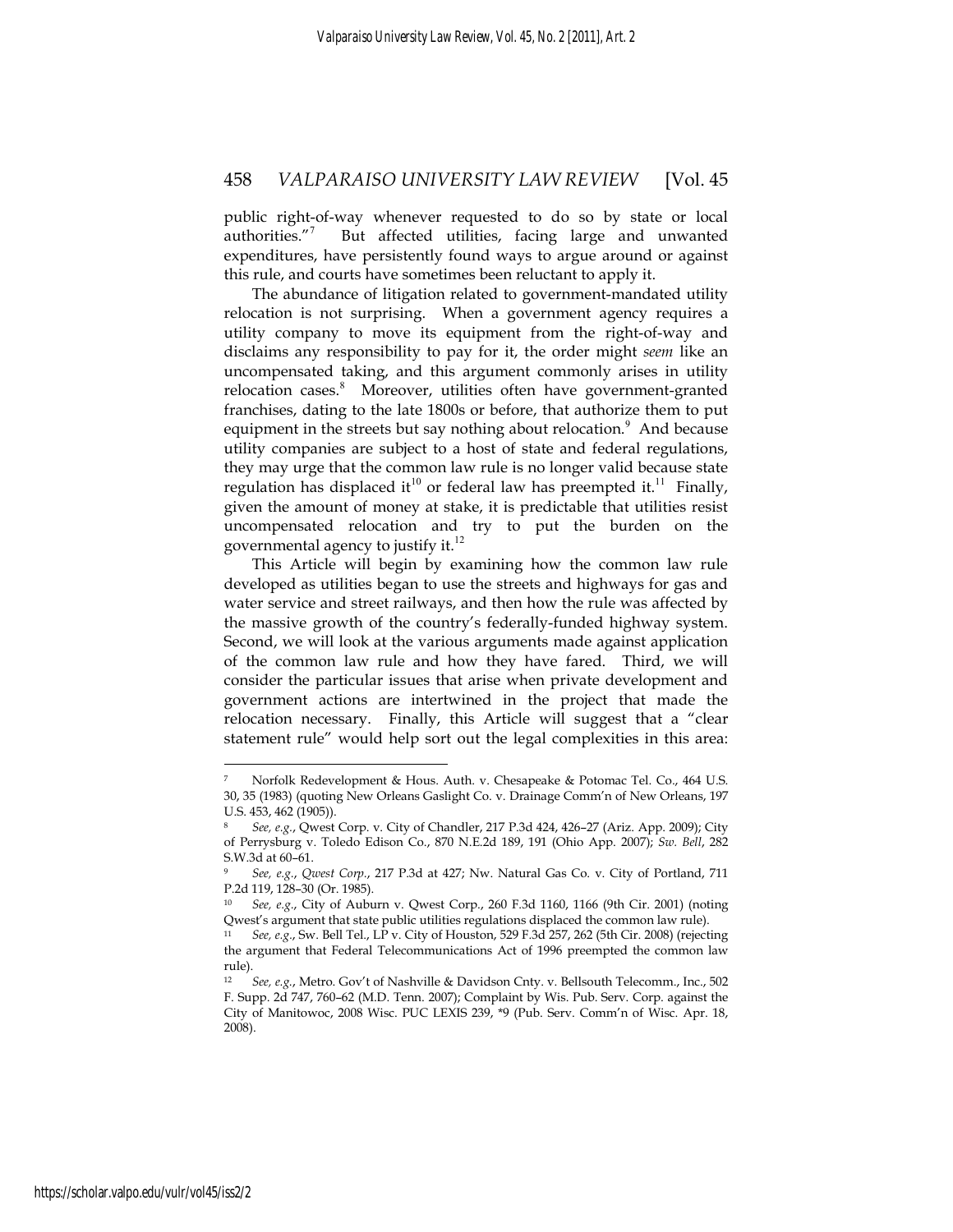because the common law "utility pays" rule is so well-established, it should be applied unless a state statute clearly requires otherwise.

#### I. DEVELOPMENT OF THE COMMON LAW RULE

#### *A. The Early Cases*

Building and maintaining municipal streets and roads between population centers is one of the "ancient purposes of organized government."<sup>13</sup> For much of history, these ways were traveled by foot, either human or animal. By the mid-1800s, however, street railway systems began to operate, some horse-drawn and others powered by electrical or steam engines. Unlike transient carriages or wagons, street railways required fixed, permanent tracks, and the laying of these tracks also laid the potential for conflicts with other uses of the road. Yet from the earliest days, courts regularly determined that it was the secondary user of the street, and not the organized government, that had to yield.

In 1863, for example, the Kentucky legislature authorized the city of Louisville to contract for the construction of street railroads, and in 1864, the legislature incorporated the Louisville City Railway Company to build and operate street railways at locations authorized by the city council.<sup>14</sup> After agreeing with the city to the terms of a contract, this privately-owned railway company laid over twenty-four miles of track costing nearly  $$400,000$  – and began operations.<sup>15</sup>

Soon afterward, however, the city decided to begin using different pavement on some of its streets, notifying the company that it would have to remove and replace 1280 yards of track on Jefferson Street as the new paving progressed.<sup>16</sup> The company did the work under protest and sued to challenge the city's action. On review, the Kentucky Court of Appeals first had to determine whether the city could even require the company to remove its tracks from the street. If so, the court would then have to decide whether the city or the company should pay for it. To answer the first question the court looked at the legislature's 1863 enabling act, which required the "[city] council to reserve the right to

<sup>13</sup> Hendricks v. Covington & Cincinnati Bridge Co., 6 S.W.2d 1050, 1052 (Ky. 1928); *see also* Bester v. Chi. Transit Auth., 676 F. Supp. 833, 838 (N.D. Ill. 1987). "One of the most ancient and habitually exercised functions of government for centuries has been providing of roads and streets for use by the public and keeping them free from obstructions, regulating traffic over and upon them, so that the public might get the maximum of safe use thereof." Superior Laundry & Towel Supply Co. v. Cincinnati, 168 N.E.2d 447, 448 (Ohio App. 1959).

<sup>&</sup>lt;sup>14</sup> Louisville City Ry. Co. v. City of Louisville, 71 Ky. (8 Bush) 415, 417 (1871).<br><sup>15</sup>  $Id$  at 418

 $15$  *Id.* at 418.<br> $16$  *Id.* at 418.

<sup>16</sup> *Id.* at 418–19.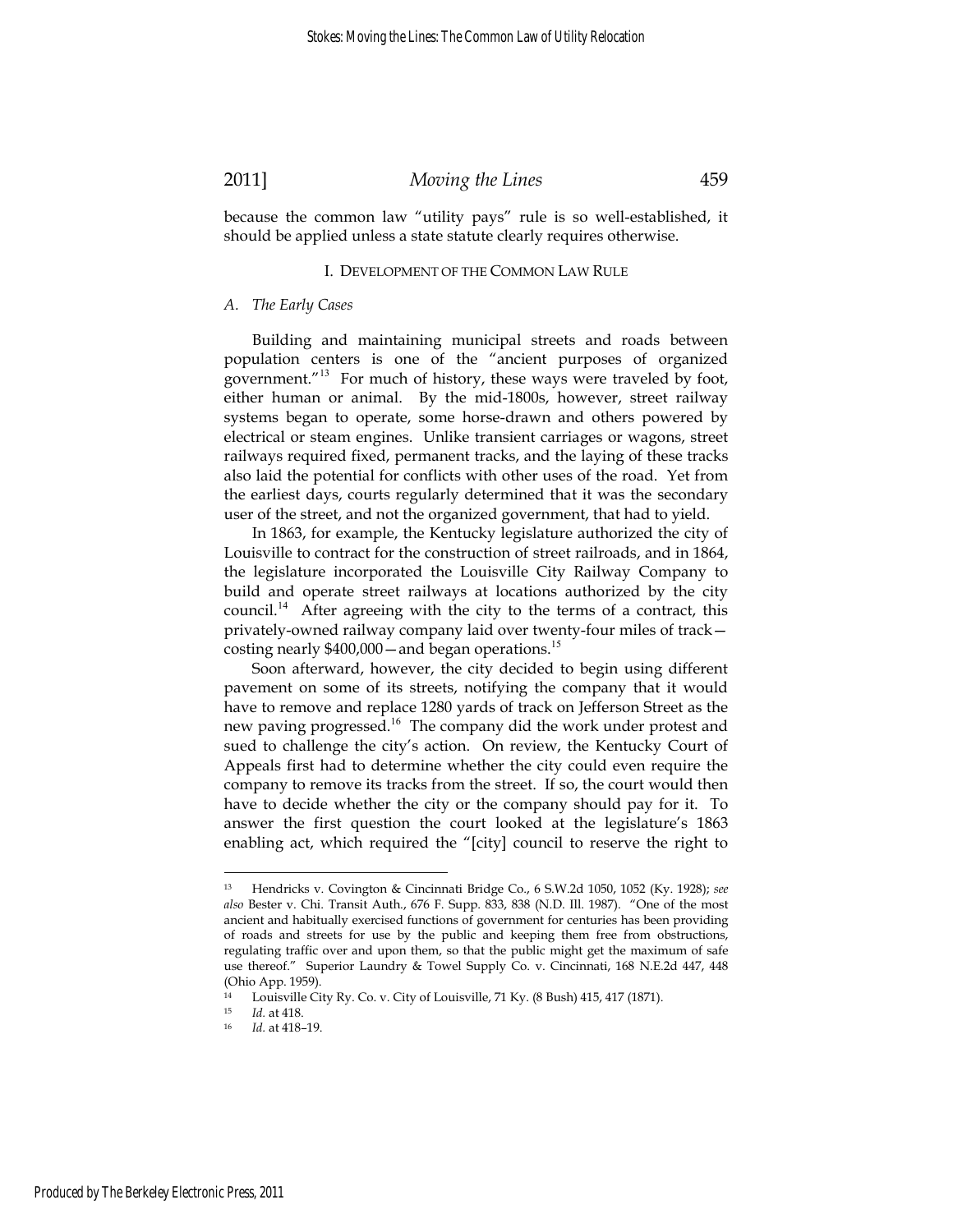regulate and control" the railroad.<sup>17</sup> That reserved right, the court decided, was broad enough to encompass the repaving project. As the court put it, "the municipal government may, in the exercise of a sound discretion, make reasonable and proper regulations, prescribing the manner in which this right of way shall be enjoyed."<sup>18</sup> And while the city's powers to regulate were expressly reserved in this instance, the court also noted the "fundamental principle that these powers are impliedly reserved . . . in all its grants of property to private individuals."<sup>19</sup>

Turning to the second question, the court held that the company must bear the cost of relocating its tracks. The court based this decision on a fundamental principle:

> [just as the city] council could not by contract deprive itself of the power to regulate the reconstruction of railways made necessary by changes in the character of pavements used upon the streets of the city, neither could it embarrass or clog its right to exercise such power by undertaking, either expressly or by implication, to pay the expenses necessarily incurred by the company in complying with the reasonable and proper regulations made by the city upon this subject.<sup>20</sup>

Furthermore, the court declared that it would presume that the city acted reasonably in exercising its legislative power.<sup>2</sup>

The Kentucky court's decision also involved sub-surface rights: specifically, the city of Louisville's power to require the company to remove its tracks (and replace them at its own cost) for a sewer project. That relocation, too, was an exercise of the city's inherent and inalienable power to control the streets for the public benefit. As the court put it, "we are of [the] opinion that the city did not and could not surrender its right to construct sewers in such portions of its limits as might require them, and that the railway company holds its right of way subject to this power."<sup>22</sup>

<sup>17</sup> *Id.* at 421. 18 *Id.* at 421–22. 19 *Id.* at 422. 20 *Id.*

 $\frac{21}{22}$  *Id.* 

<sup>22</sup> *Id.* at 423. The Alabama Supreme Court followed *Louisville City Railway* in an 1890 case ordering a water company to remove and lower pipes that conflicted with a city sewer, even though the pipes allegedly were located as the city's engineer had directed. City Council of Montgomery v. Capital City Water Co., 9 So. 339 (Ala. 1890). Due to the fact that liability for cost was not relevant to the mandamus action, the Alabama court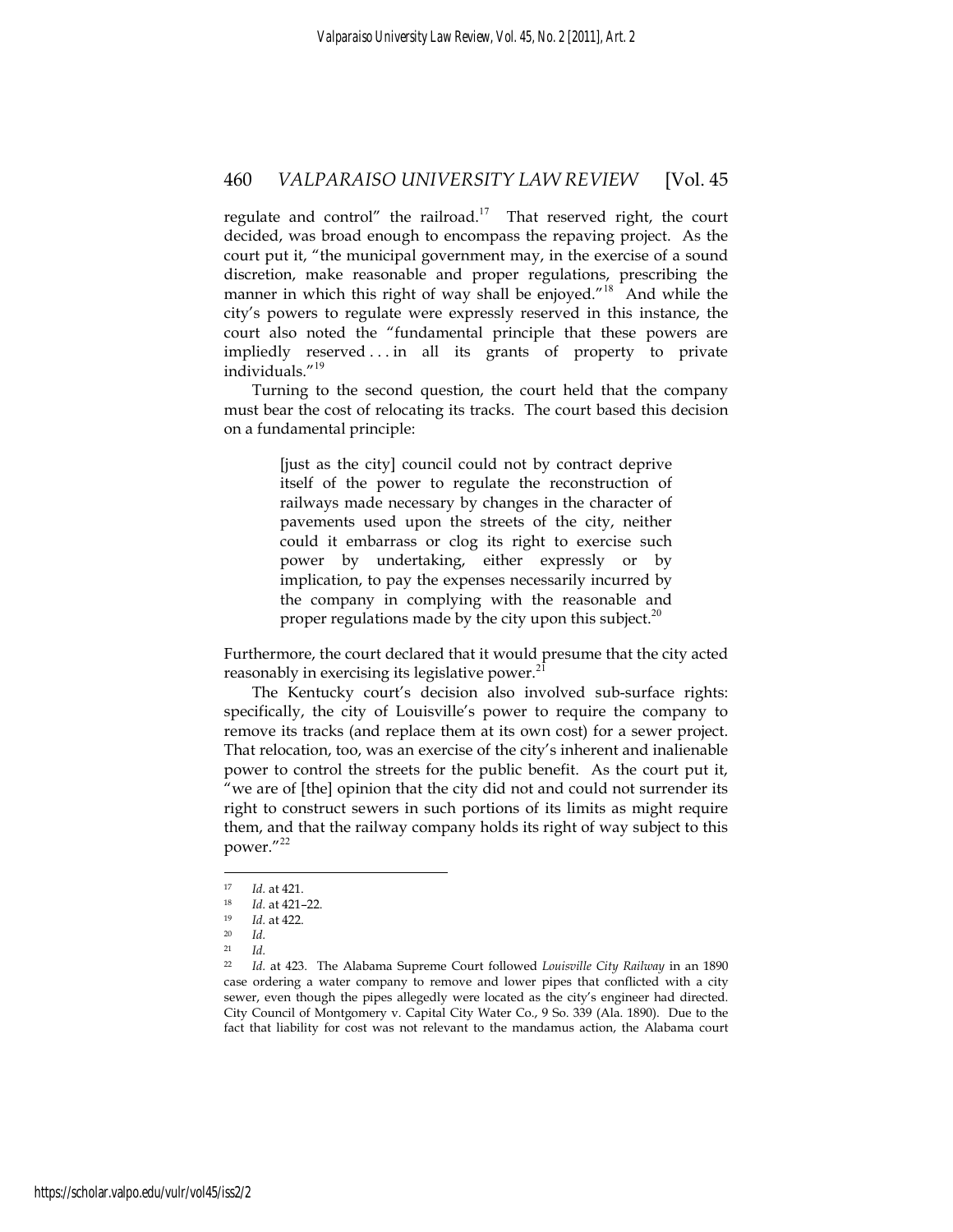During this same time period, courts in several other jurisdictions used similar reasoning to determine that, franchise rights notwithstanding, the government could order a utility to relocate at its own cost whatever facilities it put in or under the public highways. In 1873, the Supreme Court of Massachusetts decided that the county commissioners could authorize a steam railroad to lay its tracks across the tracks of a horse railroad when both occupied the same highway, for both railroads "hold their rights to use [the highway] in subordination to the power of the public authorities to determine what other use of it is demanded by public necessity."<sup>23</sup>

In 1883, one year after Thomas Edison installed his first small-scale electricity distribution network in part of Manhattan,<sup>24</sup> the New York Court of Appeals held in *In re Deering* that the city of New York could not assess property taxes to reimburse a gas company for expenses incurred in removing and replacing an illuminating gas line that had to be moved when the grade of the street was changed. Even though an 1848 act of the state legislature authorized the gas company to lay its pipes under the public streets, the court held that "the company took the risk of their location and should be required to make such changes as public convenience or security requires, and at its own cost and charge."<sup>25</sup>

*Id*.

deferred ruling on whether the city was "under a moral or legal obligation to pay [the] expense [of relocating the pipes]," but it signaled that the answer would probably be no. *Id.* at 341. Quoting the Kentucky court's opinion, the Alabama court indicated its approval of the general principle that a city could not "embarrass or clog its right to exercise" police power over the streets by undertaking to pay to relocate utilities using the public right-ofway. *Id.*

<sup>&</sup>lt;sup>23</sup> Lynn & Bos. R.R. Co. v. Bos. & Lowell R.R. Corp., 114 Mass. 88, 91 (1873).<br><sup>24</sup> PHILLIP F. SCHEWE, THE GRID 29-39 (2007).<br><sup>25</sup> In re Deering, 93 N.Y. 361, 362 (1883). In 1892, the Supreme Court of Virginia followed *Deering* and *Louisville City Railway* and refused to enjoin the city of Roanoke from lowering the grade of a street, even though it meant that gas lines would have to be relocated. Roanoke Gas Co. v. City of Roanoke, 88 Va. 810 (1892). The Virginia court suggested that the utility had no valid claim for damages, for it accepted its franchise contract "with full knowledge not only that the city retained the power to change the grade of its streets as in its judgment and discretion the public welfare might require, but also of a probability of such change in a new city such as Roanoke." *Id.* at 818.

The Florida Supreme Court reached a similar result when it decided that a public contract for a sewer system was void because the task of relocating utilities was included in the description of the work being bid. Anderson v. Fuller, 41 So. 684, 688 (Fla. 1906). Thus,

<sup>[</sup>t]he city of Tampa was, therefore, not authorized directly or indirectly to burden itself or its citizens with the cost of removing and replacing of the water pipes, gas pipes, telegraph, telephone and electric light poles, drains, or conduits, or railway tracks that might necessarily have been interfered with in laying its sewers in the streets.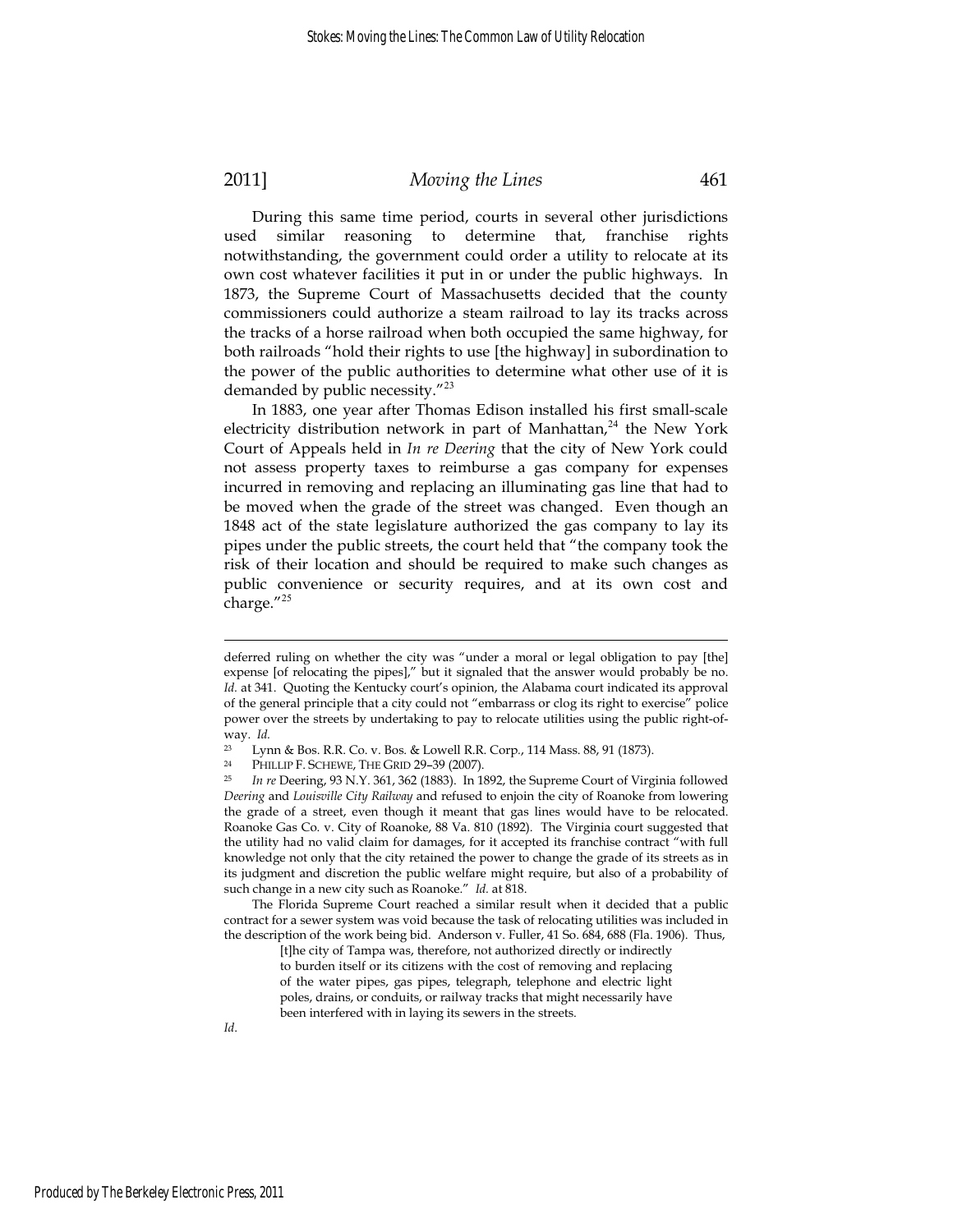Another illustrative decision—made by a federal court—arose in Kansas City, Missouri, where a city sewer dug in 1884 displaced a water line laid just one year before by the National Water-Works Company. The water company contended that, because it had laid its water line in the street "in the place and manner directed by the city," it had acquired "a vested property right in an undisturbed location and possession."<sup>26</sup> But the court disagreed, stating that under well-established law no city could make a contract that abridged its full control of matters affecting the public health. $^{27}$  This rule governed the contract between the city and the utility, which "took its right to lay its pipes in the streets of the city subject to the paramount and inalienable right of the city to construct sewers therein whenever and wherever, in its judgment, the public interest demand."<sup>28</sup>

By the end of the nineteenth century multiple utility lines in the streets had become commonplace and so had the recognition that governments could order those lines to be relocated at the cost of the companies that owned them. As the Ohio Supreme Court's 1893 *Columbus Gaslight & Coke* opinion held, any easement or other right that a utility might have to use the streets "must give way to the paramount duty of the city to care for the streets, and keep them open, in repair, and convenient for the general public."<sup>29</sup> And so long as the city's action was not wanton or negligent, the utility would have to pay to move its lines.<sup>30</sup> The court reasoned,

> [t]his duty would be seriously interfered with if the city could not change the grade of its streets save upon the condition that it should make compensation to every gas company, and water company, and telephone company, and electric light company, and street-railway company, for inconvenience and expense thereby occasioned. All such agencies must be held to take their grants from the city upon the condition, implied where not expressed, that the city reserves the full and unconditional power to make any reasonable change of grade or other improvement in its streets.<sup>31</sup>

<sup>&</sup>lt;sup>26</sup> Nat'l Water-Works Co. v. City of Kansas, 28 F. 921, 921, 922 (W.D. Mo. 1886).<br><sup>27</sup>  $Id$  at 923

<sup>27</sup> *Id.* at 923. 28 *Id.*

<sup>29</sup> Columbus Gaslight & Coke Co. v. City of Columbus, 33 N.E. 292, 294 (Ohio 1893).

<sup>30</sup> *Id.* at 294. 31 *Id.*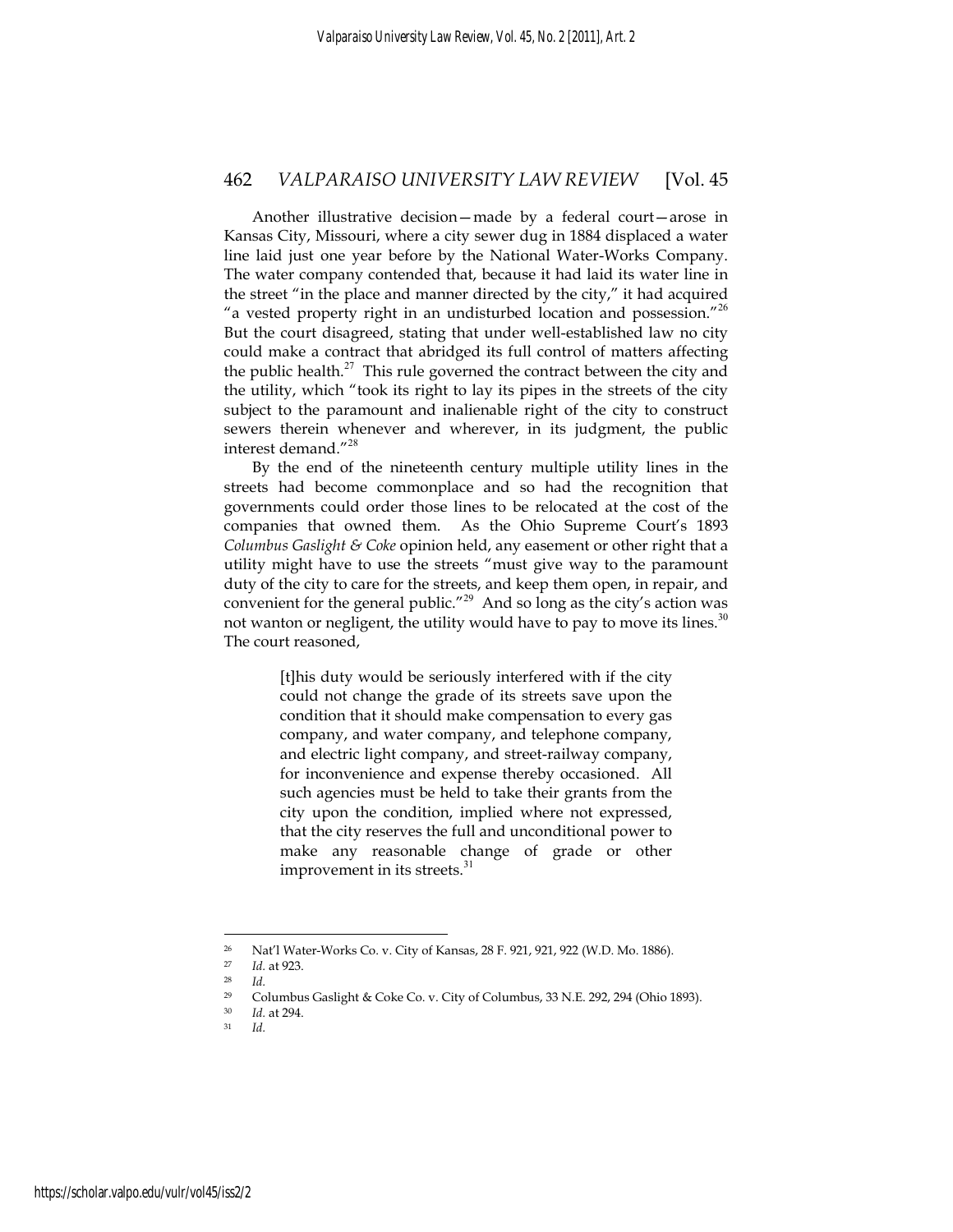Nor were conflicts between multiple users of the road strictly an urban phenomenon. In 1903, the commissioners of Sandusky County, Ohio ordered a telegraph company to move its poles from the center of a rural highway to the edge because heavily loaded farm wagons had to dodge between them to avoid traffic on a recently installed electric interurban railway.<sup>32</sup> Because this highway was a federally funded post road, the telegraph company asked the federal court to enjoin the order, arguing that the federal statute deprived the commissioners of authority to require it to move the lines—foreshadowing preemption arguments made a century later. But then, as now, the federal government deferred to local control of public road rights-of-way; the Court of Appeals for the Sixth Circuit held that the statute authorizing telegraph lines on federal post roads "was not intended by its passage to interfere with the proper control and regulation of such highways by the states, counties, or municipalities, which had them in charge."<sup>33</sup>

Alternatively, the telegraph company argued that because it had paid the county for the right to use the highway and installed its poles where it had been authorized to put them, it had "a right to maintain its poles and wires where they are indefinitely."<sup>34</sup> But the federal appeals court was not persuaded:

> It is enough to say in reply to this, that the county commissioners had no power to grant such a right or franchise. Their power was limited. They had a right to permit the telegraph company to maintain its poles and wires in the road, provided they should not incommode the public in its use, but that was the extent of their power.<sup>35</sup>

Moreover, there was no guarantee that the poles could stay where they were first installed. "A location not inconvenient when made, may become so because of changed conditions; and whether it has or not, must be ascertained by the commissioners in office when the inquiry is made. No board has power to determine for all time just how a highway shall be used."<sup>36</sup>

Thus, by the beginning of the twentieth century, two wellrecognized principles governed how utilities could use the public rightsof-way. First, the utility's right to be there was a subordinate one, so the

<sup>32</sup> Ganz v. Ohio Postal Tel. Cable Co., 140 F. 692, 694 (6th Cir. 1905).

<sup>33</sup> *Id.* at 695. 34 *Id.*

<sup>35</sup> *Id.*

<sup>36</sup> *Id.*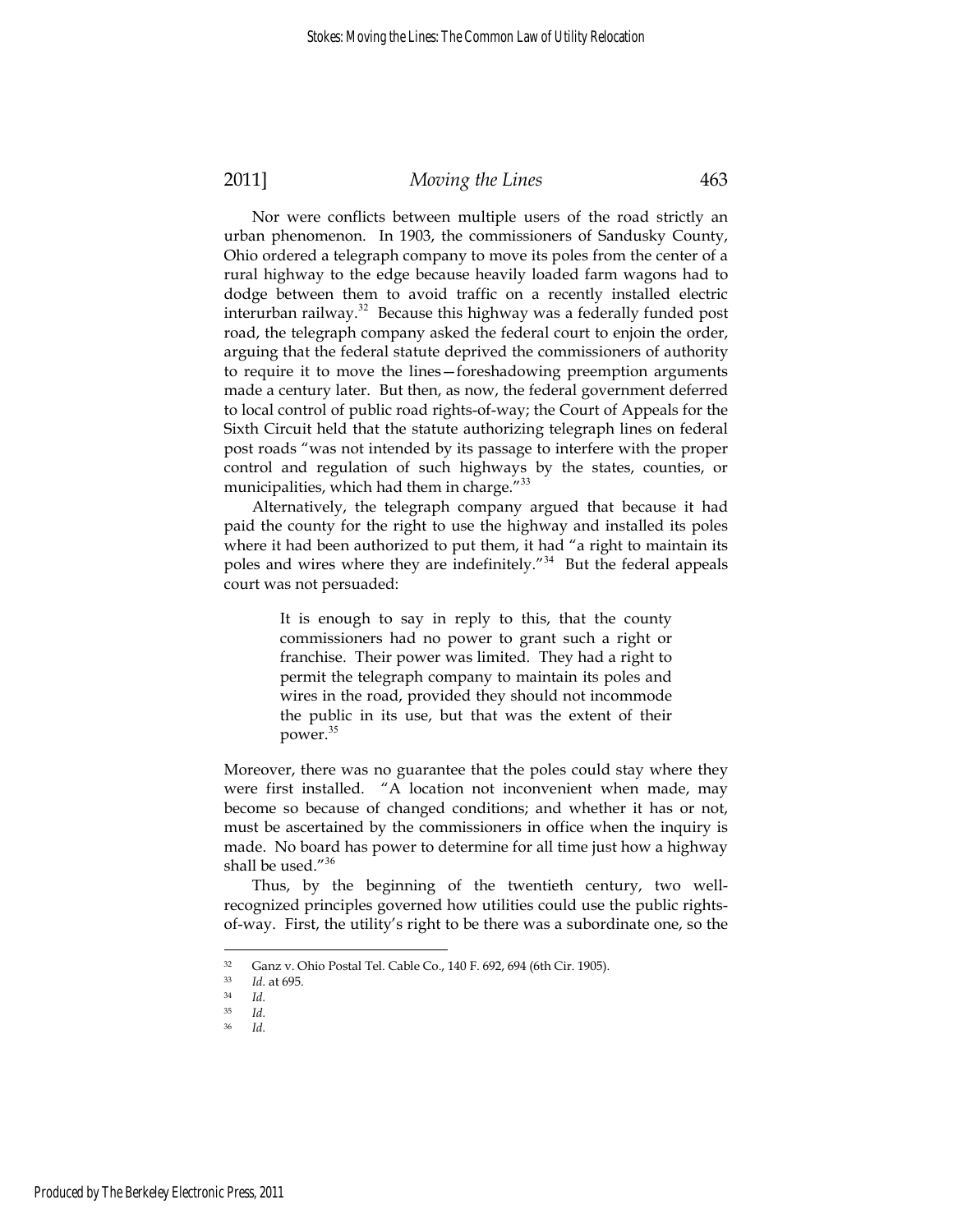government authority responsible for maintaining the street or road could order the utility to relocate its facilities. Second, this relocation would be at the utility's cost. To hold otherwise would "embarrass or clog" public control of the roads and hamper the government's ability to respond to future public needs by making change too costly.37 And this result was a fair one, because by using the public right-of-way the utility company saved the time and money it would otherwise have spent acquiring easements for its lines. The utility company took the risk of locating its lines in the streets; therefore, it must also bear the cost of moving them when the government required it.

It was against this background that the U.S. Supreme Court decided *New Orleans Gaslight*, which has come to be considered a seminal decision on the subject.

#### *B. The Supreme Court's 1905* New Orleans Gaslight *Decision*

The dawn of the nineteenth century saw some halting attempts at providing water to the public through pipes laid in the streets,<sup>38</sup> but the first prototypical "utilities" were companies that produced and distributed coal gas for illuminating streets and buildings.<sup>39</sup> One of these was New Orleans Gaslight and Banking Company, which was created in 1835 and given the right, for a term of years, to use the streets of New Orleans as the city's exclusive vendor of illuminating gas. $40$ 

The Gaslight Company first came before the Supreme Court in 1885 seeking to defend its exclusive rights against a legislatively sanctioned competitor. The Court began its decision in that case by finding that the grant of a monopoly was not improper because the company was not in competition with ordinary citizens:

<sup>37</sup>*Supra* note 22. 38 *See* ROBERT DALEY, THE WORLD BENEATH THE CITY 28 (1959) (stating that in 1799 the Manhattan Company, headed by Aaron Burr, obtained legislative authority to provide water to the city of New York). Moreover,

Burr and the Manhattan Company negotiated for the site of Christopher Colles' old well and reservoir adjacent to Collect Pond, ordered thousands of feet of log pipe bored, and sent laborers into the principal streets to break up the pavement. When the log pipes were ready they were buried five feet down, two feet from the curb. For the first time, New York City, like any growing organism, had pushed roots down into the earth.

*Id.*

<sup>39</sup> *See id.* at 116 (stating that New York City's original gas charter was granted in the spring of 1823).

New Orleans Gas-Light Co. v. La. Light Co., 115 U.S. 650, 651-52 (1885).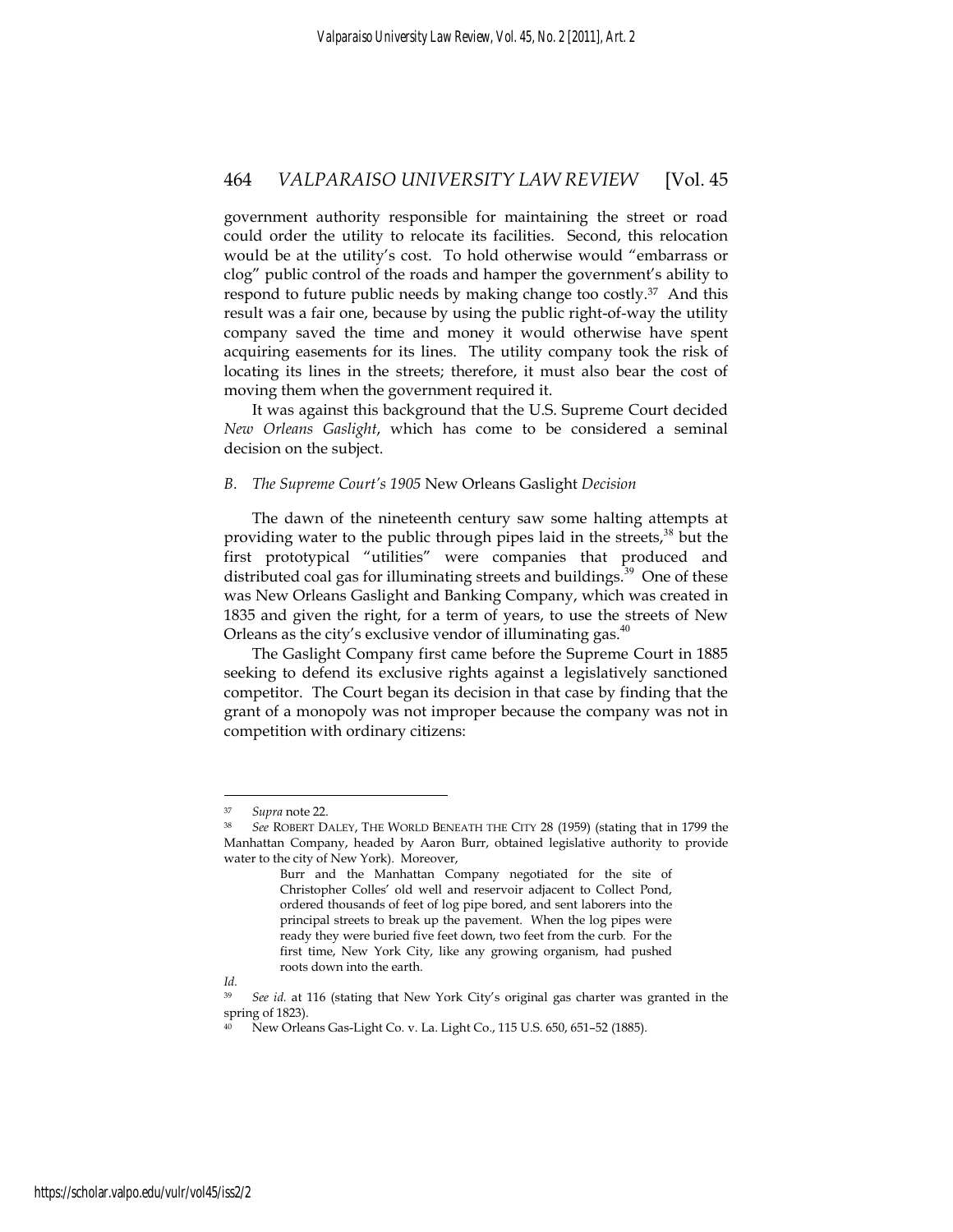No one has the right to dig up the streets, and lay down gas-pipes, erect lamp-posts, and carry on the business of lighting the streets and the houses of the city of New Orleans, without special authority from the sovereign. It is a franchise belonging to the state, and, in the exercise of the police power, the state could carry on the business itself or select one or several agents to do so.<sup>41</sup>

But once it was built out, the utility franchise became a right; without the assurance of an exclusive privilege for a fixed time, no private company would have undertaken the risk of building a gas-works and laying the distribution lines.<sup>42</sup> Therefore, if the state legislature later decided that such grants of monopoly power were a bad idea, it could revoke the exclusive privilege. However, it could not revoke it under the guise of the police power, for "the exclusiveness of a grant has no relation whatever to the public health, or to the public safety."<sup>43</sup> Instead, it would have to take the company's exclusive right by eminent domain and pay it just compensation in return.<sup>44</sup>

Having once successfully defended its rights against governmental action, the Company probably felt it could do so again when a statecreated drainage commission ordered it to relocate some of its gas pipes. So in the 1905 *New Orleans Gaslight* case, the Company argued that

> having acquired the franchise and availed itself of the right to locate its pipes under the streets of the city, it has thereby acquired a property right which cannot be taken from it by a shifting of some of its mains and pipes from their location to accommodate the drainage system, without compensation for the cost of such changes.<sup>45</sup>

But the Supreme Court drew an important distinction between the franchise itself, in which the company had a compensable right, and the particular location of its pipes in the streets, in which it did not. Unlike the decision to disavow a state-chartered monopoly, the decision to install a drainage system *was* an exercise of the police power, and that

<sup>41</sup> *Id.* at 659–60 (quoting Crescent City Gaslight Co. v. New Orleans Gaslight Co., 27 La. Ann. 138, 147 (1875)).<br><sup>42</sup> *Id.* at 670.

<sup>42</sup> *Id*. at 670. 43 *Id.* at 672. 44 *Id.* at 673. 45 New Orleans Gaslight Co. v. Drainage Comm'n of New Orleans, 197 U.S. 453, 458 (1905).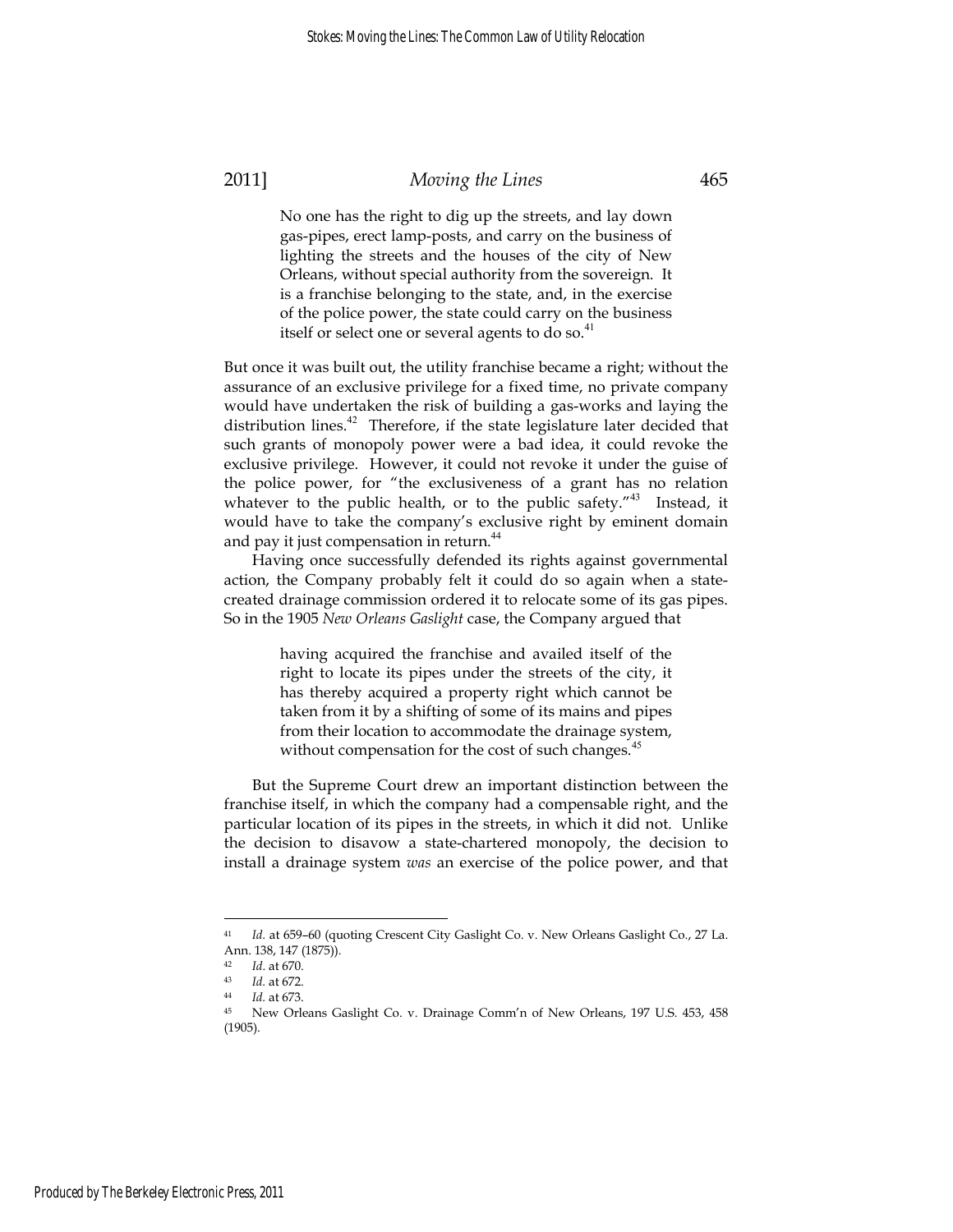power, "in so far as its exercise is essential to the health of the community,  $\dots$  cannot be contracted away."<sup>46</sup> As the Court put it

> [i]t would be unreasonable to suppose that in the grant to the gas company of the right to use the streets in the laying of its pipes it was ever intended to surrender or impair the public right to discharge the duty of conserving the public health. The gas company did not acquire any specific location in the streets; it was content with the general right to use them; and when it located its pipes it was at the risk that they might be, at some future time, disturbed, when the state might require for a necessary public use that changes in location be made.<sup>47</sup>

This paramount public right, moreover, extended beyond the surface of the streets to the ground below because the public needed systems for supplying water and light and removing sewage and storm-water. Furthermore, "every reason of public policy requires that grants of rights in [the] subsurface shall be held subject to such reasonable regulation as the public health and safety may require."<sup>48</sup> Thus, "whatever right the gas company acquired was subject, in so far as the location of its pipes was concerned, to such future regulations as might be required in the interest of the public health and welfare."49 This view of the company's right, from the Supreme Court's perspective, was "amply sustained by the authorities."<sup>50</sup>

In other words, "[t]he gas company, by its grant from the city, acquired no exclusive right to the location of its pipes in the streets, as chosen by it, under a general grant of authority to use the streets."<sup>51</sup> So the drainage commission's relocation order was not a taking of property; rather, it was an exercise of the police power, and the expense the company incurred gave no basis for a legal claim. The company had to move its pipes to accommodate the drainage commission's new public work, and "[i]n complying with this requirement at its own expense,

<sup>46</sup> *Id.* at 460. 47 *Id.* at 461. 48 *Id.*

<sup>49</sup>*Id*. 50 *Id.* Id. at 462.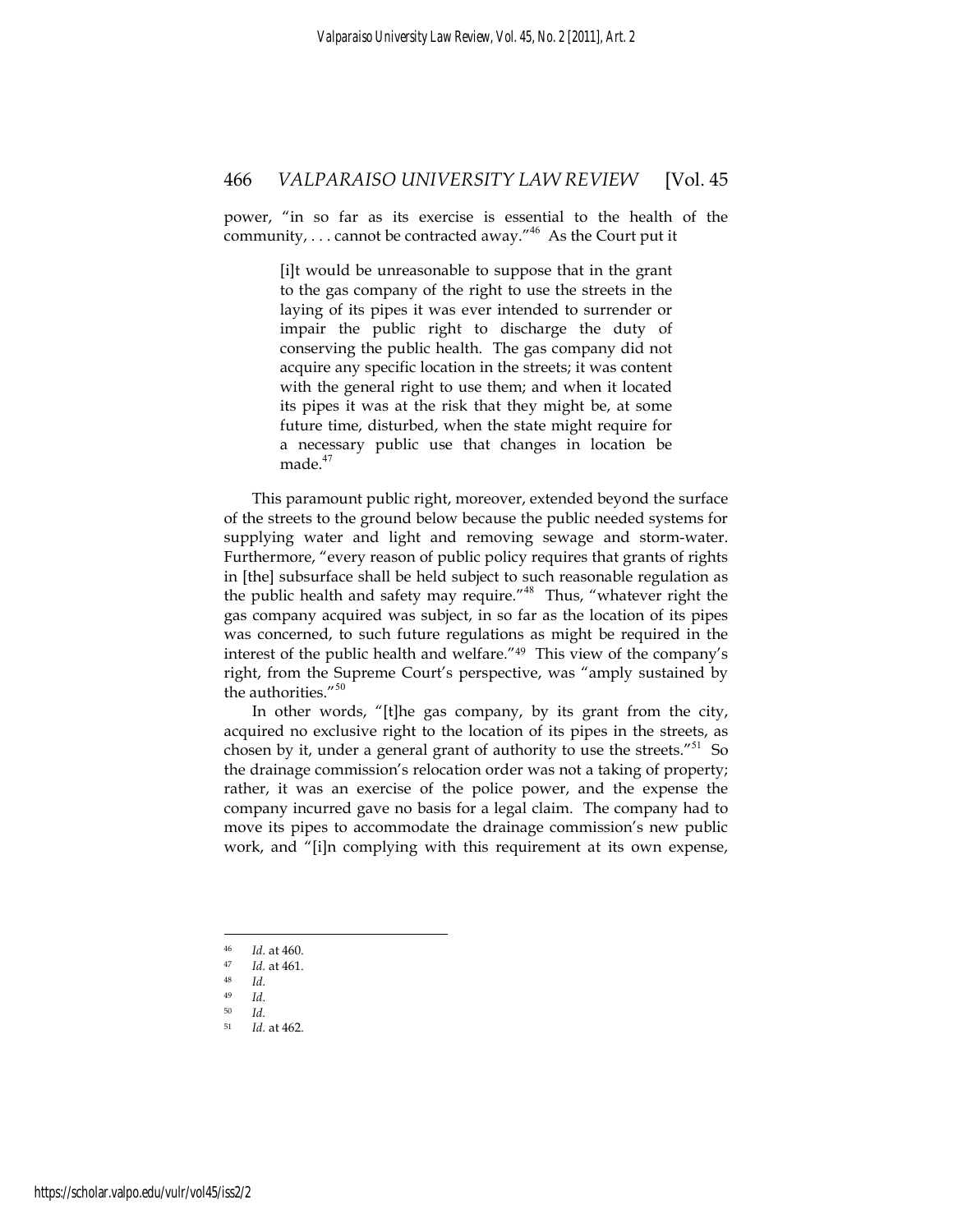none of the property of the gas company has been taken, and the injury sustained is *damnum absque injuria.*"<sup>52</sup>

In the years that followed, the Supreme Court adhered to the position it marked off in *New Orleans Gaslight*, distinguishing a utility's property right in its franchise from the permissive use of any given location in the street. Thus, it was improper for the city of Louisville, in a dispute over quality of a telephone company's service, to repeal the ordinance authorizing the company to install its lines in the streets, for that would destroy the company's franchise.<sup>53</sup> Conversely, it would be a proper exercise of the police power for a city to compel a railroad company to move its tracks from one part of the street to another, because "the franchise, and not the particular location, [is] the essence of the contract" and though a franchise may not be destroyed under color of the police power, its use may be regulated in the public interest. $54$ 

#### *C. Utility Relocations and the Growth of the Highway Network*

#### 1. Highway Expansion Before World War II

The number of automobiles in use in the United States increased from four experimental vehicles in 1895 to 55,290 cars and trucks in 1904.<sup>55</sup> By 1910, the number of registered motor vehicles increased to 468,500, and by 1920, it jumped to 9,239,161.<sup>56</sup> Between 1915 and 1925, automobile ownership went from one car per every sixty families to one car per eight families.<sup>5</sup>

This increased use of automobiles brought with it an increased demand for better roads and more involvement by the federal government in the highway building process. In 1916, a federal highway law was enacted that "provided substantial road funding to all States

Id. The Latin phrase means "[l]oss, hurt, or harm without injury in the legal sense," in other words, "[a] loss or injury which does not give rise to an action for damages against the person causing it." BLACK'S LAW DICTIONARY 393 (6th ed. 1990).<br><sup>53</sup> City of Louisville v. Cumberland Tel. & Tel. Co., 224 U.S. 649, 652, 663–64 (1912).

<sup>54</sup> Grand Trunk W. R.R. Co. v. City of South Bend, 227 U.S. 544, 553 (1913). Notably, Justice Lamar was the author of both the *Grand Trunk* and the *Cumberland* opinion. Although the Supreme Court of this era was famously protective of contract rights, it nonetheless recognized that the police power could not be contracted away and that even major changes, such as the raising or lowering of a track, could be required. "[T]he municipality had ample authority to make regulations necessitating changes of a nature which could not have been compelled if the grant had been from it as a private proprietor." *Id.*

<sup>55</sup> Spencer Miller, Jr., *History of the Modern Highway in the United States*, *in* HIGHWAYS IN OUR NATIONAL LIFE 88, 95 (1950).<br>
<sup>56</sup> *Id.*<br>
<sup>57</sup> See SCHEWE sunra note 24, at

<sup>57</sup> *See* SCHEWE, *supra* note 24, at 78.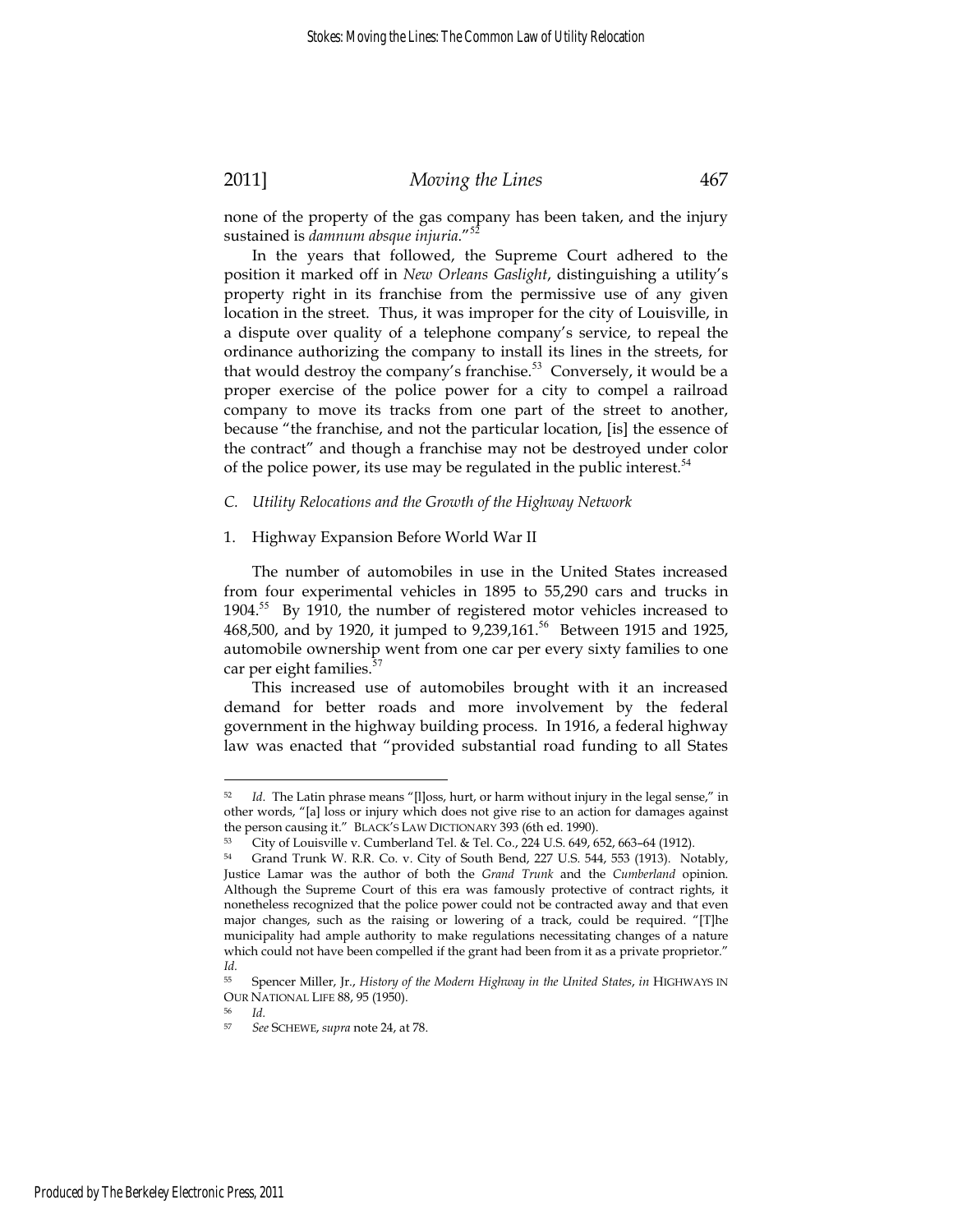with highway departments. States without highway departments quickly formed them."<sup>58</sup> This legislation was followed in 1921 by an act creating a primary road system consisting of seven percent of the rural highways in each State, which were eligible for federal-aid funding.<sup>59</sup> Federal-aid was confined to highway construction in rural areas; therefore, these projects "generally had little or no effect on existing utility facilities."<sup>60</sup>

When the New York legislature decided in 1936 to authorize construction of a tunnel from Queens to midtown Manhattan, it elected to create a Tunnel Authority to build the project with toll-financed bonds<sup>61</sup> because federal highway funds could not be used to build roads in cities.<sup>62</sup> Consolidated Edison spent over \$535,000 to comply with the Tunnel Authority's order to relocate its facilities in public streets near the tunnel approaches and then sued to recover the cost. Arguing that the tunnel was not really a governmental function but a proprietary one, where the Tunnel Authority was competing in a realm traditionally occupied by private enterprise, Edison convinced a lower appeals court that the Tunnel Authority should bear the relocation costs. $63$ 

This argument had some force to it, for since colonial days public improvement projects traditionally were "carried out by private companies or individuals designated by governments to serve the public interest."<sup>64</sup> Toll roads and toll bridges, built and operated by private companies under government charter, were a common feature of the American landscape. $65$  As time went by, however, governments began providing services such as water, sewer, electricity, and public transportation, and the line between governmental and nongovernmental functions became ever more indistinct.<sup>66</sup>

To the New York Court of Appeals, it was not a close case; the Authority was an agent of the State and the tunnel project was clearly a

FED. HIGHWAY ADMIN., U.S. DEP'T TRANSP., PUBLICATION NO. FHWA-SA-93-049, HIGHWAY/UTILITY GUIDE 6 (1993) [hereinafter HIGHWAY/UTILITY GUIDE]. 59 *Id.*

<sup>60</sup> FED. HIGHWAY ADMIN., U.S. DEP'T TRANSP., UTILITY RELOCATION AND ACCOMMODATION: A HISTORY OF FEDERAL POLICY UNDER THE FEDERAL-AID HIGHWAY PROGRAM 2 (1980) [hereinafter UTILITY RELOCATION AND ACCOMMODATION].<br>
<sup>61</sup> N.Y.C. Tunnel Auth. v. Consol. Edison Co., 295 N.Y. 467, 472, 476 (1946).<br>
<sup>62</sup> See HIGHWAY/UTILITY GUIDE, supra note 58, at 6 (explaining that fed

funds could not be spent for construction inside cities with a population of 2500 or more).

<sup>63</sup> *N.Y.C. Tunnel Auth.*, 295 N.Y*.* at 473. 64 ANDREW R.L. CAYTON, OHIO: THE HISTORY OF A PEOPLE 49 (2002). 65 *See, e.g.*, W. River Bridge Co. v. Dix, 47 U.S. 507 (1848) (toll bridge); Custiss v. Georgetown & Alexandria Tpk. Co., 10 U.S. 233 (1810) (toll road).

<sup>66</sup> Helvering v. Gerhardt, 304 U.S. 405, 427 (1938) (Black, J., concurring).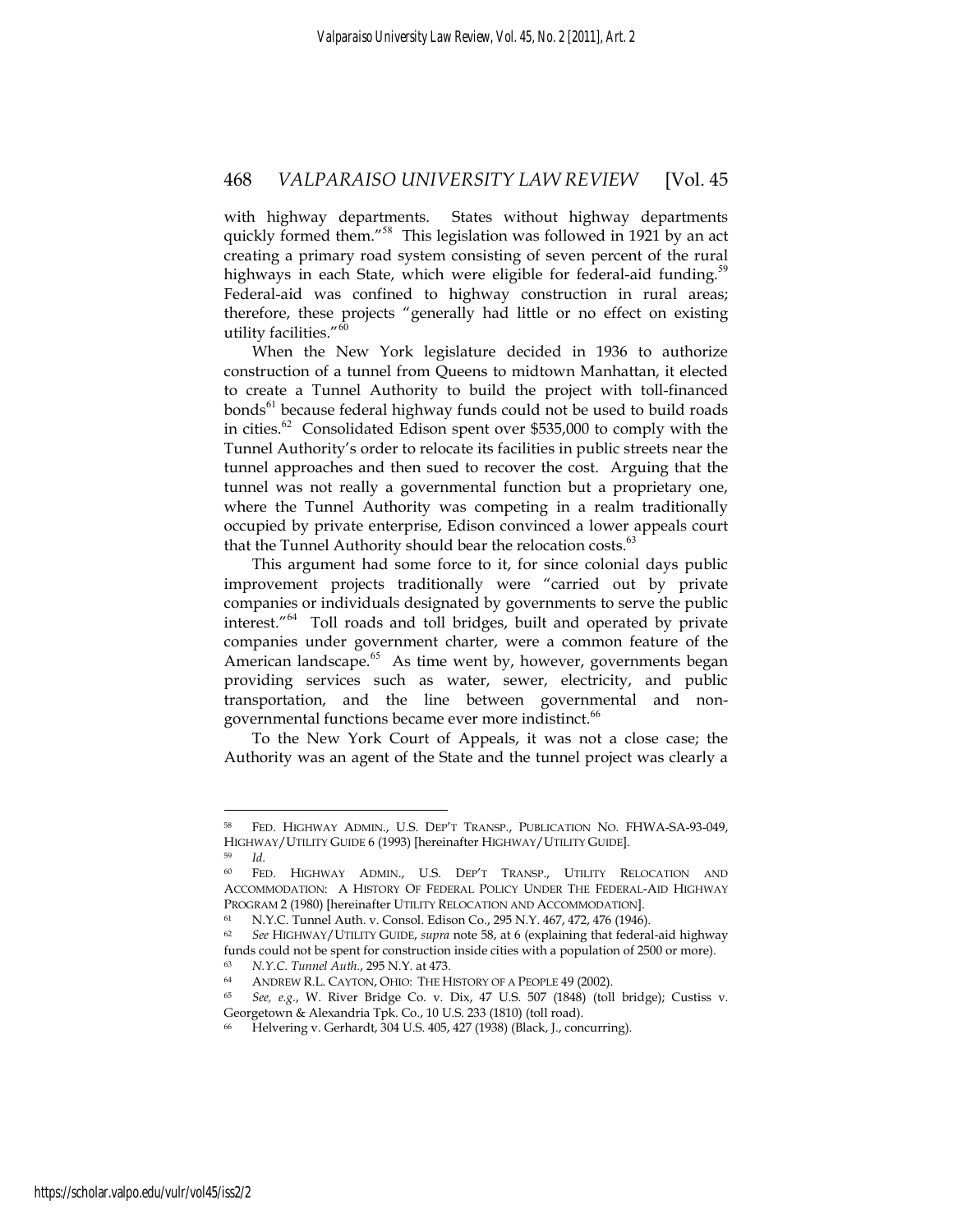public highway improvement.<sup>67</sup> The mere fact that a toll was charged did not make the tunnel a business enterprise. Instead, the imposition of tolls created "a new class of taxpayers thought to be more justly charged with the cost of the new improvement."<sup>68</sup> Accordingly, the court saw no reason to depart from its then eighty-three year-old *Deering* precedent, reiterating that the "'fundamental common law right applicable to franchises in streets' is that a utility company must relocate its facilities . . . when changes are required by public necessity."<sup>69</sup>

#### 2. The 1944 Highway Act and Urban Expressways

Remarkably, despite economic depression and war, traffic volume and the weight and speed of vehicles continued to increase throughout the 1930s and 1940s.<sup>70</sup> By 1941, some 34,472,000 motor vehicles were registered in the United States.<sup>71</sup> Responding to this growth, the Federal-Aid Highway Act of 1944 significantly increased the amount of federal highway funds to be used for the federal-aid primary system (including the newly authorized National System of Interstate Highways); authorized the creation of a federally-aided system of secondary highways; and for the first time allowed these highway systems to be extended into cities. $\frac{72}{2}$ 

This significant expansion of the federal-aid highway system increased the number and size of utility relocations, which led the Federal Public Roads Administration to issue its first comprehensive policy on using federal funds to pay for that work.<sup>73</sup> Because utilities occupy public rights-of-way pursuant to state law, the Administration decided to leave it up to the states to determine if a utility had a right to

<sup>67</sup> *N.Y.C. Tunnel Auth.*, 295 N.Y. at 475–76. 68 *Id.* at 476. 69 *Id.* at 474–75. The Illinois Supreme Court reached a similar result when asked to determine whether the Chicago subway system was "governmental" or "proprietary." Peoples Gas Light & Coke Co. v. City of Chicago, 109 N.E.2d 777 (Ill. 1952). The court concluded that providing ways for travel below the surface of the streets was a proper street use and that the same rules governing use of the surface applied below ground: "[t]he rights of the public remain paramount, and other owners, including utilities, occupying such subsurface space do so subject to those rights." *Id.* at 784. Citing *New Orleans Gaslight Co. v. Drainage Commission of New Orleans*, 197 U.S. 453 (1905), the Illinois court came to the same conclusion: under the franchise agreement the gas company was "subject at all times to the resolutions and ordinances of the common council of the city of Chicago" and "[i]t had no vested right to have its facilities remain where they were."

Peoples Gas Light, 109 N.E.2d. at 786.<br>
<sup>70</sup> HIGHWAY/UTILITY GUIDE, *supra* note 58, at 6.<br>
<sup>71</sup> Miller, Jr., *supra* note 55, at 96.<br>
<sup>72</sup> UTILITY RELOCATION AND ACCOMMODATION, *supra* note 60, at 2.<br> *Id.* at 2-3.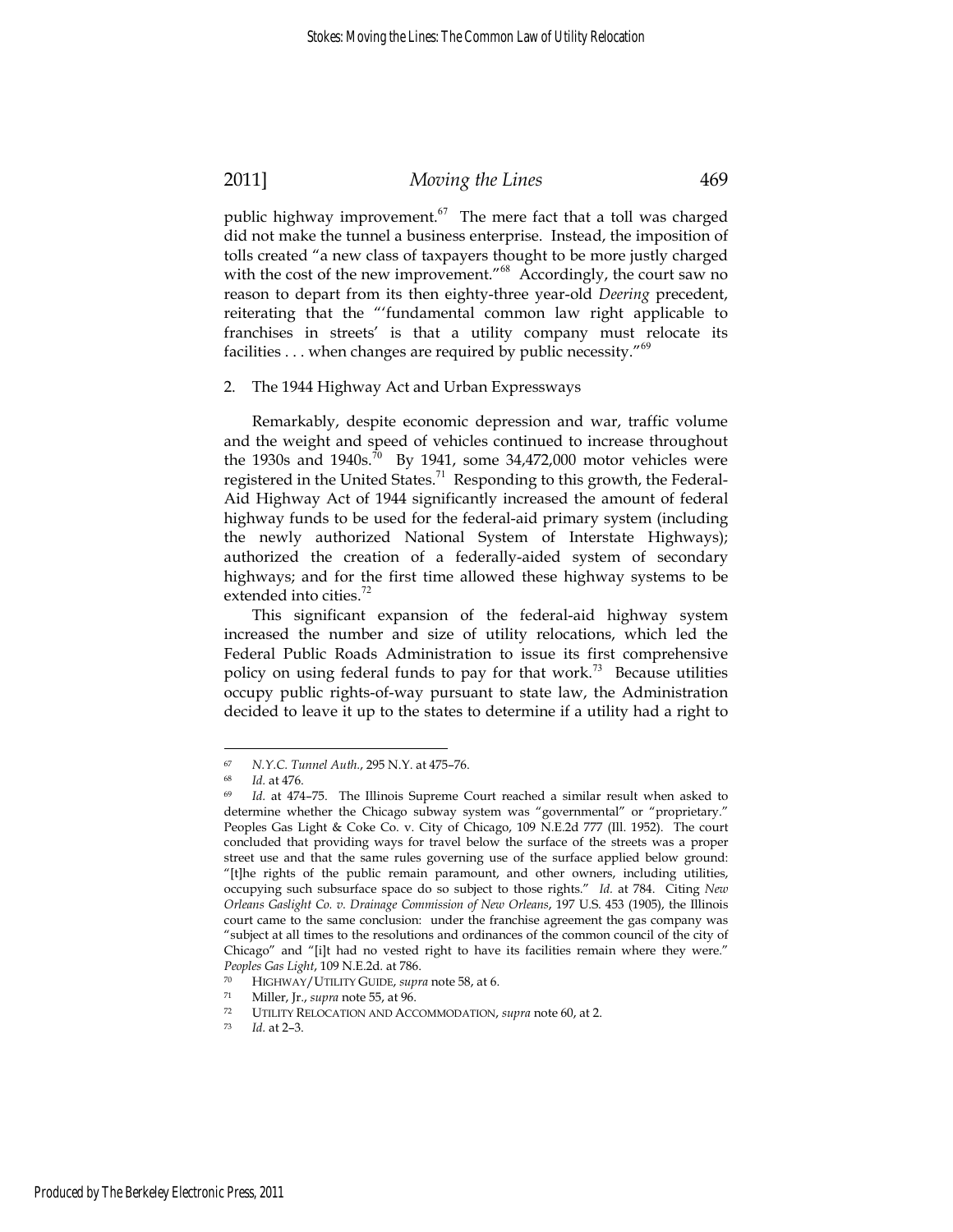be reimbursed for relocation costs. In its 1946 policy memorandum, the Administration required each state to "make a formal finding as to the extent that such utility company is obligated, or is relieved of the obligation, by law or otherwise to move or to change its facilities at its own expense."<sup>74</sup>

Under this federal policy, the state first had to look to its statutes and applicable franchise agreements or other contracts. If one of those documents specifically reserved to the government the power to require a utility to move at its own expense, then it would have to exercise that power for the project to receive federal funding.<sup>15</sup>

If the relocation-cost issue was not specifically addressed by statute or agreement, then federal highway policy indicated the state's common law rule would govern. Only if the common law did not require the utility to pay its own relocation costs did the federal policy allow reimbursement, and then only to the state government for "the cost of such work actually paid by the State or its subdivisions."<sup>76</sup>

Working within this framework, the Commonwealth of Kentucky and Southern Bell Telephone submitted to the court a set of agreed facts about a new urban freeway in Louisville: the Watterson Expressway.<sup>77</sup> Southern Bell contended that Kentucky should pay its relocation costs. Its 1886 state-wide franchise required the company to construct and maintain its lines and poles "so as not to obstruct" the highways and streets, and Southern Bell argued that it fulfilled this requirement by properly locating its facilities when they were originally installed.<sup>78</sup>

The Kentucky Court of Appeals disagreed. In its 1954 decision, the court reasoned that if Southern Bell's interpretation of its franchise was correct, then the state would have been required to design its highways to avoid the company's facilities rather than for the safety and convenience of the traveling public.<sup>79</sup> To the court, this result made no sense, especially because state-paid relocation would amount to an unconstitutional grant of the state's credit to a corporation: accordingly, the "not to obstruct" requirement must relate to new or improved highways as well as completed ones.<sup>80</sup>

<sup>74</sup> FED. WORKS AGENCY, U.S. PUB. RDS. ADMIN., GEN. ADMIN. MEMO. NO. 300, REIMBURSEMENT OF COSTS OF CHANGES TO UTIL. FACILITIES, P-3819 (1946) (*reprinted in* UTILITY RELOCATION AND ACCOMMODATION, *supra* note 60, at 3).<br>
<sup>75</sup> *Id.* 

<sup>76</sup> *Id.*

<sup>77</sup> S. Bell Tel. & Tel. Co. v. Commonwealth, 266 S.W.2d 308, 309–10 (Ky. 1954).

<sup>78</sup> *Id.* at 310. 79 *Id.*

<sup>80</sup> *Id.*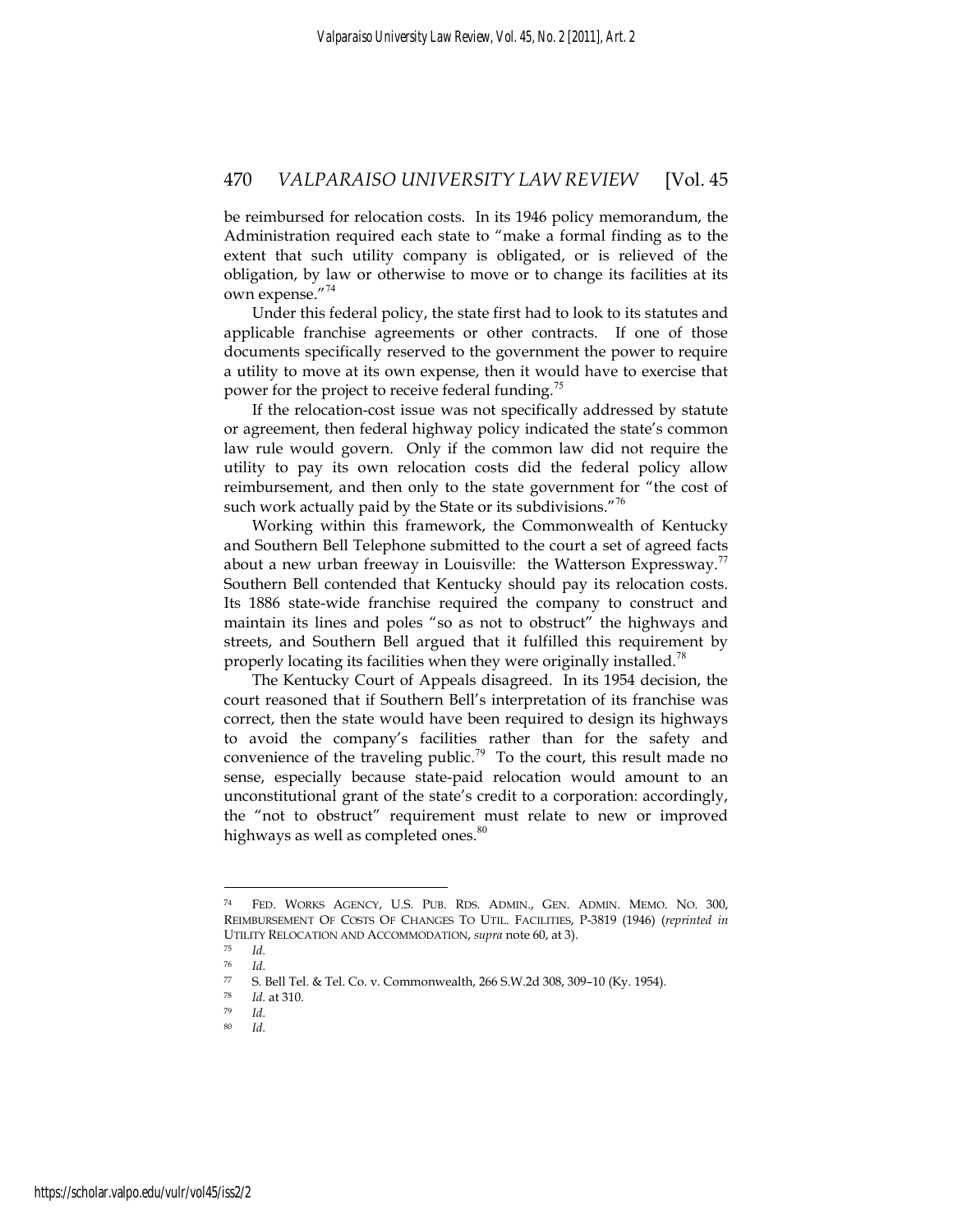Express language aside, the court determined that Southern Bell's franchise necessarily included an implied duty to relocate. Citing *New York City Tunnel Authority* and its own 1871 *Louisville City Railway* decision, the court stated, "we think there is a clearly implied condition that [Southern Bell] may be required to remove and relocate its facilities when such removal and relocation are in the interest of public convenience or safety."<sup>81</sup>

# 3. Highway Legislation During the 1950s

Utility companies continued to press Congress for action, and extensive hearings were held in connection with the 1952 and 1954 Federal-Aid Highway Acts. $82$  After the 1954 hearings, however, the Senate Committee on Public Works expressed reluctance to alter the existing common law pattern. Instead, it "tentatively concluded that, since the question was governed by long-established state law, it was 'neither feasible nor desirable for the Federal Government to give direction to those local relationships by force of application of Federal funds.'"<sup>83</sup>

The utilities also lobbied the states. In 1955, for example, the Maine legislature enacted a statute requiring the Maine Turnpike Authority to pay to acquire or relocate utilities on parts of the Turnpike that were then under construction.<sup>84</sup> But a group of bondholders sued to invalidate the statute, arguing that it unlawfully changed the terms of the Turnpike bonds they had purchased in  $1953$ .<sup>85</sup>

Before reaching that argument, however, the Maine Supreme Court had to determine whether funds could have been used for that purpose under the original bonding arrangement. After a thorough review, it agreed that "[t]he 'fundamental common law right applicable to franchises in streets' is that a utility company must relocate its facilities in the public streets when changes are required by public necessities."<sup>86</sup> As the Maine court explained:

> [c]harters, franchises, statutory grants and permits affording the use of public ways to utility locations are

<sup>81</sup> *Id.* at 310–11.<br>
82 UTILITY RELOCATION AND ACCOMMODATION, *supra* note 60, at 4.<br>
83 Norfolk Redevelopment & Hous. Auth. v. Chesapeake & Potomac Tel. Co., 464 U.S. 30, 39 (1983) (quoting S. REP. NO. 1093, at 13 (1954)). 84 First Nat'l Bank of Bos. v. Me. Tpk. Auth., 136 A.2d 699, 717 (Me. 1957).

<sup>85</sup> *Id.* at 717–22. 86 *Id.* at 710 (quoting N.Y.C. Tunnel Auth. v. Consol. Edison Co., 295 N.Y. 467, 474 (1946)).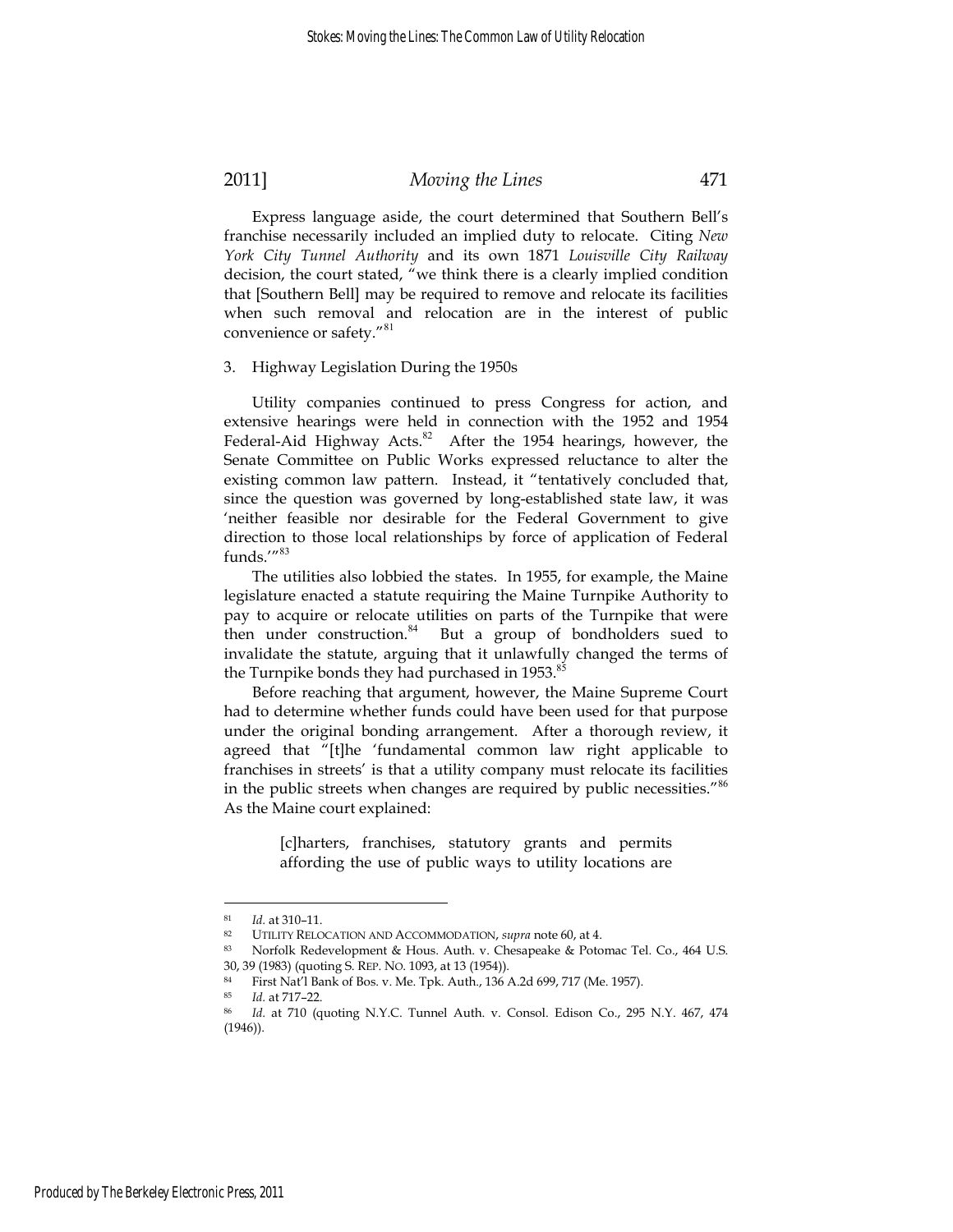subservient, expressly or by implication, in the exercise of governmental functions, to public travel and to the paramount police power and relocation of utility facilities in public streets or ways are at utility expense, a common law liability unless abrogated by the clear import of the language used in a particular instance. $87$ 

The court then considered Turnpike Authority's powers:

Because of the state of the law authoritatively expressed, without an affirmative grant from the legislature, the defendant utilities when submitting to the police power had no right to reimbursement for relocation of their facilities installed in the public ways or for abandonment of them. Conversely the Authority had no right to reimburse the utilities without such legislative sanction.<sup>88</sup>

Turning to the Authority's enabling act, the court concluded that it neither stated nor implied that the Authority may or must pay utility relocation costs.<sup>89</sup>

Having determined that the common law rule prohibited the Turnpike Authority from paying relocation costs, and having found that the Authority's enabling act did not change this rule, the court then considered the 1955 amendment to the enabling act. That amendment, the court determined, was unconstitutional because payment of the utilities' relocation costs "could be made only by diversion from moneys" that had been pledged to pay off the bonds.<sup>90</sup>

In 1956, while the Maine litigation was still ongoing, Congress enacted section 111 of the Federal-Aid Highway Act. That statute, now codified at 23 U.S.C. § 123, was patterned on the existing practice of reimbursing the States for money lawfully spent on utility relocation. As a House committee report explained, that practice was being authorized by statute "in order that there [would] be no question of the propriety of so using Federal funds where a State under its own laws or practices pays such costs on Federal-aid highway projects."<sup>91</sup> But as the report was careful to point out, "[t]here is no requirement in this section, either

<sup>87</sup> *Id.* at 711. 88 *Id.* at 715. 89 *Id.* at 716. 90 *Id*. at 720. 91 UTILITY RELOCATION AND ACCOMMODATION, *supra* note 60, at 5 (quoting H.R. REP. No. 84-2022 (1956)).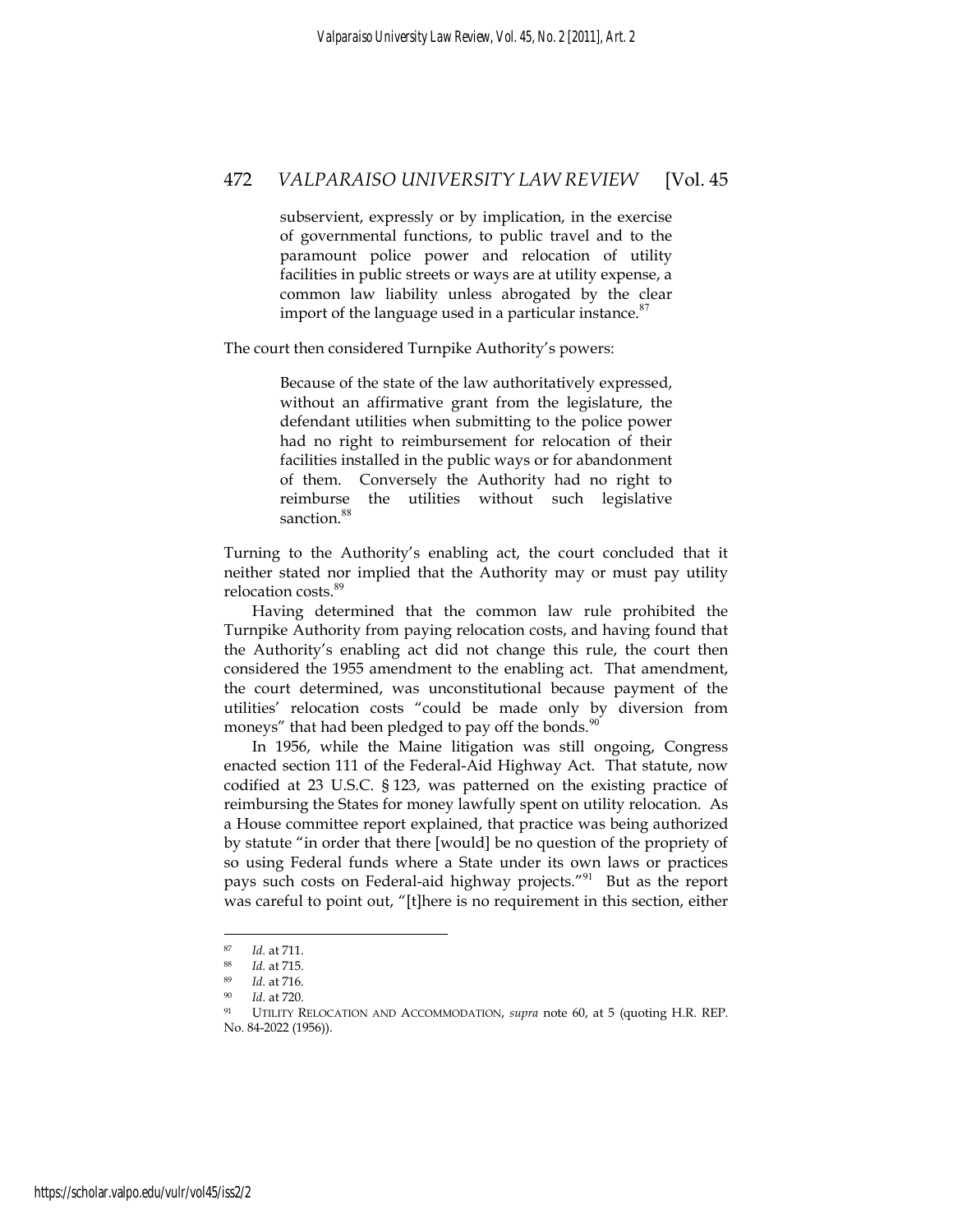expressed or implied, that a State must pay all or any part of utility relocation costs."<sup>92</sup>

In addition, section 111 got rid of the requirement that states make formal findings about how their existing laws would affect utilities relocating from public rights-of-way. Instead, it stated that whenever a state paid to relocate utilities for a federal-aid highway project, federal funds could be used to reimburse it, unless "the payment to the utility violates the law of the State or violates a legal contract between the utility and the State."<sup>93</sup>

This new provision resulted in a cascade of state legislation designed to obtain federal dollars for utility relocation. Before passage of the 1956 act, only eight states had statutes authorizing payment of utility relocation costs under certain circumstances. $94$  During 1956 and 1957, however, bills providing for payment of relocation costs were introduced in forty states, although only sixteen actually became law.<sup>95</sup> Significantly, only one of these new laws authorized payment of relocation costs on all state-maintained highways regardless of federal funding.<sup>96</sup> Five states limited reimbursement to federal-aid highway projects, and the remaining ten limited it to projects on the Interstate System, where federal reimbursement was at least ninety percent of the total cost.<sup>97</sup>

In a 1958 report, "[t]he Senate Committee on Public Works expressed concern over 'this drastic change in existing practices,' noting that 'the use of Federal funds for reimbursement to the States for this purpose will increase substantially, thereby reducing the amount of Federal funds available for construction of highways.'"<sup>98</sup> The Committee considered capping the funds available to states for reimbursement for utility relocations, but the final bill backed away from this limitation, instead providing that "reimbursement be made 'only after evidence satisfactory to the Secretary [of Commerce] shall have been presented to him substantiating the fact that the State has paid such cost from its own funds.'"<sup>99</sup>

<sup>92</sup> *Id.*

<sup>93</sup> *Id.* at 6 (quoting Federal-Aid Highway Act of 1956, Pub. L. No. 84-627, 111, 70 Stat. 383 (1956)).

*Id.* at 8. The states were California, Connecticut, Hawaii, Missouri, New York, New Jersey, Pennsylvania, and Vermont. *Id.*

<sup>&</sup>lt;sup>95</sup> *Id.* at 6.<br><sup>96</sup> Norfolk Redevelopment & Hous. Auth. v. Chesapeake & Potomac Tel. Co., 464 U.S. 30, 40 n.17 (1983) (quoting S. REP. NO. 85-1407, at 28 (1958)). 97 *Id.*

<sup>98</sup> *Id.* at 40 (quoting S. REP. NO. 85-1407, at 28 (1958)). 99 *Id.* (quoting Federal-Aid Highway Act of 1958, Pub. L. 85-381, 72 Stat. 94-95 (1958)).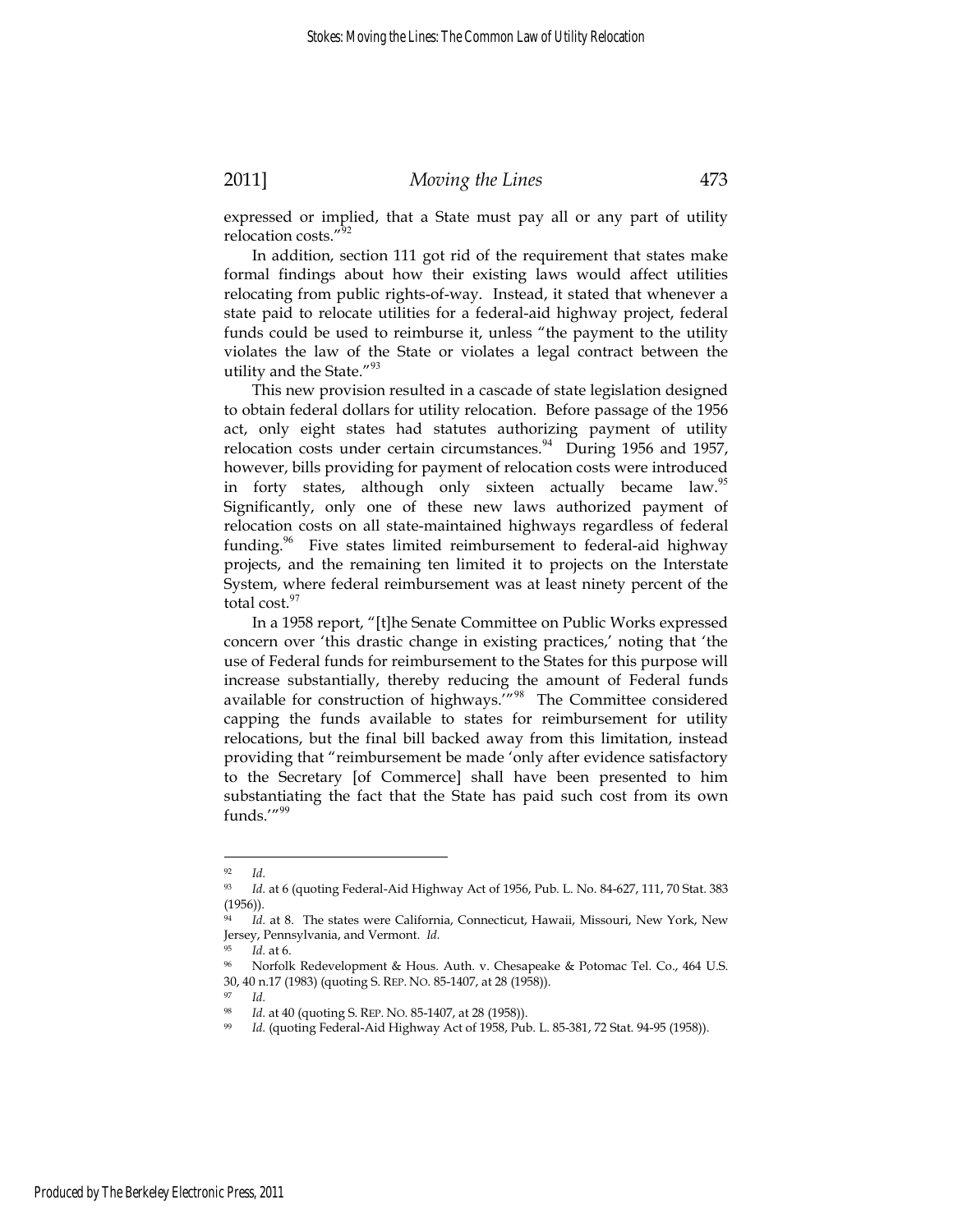So after a decade of study and deliberation, "the relations between utilities and the States were left, once again, to state law. No *federal* right to reimbursement was ever granted to utilities, although pro rata federal reimbursement remained available to the States if state law required reimbursement of utilities."<sup>100</sup>

#### *D. The Uniform Relocation Act and the 1983* Norfolk Redevelopment *Decision*

The continued expansion of federally funded highways in urban areas, together with the development of federal housing and urban renewal projects, led to an increasing number of people and businesses that had to relocate, sometimes with little if any assistance.<sup>101</sup> Responding to this problem, Congress passed the Uniform Relocation Assistance and Real Property Acquisition Policies Act of 1970, commonly called the Uniform Relocation Act.<sup>102</sup> This legislation applied to federal agencies only, but state agencies had to provide equivalent relocation assistance to qualify for federal funding, so many states adopted legislation modeled on the Federal Act.<sup>103</sup>

Since the Act provided relocation assistance to displaced businesses and included reimbursement of expenses in moving business property, utilities began to seek payment for relocating their facilities from public rights-of-way.<sup>104</sup> When federally assisted highway projects were When federally assisted highway projects were involved, some courts held that specific utility relocation provisions of the 1956 Federal-Aid Highway Act prevailed over the general relocation assistance statutes.<sup>105</sup> For other types of projects, most courts held that the common law rule still took precedence because the broad general

Id. States stood to lose out if they erred in deciding whether state law required reimbursement. Arizona v. United States, 494 F.2d 1285, 1287–88 (Ct. Cl. 1974). When Arizona built an interstate highway through the Kaibab National Forest, it displaced a natural gas pipeline that was installed pursuant to a terminable license from the U.S. Forest Service. *Id.* at 1285. The Federal Highway Administration had previously approved Arizona's utility agreement with the pipeline company, in which the state undertook to pay for the relocation. *Id.* at 1286. But the government later denied Arizona's claim for reimbursement, contending that under 23 U.S.C. § 123 the state had no legal obligation to pay relocation costs. *Id.* at 1287. The Federal Court of Claims disagreed, noting that although the Forest Service had the power to terminate the license and thereby cause the pipeline company to remove its equipment for free, Arizona did not. *Id.* at 1288.<br><sup>101</sup> Norfolk Redevelopment, 464 U.S. at 36–37.<br><sup>102</sup> *Id.* at 32, 36–37.<br><sup>103</sup> *Id.* at 32.<br><sup>104</sup> *Id.* at 34–35.<br><sup>105</sup> *See, e.g.,* Artes

<sup>432, 439 (</sup>Del. Super. Ct. 1974).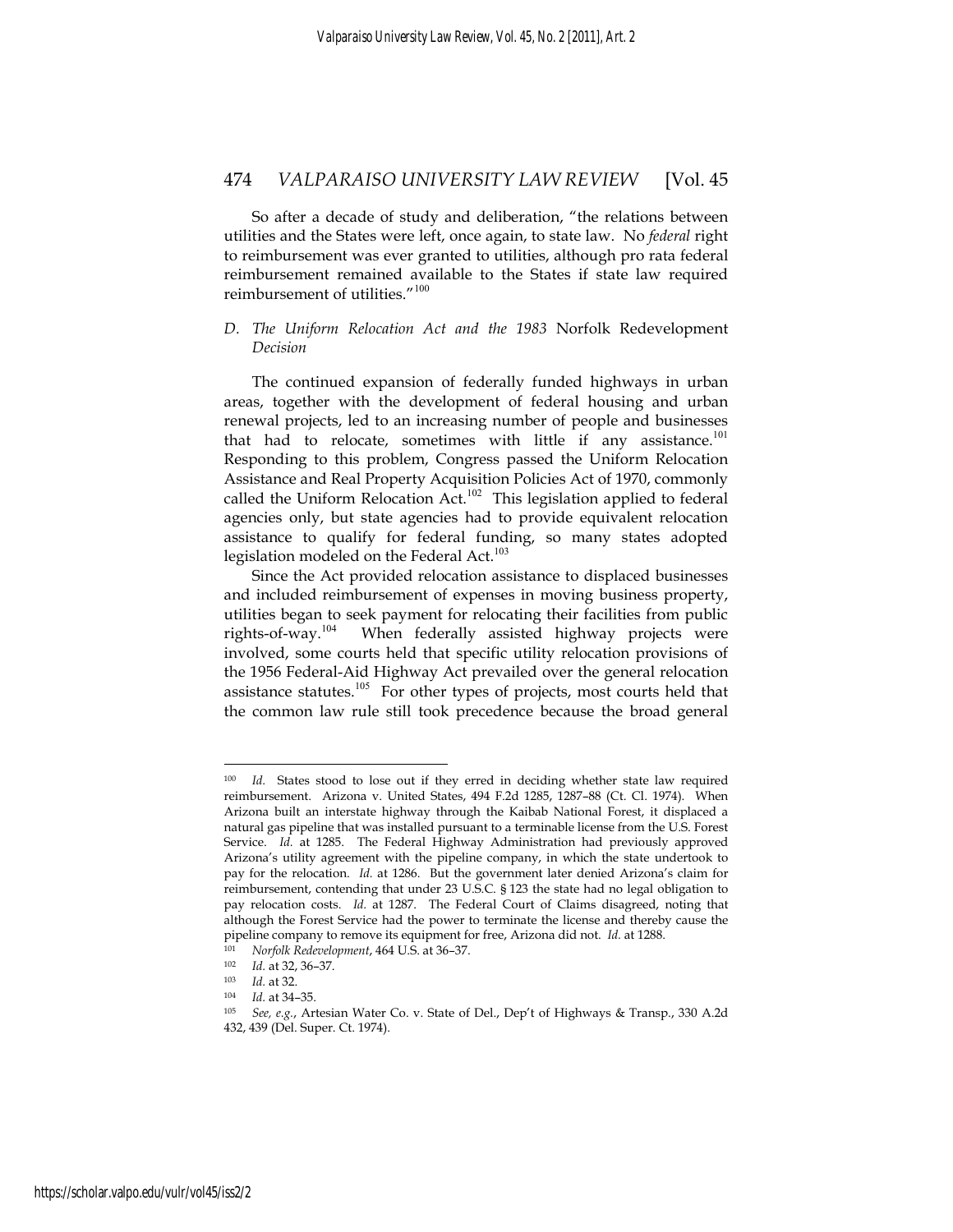definitions used in the relocation assistance statutes were not specific enough to abrogate it. $106$ 

Other courts, however, believed that the federal and state relocation assistance statutes signaled a shift away from the common law "utility pays" rule. Arkansas, which had already limited the scope of its common law rule to take advantage of federal reimbursement, truncated it still further.<sup>107</sup> And the Court of Appeals for the Fourth Circuit, applying the Uniform Relocation Act, found arguments against utility relocation payments based on the common law unconvincing, declaring that "[t]he Act was intended to create rights that were not recognized at common law."<sup>108</sup>

The U.S. Supreme Court, however, determined that the common law rule still governed. In its 1983 decision in *Norfolk Redevelopment*, it reversed the Fourth Circuit, unanimously holding that the Uniform Relocation Act did not give businesses a new federal right to reimbursement for expenses incurred in relocating utility lines in public streets.<sup>109</sup>

The Court started with the common law rule, under which "utilities have been required to bear the entire cost of relocating from a public right-of-way whenever requested to do so by state or local authorities."<sup>110</sup> This rule had a long pedigree with the Court; it was recognized and accepted beginning with *New Orleans Gaslight* in 1905.<sup>111</sup>

Next, the Court invoked "a well-established principle of statutory construction" by which "[t]he common law . . . ought not to be deemed to be repealed, unless the language of a statute be clear and explicit for this purpose."<sup>112</sup> This principle had even more weight in the case before it, for "the elements of the federal law of eminent domain are largely derived from the common law."<sup>113</sup>

After laying this groundwork, the Court then turned to the Relocation Act itself, observing that the provisions at issue were

<sup>106</sup> *See, e.g.*, Consumers Power Co. v. Costle, 615 F.2d 1147, 1148–50 (6th Cir. 1980); Pac. Tel. & Tel. Co. v. Redevelopment Agency of Glendale, 87 Cal. App. 3d 296, 299–301 (Cal. Ct. App. 1978); Mountain States Tel. & Tel. Co. v. Boise Redevelopment Agency, 607 P.2d 1084, 1088–90 (Idaho 1980).

<sup>107</sup> Sw. Bell Tel. Co. v. City of Fayetteville, 609 S.W.2d 914, 916–18 (Ark. 1980). One justice thought the decision discarded the common law rule and should not have. *Id.* at 918–19 (Stroud, J., dissenting).

<sup>108</sup> Chesapeake & Potomac Tel. Co. of Va. v. Landrieu, 674 F.2d 298, 300 (4th Cir. 1982).

<sup>109</sup> *Norfolk Redevelopment*, 464 U.S. at 33, 43. 110 *Id.* at 35. 111 *Id.*

<sup>112</sup> *Id.* at 35–36 (quoting Fairfax's Devisee v. Hunter's Lessee, 7 Cranch 603, 623 (1813)) (alteration and omission in original).

<sup>113</sup> *Id.* at 36.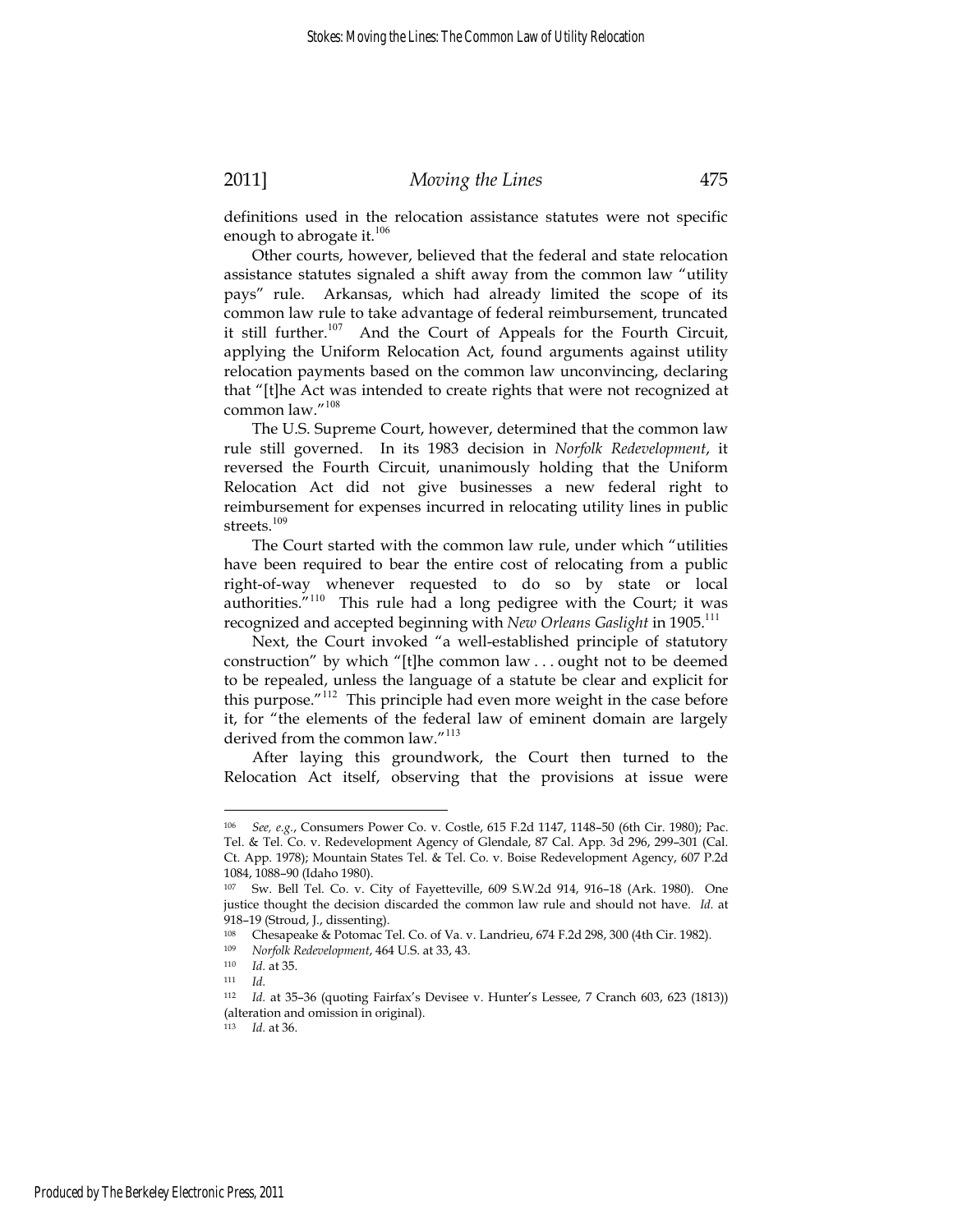modeled after the 1968 Federal-Aid Highway Act.<sup>114</sup> Critically, however, the utility's reimbursement claims under the Relocation Act "would not have been countenanced under the 1968 Highway Act. Utility relocation costs necessitated by federally funded highway projects were already specifically governed by a separate provision, 23 U.S.C. § 123, which predated and was left intact by the 1968 Act."<sup>115</sup> That earlier law, adopted as section 111 of the Federal-Aid Highway Act of 1956, was the product of much legislative consideration, and it did not create any federal right to reimbursement of utility relocation costs.<sup>116</sup> Instead, it allowed pro rata federal reimbursement "to the States if state law required reimbursement of utilities."<sup>117</sup>

Subsequent federal highway legislation, including the model 1968 Act that first provided for relocation assistance to displaced persons, did nothing to change the utility-relocation policy embodied in 23 U.S.C. § 123. This history, in the Court's view, showed "that Congress considered utility relocation costs and the expenses incurred by 'displaced persons' to be separate and distinct problems calling for separate and distinct solutions."<sup>118</sup> Thus, "Congress showed that it was aware of the common law rule that utilities must bear their own relocation expenses, and it proved unwilling, after extensive consideration and debate, to federalize the relations between utilities and state and local governments."<sup>119</sup>

Significantly, too, the Relocation Act repealed sections of prior law that had been superseded but left 23 U.S.C. § 123 intact. This fact confirmed to the Court that Congress did not intend to change existing law with regard to utilities. The highway-related utility reimbursement statute "was neither contradicted nor rendered superfluous because it addressed a problem outside the scope of the Relocation Act."<sup>120</sup>

Finally, the Court returned to the common law, noting that "Virginia has continuously recognized the common law rule that a utility forced to relocate from a public right-of-way must do so at its own expense." $121$ Notably, too, the utility company "has always in the past borne all costs of relocation and has included those expenses as part of its operating expenses within the rate structure approved by the State Corporation

<sup>114</sup> *Id.* at 37. 115 *Id.* at 38. 116 *Id.* at 39–40. 117 *Id.* at 40. 118 *Id.* at 41. 119 *Id.*

<sup>120</sup> *Id.* at 42.<br><sup>121</sup> *Id.* (citing Potomac Elec. Power Co. v. Fugate, 180 S.E.2d 657, 658–59 (Va. 1971)).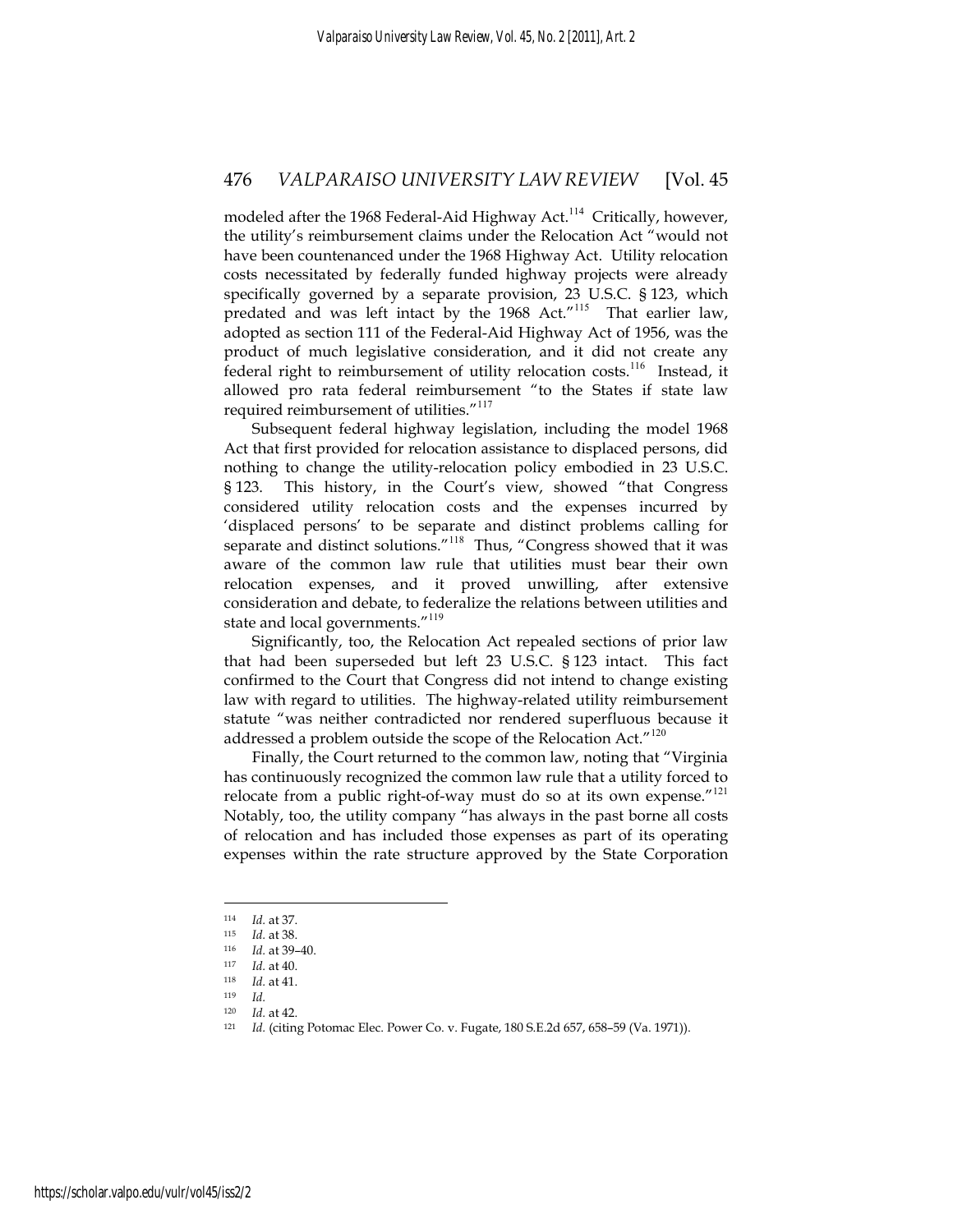Commission."<sup>122</sup> These established practices underscored the Court's conclusion that the Relocation Act "did not grant utilities . . . a new, federal right to reimbursement for expenses of the sort incurred here."<sup>123</sup>

#### *E. Consideration of the Developed Common Law Rule*

The common law rule requiring utilities using a public right-of-way to pay for their own relocation, upon request by the governmental authority responsible for the road, developed along with the growth of the utilities themselves. It is important to note that this rule applies only to utilities in a *public* right-of-way. If the utility had obtained its own easement, and a public project required relocation from that *private* rightof-way, the government would pay to move or accommodate the facilities.<sup>124</sup>

But if the utility chose to use an existing public right-of-way to avoid the time and expense of acquiring its own,<sup>125</sup> then it must accept the risk

<sup>122</sup> *Id.* at 42-43.<br><sup>123</sup> *Id.* at 43. In 1987, Congress enacted the Surface Transportation and Uniform Relocation Assistance Act ("STURAA"). OFFICE OF PROGRAM ADMIN., FED. HIGHWAY ADMIN., PROGRAM GUIDE: UTILITY RELOCATION AND ACCOMMODATION ON FEDERAL-AID HIGHWAY PROJECTS, B-14 (6th ed. 2003), *available at* http://www.fhwa.dot.gov/reports/ utilguid/if03014.pdf. Section 405 of that Act amended the Relocation Act to allow for payment of certain utility relocation expenses for facilities located on public property. Surface Transportation and Uniform Relocation Assistance Act of 1987, Pub. L. No. 100-17, 101 Stat. 132, 249–51 (1987). This amendment, however, was limited to utility relocations "[e]xcept as otherwise provided by Federal law." *Id.* According to the Federal Highway Administration, the "otherwise provided" exception means that 23 U.S.C. § 123 is still controlling for federal-aid highways. *Id.*

<sup>124</sup> *See, e.g.*, Panhandle E. Pipe Line Co. v. State Highway Comm'n, 294 U.S. 613, 623 (1935) (involving a gas transmission line within its own private right-of-way); City of Grand Prairie v. Am. Tel. & Tel. Co., 405 F.2d 1144, 1146 (5th Cir. 1969) (stating that the common law rule does not apply to telephone facilities "located in a private easement acquired long prior to the planning, laying out and construction of the street"); Tennessee v. United States, 256 F.2d 244, 263–64 (6th Cir. 1958) (explaining that government reimbursement is required for relocation of thiry-eight utility poles installed on private land, and there is no reimbursement for five poles installed within county road right-ofway). *But see* Wis. Elec. Power Co. v. Outagamie Cnty., 752 N.W.2d 388 (Wis. Ct. App. 2008) (enforcing ordinance requiring utility that was replaced within zoning setback to pay for relocation, even though the utility had its own easement).

Safety concerns might mean the utility had to pay for relocation, even if it had its own easement. As the *Panhandle Eastern* Court noted, an existing utility will be required to accommodate a new road at its own cost if its operation poses a danger to the public. *Panhandle E.,* 294 U.S. at 619, 622; *see also* Erie R.R. Co. v. Bd. of Pub. Util. Comm'rs, 254 U.S. 394, 409–12 (1921). In *Panhandle Eastern*, there was no safety issue; the state highway commission had to pay for the accommodation because the buried gas line posed no danger to traffic on the road. *Panhandle E.*, 294 U.S. at 619.<br><sup>125</sup> The acquisition of a right-of-way can be quite costly. By way of illustration, Federal

Highway Administration data showed that during 2005 states spent over \$1,750,000,000 to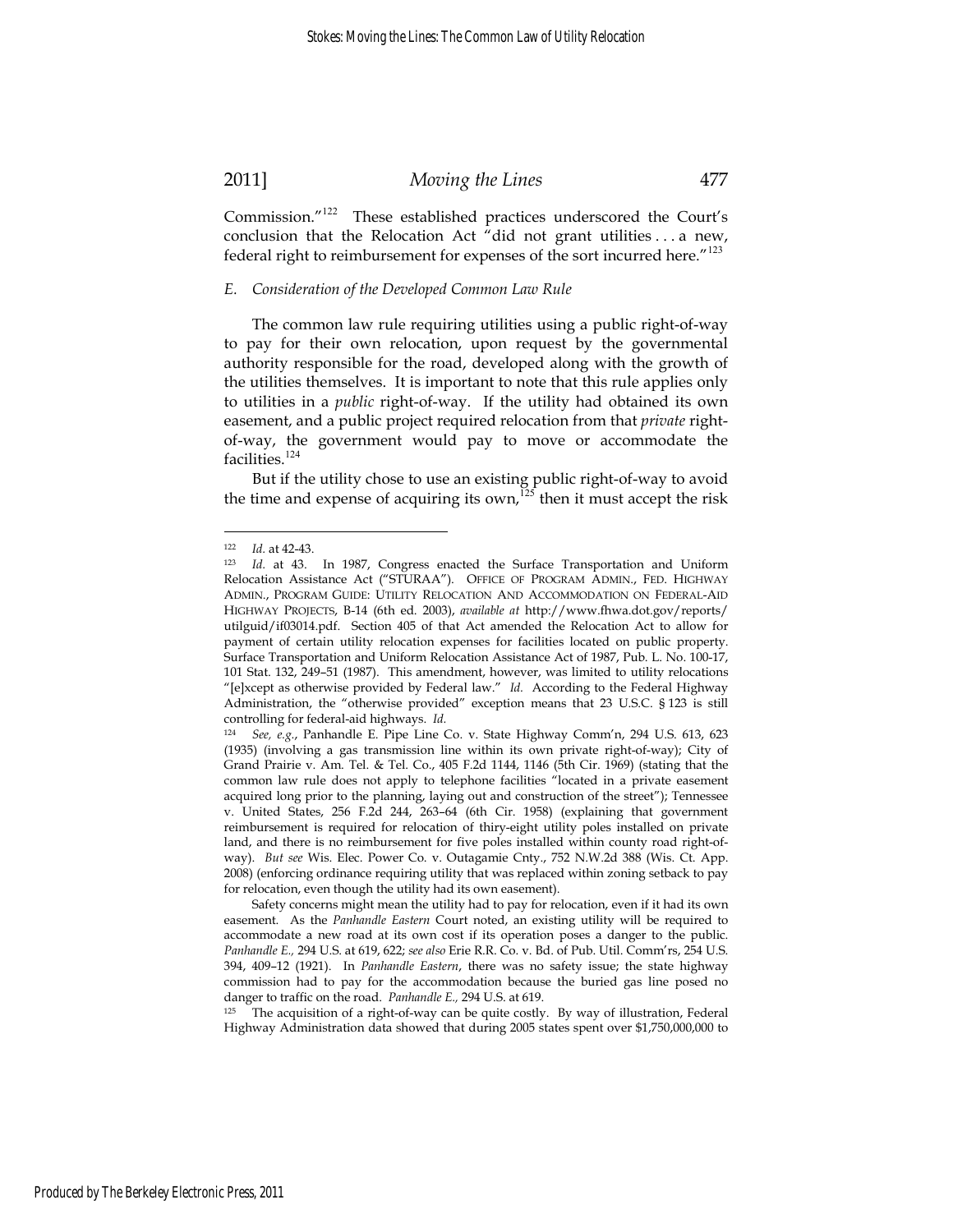that it might be required to relocate its facilities for some other public use. As the New York Court of Appeals summarized it: "the company took the risk of their location and should be required to make such changes as public convenience or security requires, and at its own cost and charge."<sup>126</sup>

The other possibility—requiring the government to pay for relocation when the public right-of-way is needed for some other purpose—would have been unworkable for several reasons. First, as the Ohio Supreme Court noted in its 1893 *Columbus Gaslight & Coke* decision, street improvements would become impossibly expensive if each utility using the right-of-way had to be compensated for the changes made to its lines.<sup>127</sup>

Second, governments need to respond to changed conditions. Although a utility line might have been unobtrusive when first installed, it could become an obstruction with changes in the use of the right-ofway. As the Court of Appeals for the Sixth Circuit recognized in 1905, "[a] location not inconvenient when made, may become so because of changed conditions; and whether it has or not, must be ascertained by the commissioners in office when the inquiry is made. No board has power to determine for all time just how a highway shall be used."<sup>128</sup> If the public had to pay for relocation, it would impede the government's ability to respond to new conditions by modifying how the public rightof-way is used.

Third, the need for flexibility is so important that, even if some shortsighted or improperly influenced governmental body did purport to "determine for all time" how the public right-of-way would be used, courts will not allow it. So, for example, although a city government might agree to let a street railway company lay rails in the public ways, it cannot contract away its power to change the pavement on those streets or "embarrass or clog its right to exercise such power by undertaking, either expressly or by implication, to pay the expenses necessarily incurred by the company in complying with the reasonable and proper regulations made by the city upon this subject. $129$ 

acquire right-of-way for highway projects. NAT'L COOPERATIVE HIGHWAY RESEARCH PROGRAM, TRANSP. RES. BD., NCHRP REP. No. 625, PROCEDURES GUIDE FOR RIGHT-OF-WAY COST ESTIMATION AND COST MANAGEMENT 7 (2009).<br>
<sup>126</sup> *In re* Deering, 93 N.Y. 361, 362 (1883).<br>
<sup>127</sup> Columbus Gaslight & Coke Co. v. City of Columbus, 33 N.E. 292, 294 (Ohio 1893).<br>
<sup>128</sup> Ganz y. Ohio Postal Tel. Cable Co

<sup>128</sup> Ganz v. Ohio Postal Tel. Cable Co., 140 F. 692, 695 (6th Cir. 1905).

<sup>129</sup> Louisville City Ry. Co. v. City of Louisville, 71 Ky. 415, 422 (Ky. Ct. App. 1871). As noted above, a utility company might have long-term franchise rights that could not be abrogated by the government without payment of just compensation, but courts distinguish between the franchise to use the streets and the particular location of the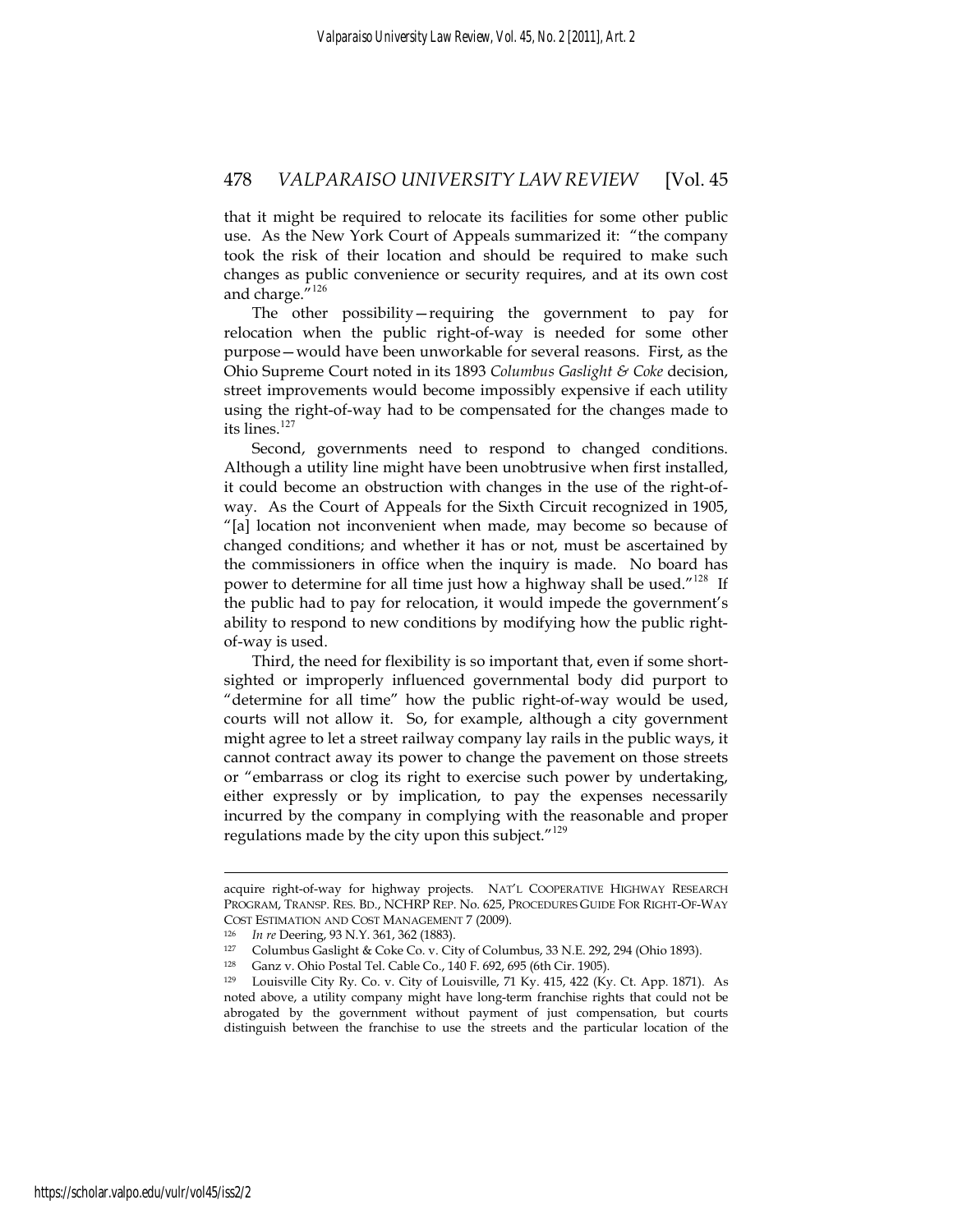Fourth, allowing a utility to have preemptive rights in the location of its facilities within the public right-of-way contradicts the very concept of a street or highway. One nineteenth century Texas appellate decision aptly described it as follows:

> the fundamental idea of a street is that it is public. . . . [T]hough private persons and corporations are permitted to lay street-railway tracks, water, gas, and steam pipes, as well as electric wires, in the streets, because they so far contribute to the convenience and accommodation of the public as to acquire a quasi public character, yet these secondary, quasi public uses of the street are, and of necessity must be, subordinate to the other strictly public and primary uses of the street, and, with a view to maintaining that subordination, a license must be obtained from the municipal authorities (the custodians of the street) before any such special and quasi public use can be made of the street; and such licensees can acquire no rights which are inconsistent with this subordination.<sup>130</sup>

As courts have often observed, however, "[t]he strength and genius of the common law lies in its ability to adapt to the changing needs of the society it governs."<sup>131</sup> Not surprisingly, utilities have continued to urge courts to limit or adapt the common law rule to better conform to their interests. In the next section of this Article, we will examine those arguments.

#### II. EFFORTS TO AVOID THE COMMON LAW RULE

Since the U.S. Supreme Court's 1983 *Norfolk Redevelopment* decision affirming the common law rule, utilities have marshaled a number of different arguments in an effort to avoid it. Those arguments fall into several broad categories.

First, utilities argue that the project by which the utility is being displaced is not "governmental" but "proprietary"—in other words, an entry by the government into an area traditionally occupied by private enterprise. Second, they contend that because the utility's rates are regulated by a specialized state agency and relocation costs affect rates,

company's facilities in the streets, which can be changed by government order. Grand Trunk W. Ry. Co. v. City of South Bend, 227 U.S. 544, 553 (1913).

<sup>130</sup> City of San Antonio v. San Antonio St. Ry. Co., 39 S.W. 136, 138 (Tex. App. 1896).

Brooks v. Robinson, 284 N.E.2d 794, 797 (Ind. 1972).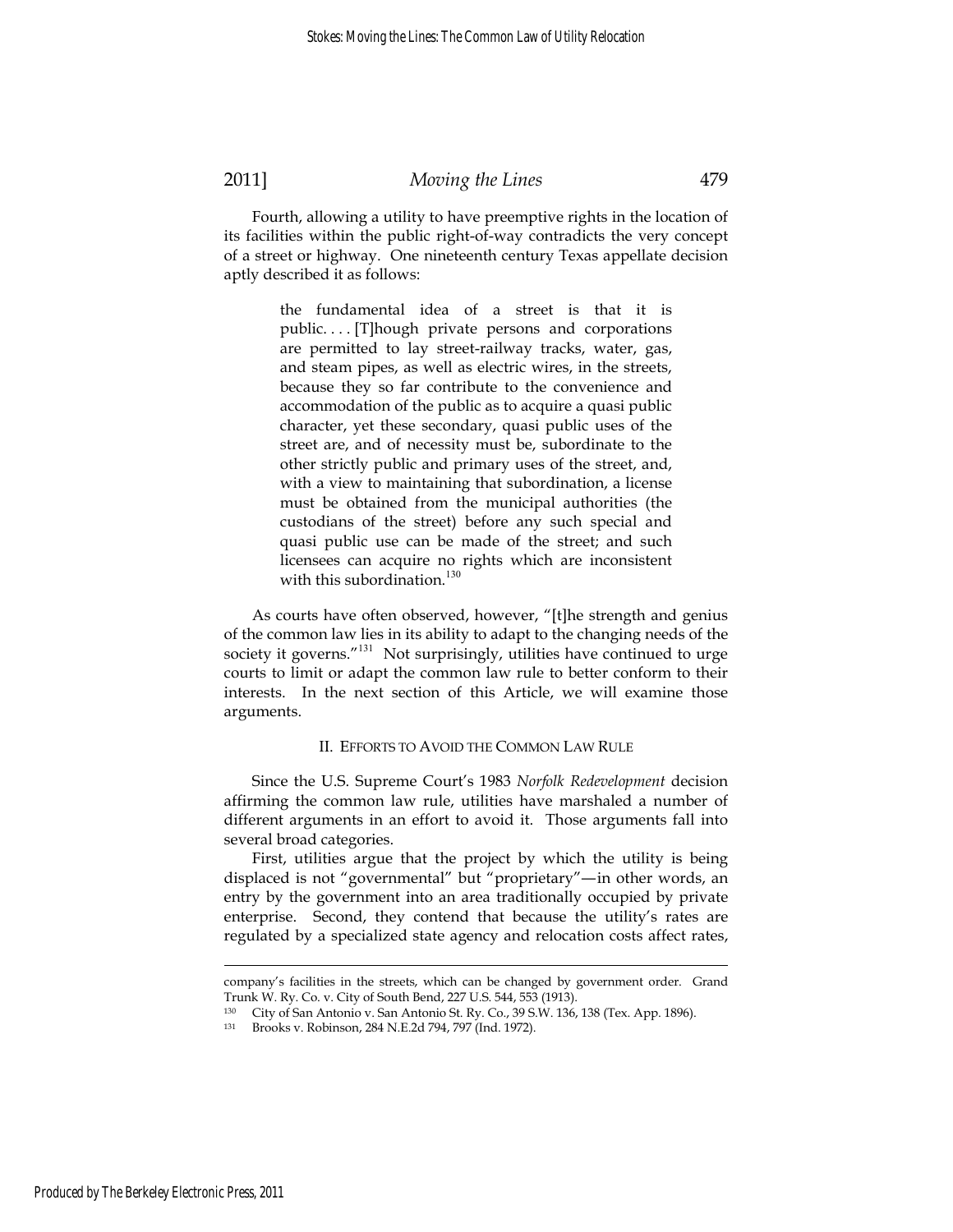the common law has been abrogated. Third, utilities also argue that the utility's franchise statute or some other statute has preempted or supplanted the common law rule. Fourth, utilities assert that there has been a "taking."

There is a fifth category, too, in which utilities contend that the governmental action is being undertaken largely to benefit some private entity, such as a developer. Because this category of cases raises some unique and complex issues, it is treated in a section of its own.

#### *A. Governmental/Proprietary Activity Cases*

The idea of drawing a distinction between government activities undertaken in a truly governmental capacity, as opposed to "proprietary" activities, originated in tort law, where actions deemed to be proprietary would not be shielded by sovereign immunity.<sup>132</sup> In one early case, for example, a court determined that when the city of New York, acting pursuant to state legislation, built a dam on the Croton River to supply clean drinking water to its residents, it was not immune from liability for the resulting flooding because such dam-building was typically done by private companies.<sup>133</sup> The court reasoned that because the activity was a proprietary one, the city stood "on the same footing as would any individual or body of persons upon whom the like special franchises had been conferred."<sup>134</sup>

Even at that early date, however, the court confessed that the line was hard to draw. For example, the Chief Judge explained, "there is some difficulty, I admit, in separating them in the mind, and properly distinguishing the one class from the other . . . [b]ut the distinction is quite clear and well settled, and the process of separation practicable."<sup>135</sup> Later, this distinction was adopted in other legal contexts, where it proved to be equally difficult to apply.<sup>136</sup> Like Justice Stewart's famous "I know it when I see it" test for obscenity, $137$  however, the governmental/proprietary distinction has persisted. Yet modern courts have rejected it in utility relocation cases.

In *Northwest Natural Gas Co. v. City of Portland*, <sup>138</sup> for example, a group of utility companies argued that Portland had no legal authority

<sup>132</sup> City & Cnty. of Denver v. Mountain States Tel. & Tel. Co., 754 P.2d 1172, 1173 (Colo. 1988).

<sup>133</sup> Bailey v. Mayor of N.Y.C., 3 Hill 531, 539 (N.Y. Sup. Ct. 1842).

<sup>134</sup> *Id.*

<sup>135</sup> *Id.* 

<sup>&</sup>lt;sup>136</sup> *City & Cnty. of Denver*, 754 P.2d at 1174–75.<br>
<sup>137</sup> Jacobellis v. Ohio, 378 U.S. 184, 197 (1964) (Stewart, J., concurring).<br>
<sup>138</sup> 711 P.2d 119 (Or. 1985).

<sup>711</sup> P.2d 119 (Or. 1985).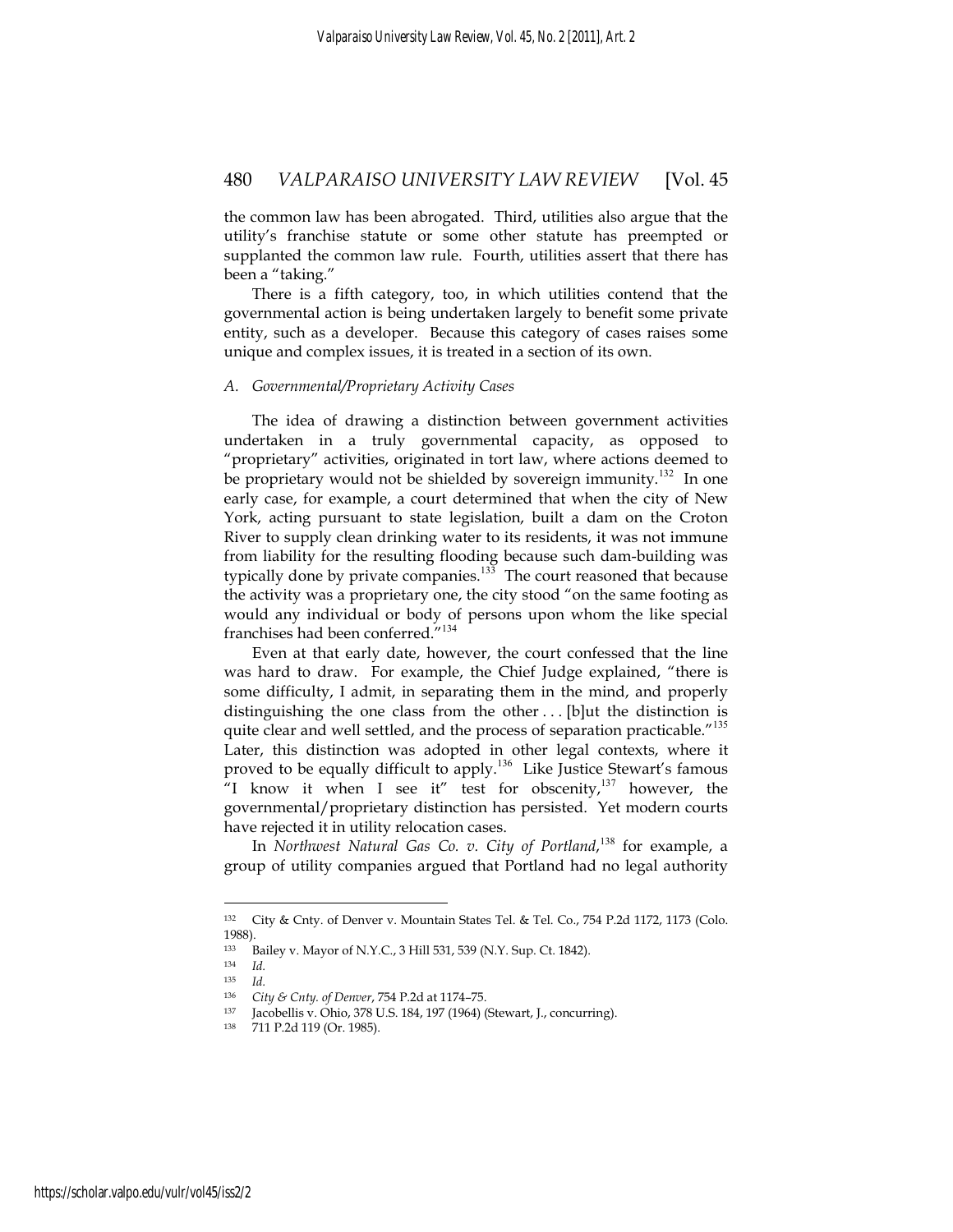to compel them to relocate their facilities to accommodate construction of a light rail transit system.<sup>139</sup> The utilities "strenuously" urged that mass transit was a proprietary function, and that by entering this field the city put itself on the same footing as any other public utility—meaning that it was not entitled to cost-free relocation.<sup>140</sup>

The Oregon Supreme Court, however, found the purported distinction to be useless. First, while some courts said that "governmental" functions were those that are essential or necessary for the government to perform (evidently in contrast to functions that are optional luxuries), no court had ever found a governmental act that failed this test.<sup>141</sup> Second, other courts considered "governmental" functions to be those that are traditional for the government to perform, but changes in the economy and new public demands "change which activities are traditionally and customarily engaged in by government."<sup>142</sup> These weaknesses led the Oregon court to reject the governmental/proprietary distinction, concluding that it was "unworkable, untenable and unhelpful in deciding mass transit/utility relocation cases."<sup>143</sup>

The Colorado Supreme Court reached the same conclusion in its 1988 *City and County of Denver v. Mountain States Telephone & Telegraph Co.* decision, which dealt with telephone lines under a city street that were displaced by a sanitary sewer.<sup>144</sup> Because the sewer benefited a newly annexed subdivision and Denver had agreed to bear the cost of installing it despite municipal regulations to the contrary, the phone company argued that Denver was acting in a proprietary capacity and should pay for the relocation.<sup>145</sup> The lower appellate court was persuaded by this argument, $146$  but the state's high court was not, concluding that the governmental/proprietary distinction was "analytically unsound because it assumes that functions which were once relegated to the private sector could not later be undertaken by municipalities in support of the health, safety and welfare of its citizens."<sup>147</sup> Thus, the Colorado Supreme Court concluded that "the

<sup>139</sup> *Id.*

<sup>140</sup> Nw. Natural Gas Co. v. City of Portland, 690 P.2d 1099, 1103–05 (Or. Ct. App. 1984).

<sup>141</sup> Nw. Natural Gas Co. v. City of Portland, 711 P.2d 119, 125 (Or. 1985).

<sup>142</sup> *Id.* at 126. 143 *Id.*

<sup>144 754</sup> P.2d 1172, 1173 (Colo. 1988).

<sup>145</sup> *Id.*

 $146$  *Id.*<br> $147$  *Id* 

*Id.* at 1175.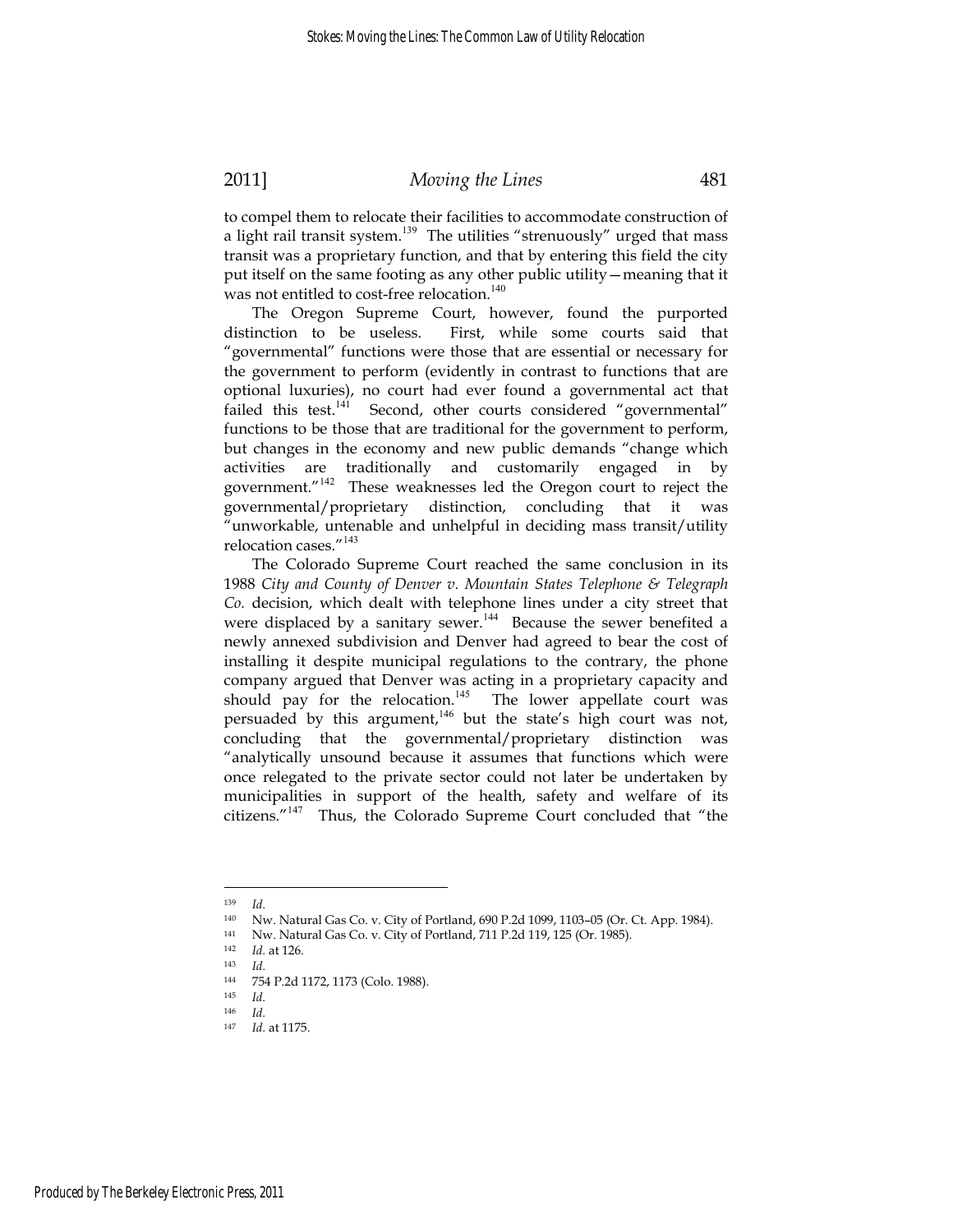governmental/proprietary distinction has no continuing validity in the context of utilities relocation law."<sup>148</sup>

Consideration of the principal opinion on which the utilities relied shows why the governmental/proprietary distinction is unsound. In 1917, the city of Los Angeles decided to begin lighting its own streets. Instead of just putting up its own street-lights, it decided to "clear a 'space'" by ordering the incumbent franchisee to move its lights to other locations.<sup>149</sup> As it happened, the value of the franchisee's right to light the streets during the remaining term of the franchise was about \$4000 while the cost to relocate its equipment exceeded  $$50,000$ .<sup>150</sup> Since the city was not attempting to revoke the franchise outright, its action arguably came within the scope of the police power.<sup>151</sup> As the U.S. Supreme Court noted, however, the federal district court could not find any reason to exercise that power. The Court opined

> [i]n what way the public peace or health or safety was imperiled by the lighting system of the corporation or relieved by its removal or change, the court was unable to see and it is certainly not apparent. The court pointed out that there were several lighting systems in existence and occupying the streets and that there was no contest, or disorder or overcharge of rates or peril, or defect of any kind, and therefore concluded that the conditions demonstrated that while the city might install its own system there was no real "public necessity" arising from consideration of public health, peace or safety requiring the city to engage in the business of furnishing light. $152$

The Supreme Court also noted that the proper scope of the police power "may be exceeded and so far as wrongful be restrained."<sup>153</sup> Wellestablished law already gave courts the power to stop arbitrary or unreasonable acts by the government.<sup>154</sup> Thus, whether Los Angeles's

<sup>148</sup> *Id.* at 1176. 149 City of Los Angeles v. L.A. Gas & Elec. Corp., 251 U.S. 32, 37 (1919).

<sup>150</sup> *Id.*

<sup>151</sup> *Compare id.* at 36 (stating that the ordinance did not attempt "absolute displacement" of the franchised utility), *with* City of Louisville v. Cumberland Tel. & Tel. Co., 224 U.S. 649, 663–64 (1912) (noting that the ordinance in question effectively revoked the utility's franchise).

<sup>152</sup> *City of Los Angeles*, 251 U.S*.* at 38. 153 *Id.*

<sup>154</sup> *E.g.*, Atl. Coast Line. R.R. Co. v. Goldsboro, 232 U.S. 548, 559 (1914). In *Atlantic Coast Line*, the Supreme Court stated the following: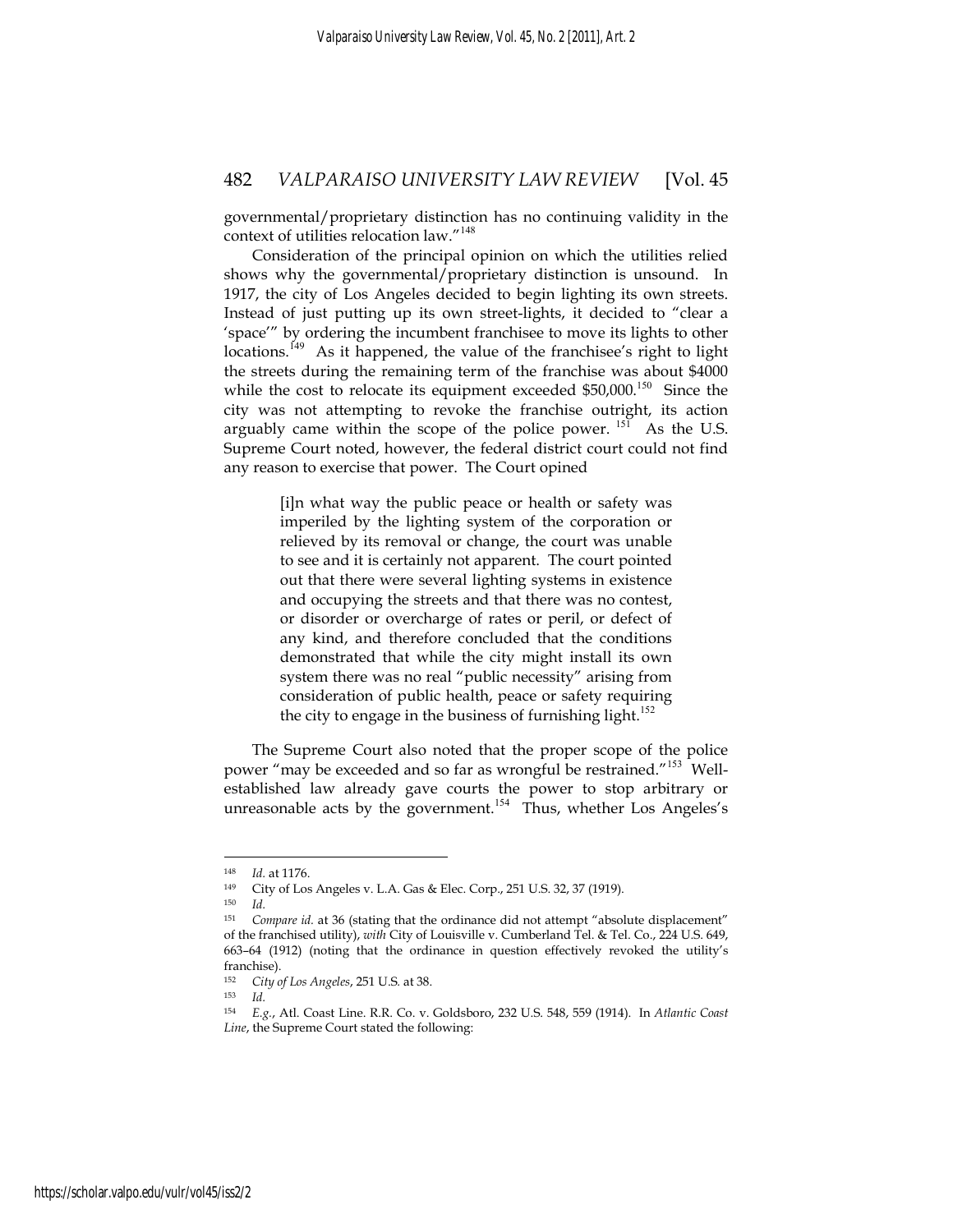entry into the field of street-lighting was "proprietary" or "governmental" added nothing to the analysis. Even if the act was governmental, using the police power to muscle a franchisee out of the way, absent any demonstrable public necessity, was an unreasonable act that could be enjoined.

And that is exactly the conclusion reached by the Colorado Supreme Court.<sup>155</sup> Instead of struggling to decide whether a particular public improvement was "governmental" (and therefore properly supported by use of the police power) or "proprietary" (meaning the government should stand on the same footing as a private actor), the court decided the proper test was one of reasonableness.<sup>156</sup> Accordingly, it held that "a municipality may compel public utilities to relocate their facilities from the public right-of-way whenever such relocation is necessitated by the municipality's *reasonable* exercise of police power to regulate the health, safety, or welfare of its citizens."<sup>157</sup>

#### *B. "Regulated Utility" Cases*

Since utility service in any particular area tends, by virtue of its costly infrastructure, to be monopolistic in nature, utility companies have long been subject to public regulation.<sup>158</sup> Typically utilities obtain approval of their rates, terms of service, and other business practices through tariffs filed with the state regulatory agency. These documents are massive,<sup>159</sup> and the level of detail can be exacting. In 1916, for

<sup>[</sup>I]f it appear[s] that the regulation under criticism is not in any way designed to promote the health, comfort, safety, or welfare of the community, or that the means employed have no real and substantial relation to the avowed or ostensible purpose, or that there is wanton or arbitrary interference with private rights, the question arises whether the law-making body has exceeded the legitimate bounds of the police power.

*Id.* Moreover, in *National Water-Works Co. v. City of Kansas*, the Western District of Missouri stated that "it may be that any malicious or unreasonable action by the city in the exercise of the right to construct sewers . . . may be the foundation of a claim for damages." 28 F. 921, 922 (W.D. Mo. 1886).

<sup>155</sup> City & Cnty. of Denver v. Mountain States Tel. & Tel. Co., 754 P.2d 1172, 1176 (Colo. 1988).

<sup>156</sup> *Id.*

<sup>157</sup> *Id.* (emphasis added). 158 *See* SCHEWE, *supra* note 24, at 69 (stating that in 1898, Samuel Insull, the head of Chicago Edison and recently-elected president of the National Electric Light Association, advocated public regulation of privately-owned utilities precisely because utilities tended to operate as monopolies).

<sup>159</sup> *See* DUKE ENERGY OHIO, P.U.C.O. NO. 19: SCHEDULE OF RATES, CLASSIFICATIONS RULES AND REGULATIONS FOR RETAIL ELECTRIC SERVICE OF DUKE ENERGY OHIO, 1 (2010), *available at* http://www.puco.ohio.gov/emplibrary/files/docketing/tariffs/Electric/Duke%20Energy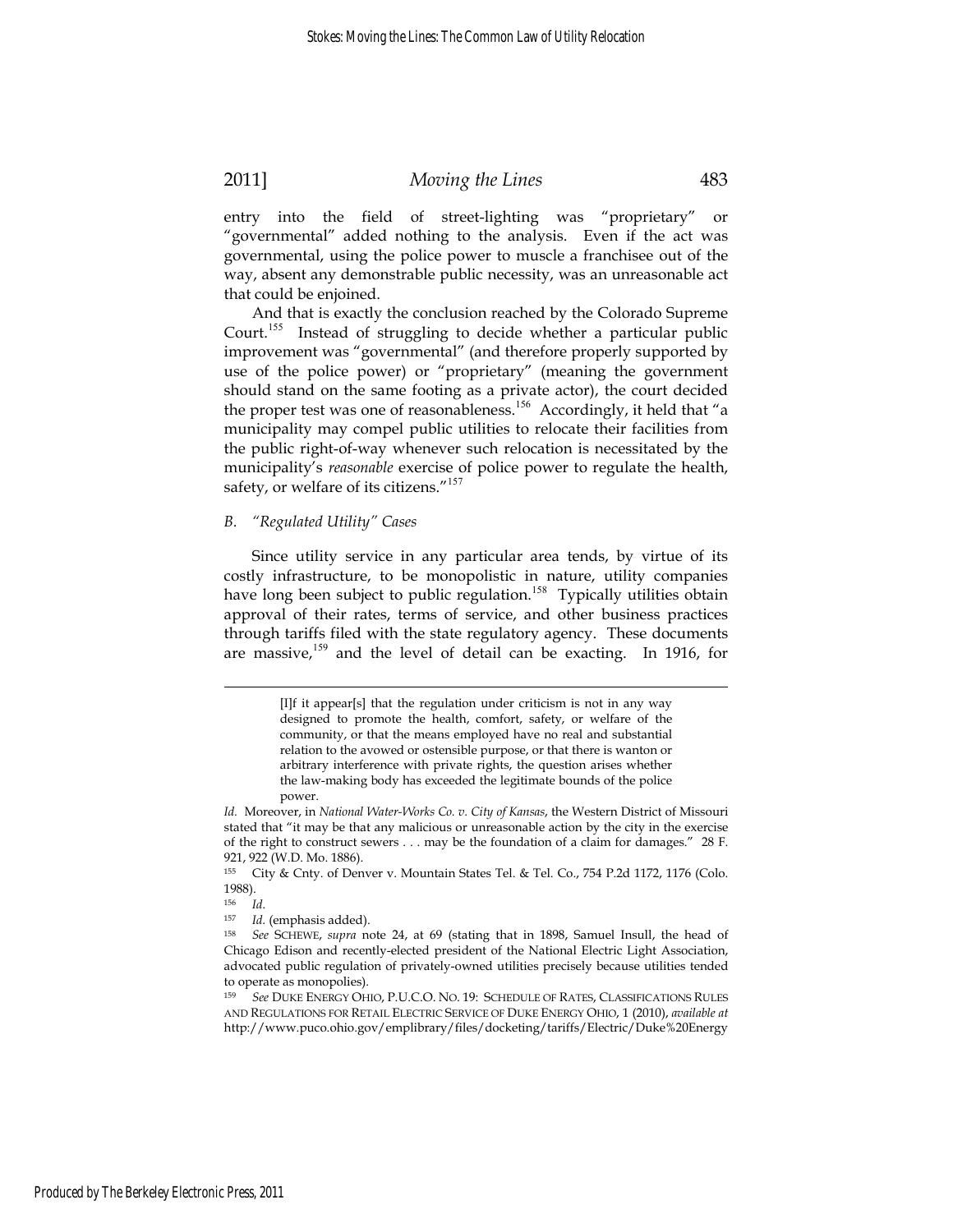example, the Michigan Public Service Commission approved a tariff filed by the Detroit Edison Company that included a company program of supplying free replacement light bulbs to its customers.<sup>160</sup> Because this program was part of an approved tariff, the company could not discontinue it before filing a new tariff and getting Commission approval.<sup>161</sup>

Since the cost of relocating utility lines may ultimately affect the rates charged to customers, utility companies have argued that their approved tariffs must preclude efforts to force them to relocate equipment in the public rights-of-way. In typical relocations, where the utility is simply required to move its facilities, the tariff-based argument has failed. But when the government has required the utility, as part of the relocation process, to change the design of its facilities from aerial to underground lines, the utilities have had somewhat greater success—at least in requiring the government to pay the increased expense of underground construction.

#### 1. "Like Kind" Relocations

A typical example of how a utility tariff might address the relocation of facilities came up in a 1997 case involving the Maryland Stadium Authority. Bell Atlantic-Maryland obtained approval of a tariff that included the following terms: "[w]hen the Telephone Company is requested to move or change existing construction, the customer or other party requiring the move or change is required to pay the entire  $cost \dots$  attributable to such relocation."<sup>162</sup> The Stadium Authority, which was created by state statute to build and expand various public venues, ordered Bell Atlantic-Maryland to move its equipment from under streets that would be closed to expand Baltimore's convention center.<sup>163</sup> Bell Atlantic-Maryland later sued to recover \$110,000 in relocation costs, claiming that its approved tariff took precedence over the common law "utility pays" rule.<sup>164</sup>

The court rejected this claim for two reasons. First, even though the Public Service Commission of Maryland had adopted the tariff, it was "not the equivalent of the type of legislative act required to alter the

<sup>%20</sup>Ohio/PUCO%2019,%20Retail.%20Electric%20Tariff.pdf (showing that the Duke Energy Ohio filing with the Public Utilities Commission of Ohio in 2006 was 259 pages  $\log$ ).

Cantor v. Detroit Edison Co., 428 U.S. 579, 583 (1976).

<sup>161</sup> *Id.* at 585. 162 Bell Atl.-Md., Inc. v. Md. Stadium Auth., 688 A.2d 545, 552 (Md. 1997).

<sup>163</sup> *Id.* at 547, 550. 164 *Id.* at 548, 551–52.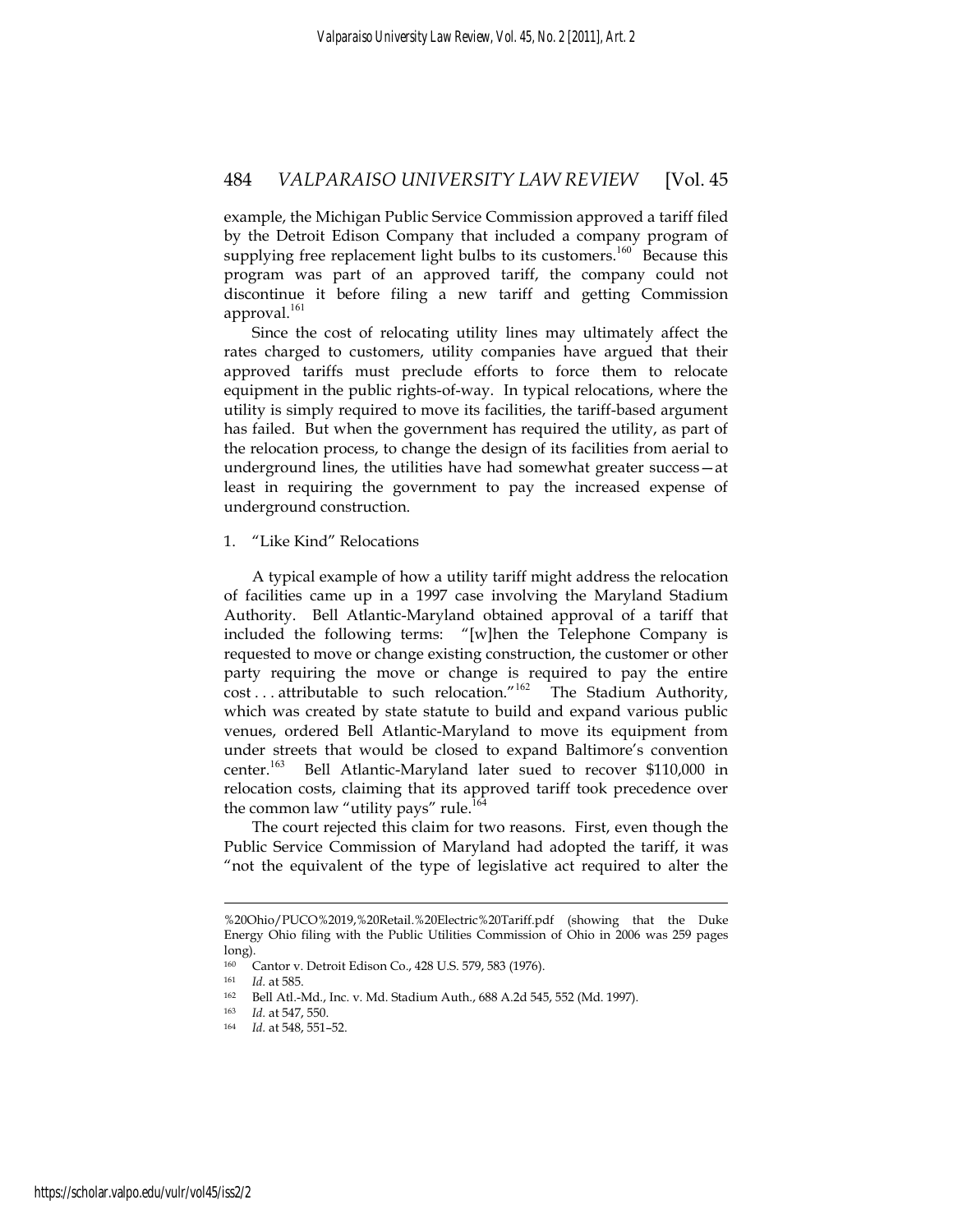common law rule."<sup>165</sup> Second, "even if the Tariff could be considered a legislative directive," its language did not "reverse[] the common law rule because it contains no clear language demonstrating that it applies to the government."<sup>166</sup>

A similar result occurred in *City of Auburn v. Qwest Corp.*<sup>167</sup> Qwest filed a tariff that contained a statement that "[w]hen relocation or aerial to underground conversion of existing facilities is requested or required by law, the cost of constructing the new and removing the old facilities will be borne by the customer or others requesting the relocation or conversion."<sup>168</sup> Relying on this language, Qwest refused to relocate its facilities, which in one instance resulted in a "telephone pole standing in the middle of a newly-widened road."<sup>169</sup>

The State of Washington, however, had a statute that allowed telecommunications companies to use public rights-of-way "in such manner and at such points as not to incommode the public use of the ... highway." $170$  Resolving the case on the narrowest ground, the Ninth Circuit Court of Appeals did not have to decide whether the tariff had the force of law or whether its ambiguous terms really did purport to change the common law rule. Instead, the appeals court relied on the principle that a tariff cannot supersede a statute, holding that "Qwest's tariff did not alter the long-established and unbroken rule established at common law and in [the statute] that the utility company must pay relocation costs."<sup>171</sup>

2. The Special Problem of "Undergrounding"

As the Ninth Circuit observed in *City of Auburn*, city governments have been encouraging utilities with overhead lines (such as telephone and electricity providers) to locate their facilities underground "for aesthetic and safety reasons."<sup>172</sup> Utilities have resisted this trend in their tariff filings, contending that underground lines are much more expensive and that, if a utility has to bear this cost (and pass it through to its customers) then "a customer in one city would be paying more because some other city requires underground construction."<sup>173</sup>

<sup>165</sup> *Id.* at 552. 166 *Id.*

<sup>260</sup> F.3d 1160 (9th Cir. 2001).

<sup>168</sup> *Id.* at 1166. 169 *Id.*

<sup>170</sup> *Id.* at 1167. 171 *Id.* at 1170. 172 *Id.* at 1168. 173 State *ex rel*. Columbus S. Power Co. v. Fais, 884 N.E.2d 1, 2–3 (Ohio 2008).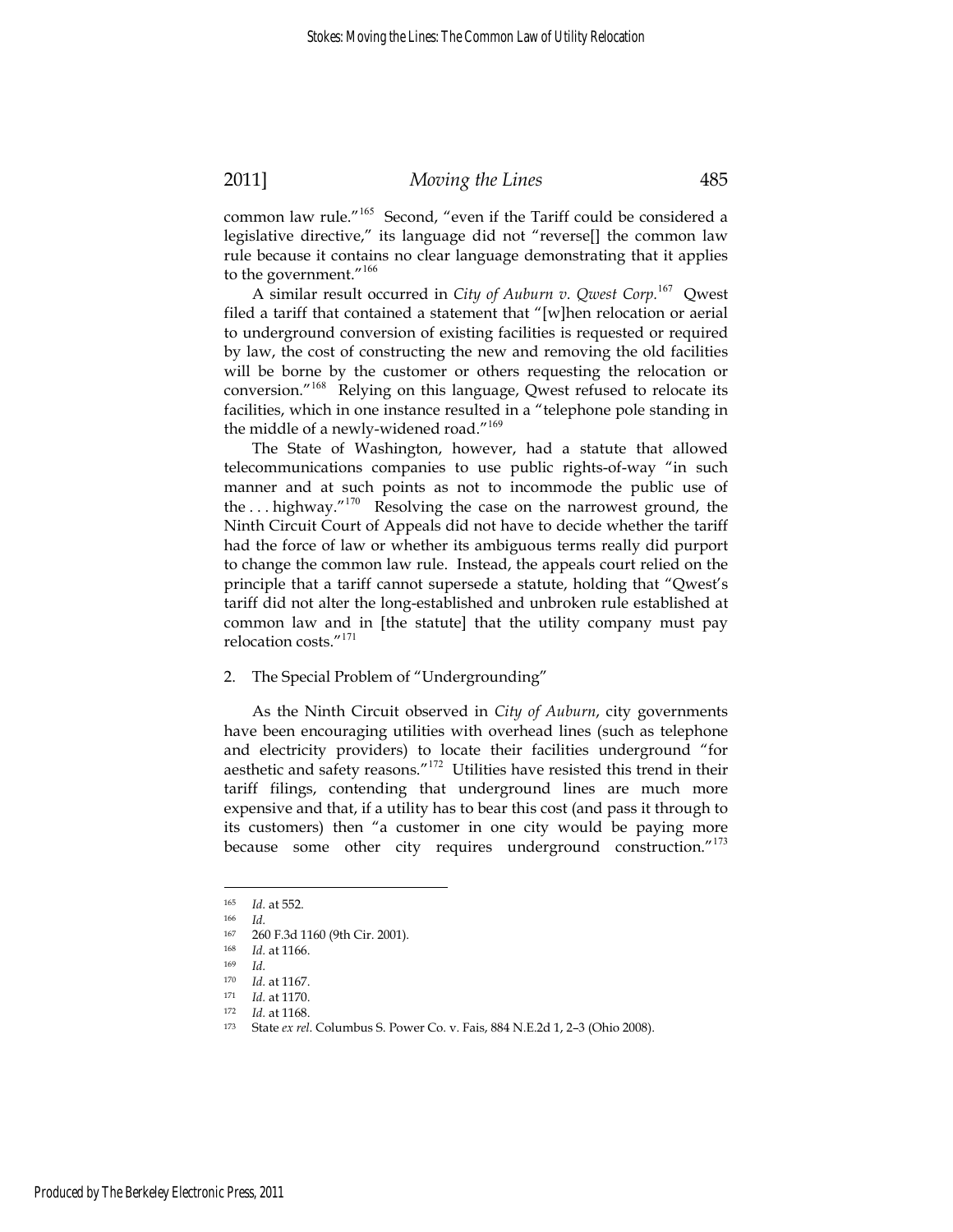Accordingly, courts have had to decide conflicts between approved tariffs, municipal ordinances, and the common law relocation rule. The results have been mixed.

The city of Longmont, Colorado decided to put its own municipal electric lines underground, and in 1993, it enacted an ordinance requiring other users of its street utility poles to put their lines underground as well.<sup>174</sup> U.S. West, however, had an approved tariff requiring the customer or "person requesting relocation" to pay for undergrounding, and it contended that its tariff had the force of a statute, trumping the contrary ordinance.<sup>175</sup> The Colorado Supreme Court did not agree that the tariff was equivalent to a statute, holding that "[o]nly when some future contract, franchise agreement, or state statute . . . specifically provides that the municipality must bear the financial burden of relocating the facilities does the . . . exception to the general common law rule requiring the utility company to pay for relocation arise."<sup>176</sup>

The court then went on to decide that the Colorado public utility commission's powers did not preempt municipal power to regulate streets and determine when utility relocation is required.<sup>177</sup> Finally, the court said that although municipalities had to be reasonable in exercising their power to order utilities to relocate, a reviewing court would apply a presumption of reasonableness—and the facts in this case indicated that the city ordinance was reasonable.<sup>178</sup>

The New Mexico Supreme Court came to a similar conclusion in its 2003 decision in *City of Albuquerque v. New Mexico Public Regulation Commission.*<sup>179</sup> In that case, a group of cities appealed the state utility commission's approval of a tariff allowing a utility to recover costs incurred in complying with local undergrounding ordinances.<sup>180</sup> In a nod to the utility commission, the court remarked that a local improvement project based on aesthetics rather than public health and safety concerns would "not trigger the common law rule of requiring utilities to bear the expense of relocation."<sup>181</sup> Because the tariff applied to all undergrounding projects, however, and did not exclude those required by the interests of health and safety, the court held that it "violate[d] the common law principle of permitting municipalities to

<sup>174</sup> U.S. W. Commc'ns., Inc. v. City of Longmont, 948 P.2d 509, 513 (Colo. 1997).

<sup>175</sup> *Id.* at 514–18.<br>
176 *Id.* at 518.<br>
177 *Id.* at 520.<br>
179 79 P.3d 297 (N.M. 2003).<br>
180 *Id.* at 299.

<sup>180</sup> *Id.* at 299. 181 *Id.* at 301.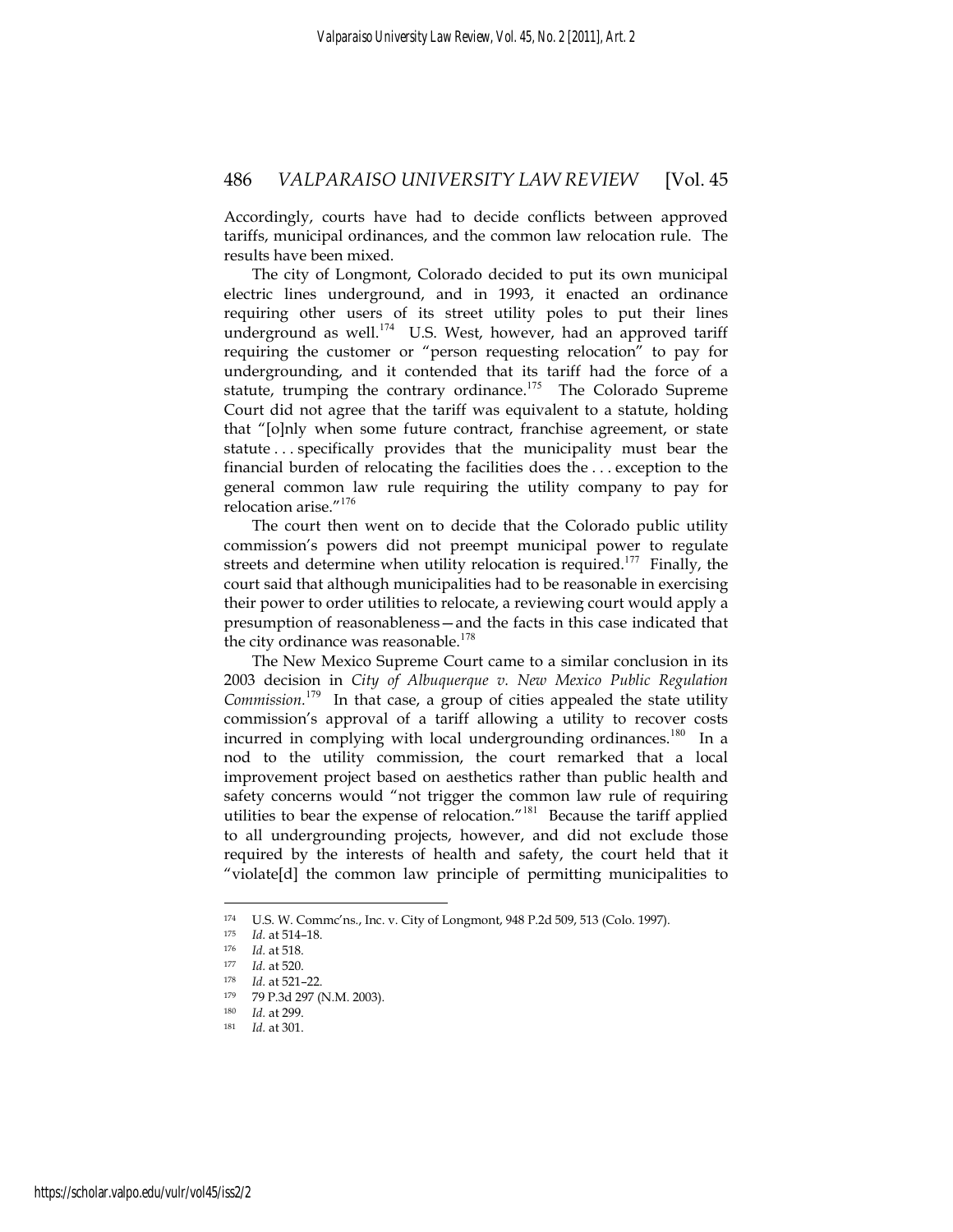require the utility to bear its own relocation expenses."<sup>182</sup> As in Colorado, the New Mexico court also concluded that because the statute creating its state utility commission "specifically provided that municipalities and counties have the power to regulate the use of public ways" and did not clearly abrogate the common law rule, the commission lacked authority to modify it absent a finding of unreasonableness.<sup>183</sup>

In a recent Michigan case, however, the balance between municipalities and the regulatory agency tilted the other way. Although Michigan's constitution reserves to local governments a power of "reasonable control" of highways and streets, this control cannot be exercised inconsistently with "general State law."<sup>184</sup> That general body of law includes the legislatively-created Michigan Public Service Commission ("MPSC"), which has "*complete power and jurisdiction* to regulate all public utilities in the state except . . . as otherwise restricted by law."<sup>185</sup> One of the MPSC's rules requires the utility to bear the cost of undergrounding "when required by local ordinances in congested areas."<sup>186</sup>

So when the City of Taylor, Michigan enacted an ordinance requiring Detroit Edison to relocate its facilities underground during the reconstruction of Telegraph Road—a major arterial highway—and the utility disclaimed any obligation to pay, the courts had to decide what effect to give to the MPSC regulation. Since local governments had constitutional power to regulate streets (except as inconsistent with general law) and the MPSC had statutory power to regulate utilities (except as restricted by law), the dispute fell into an uncharted area. Did the local governments' power over streets trump an inconsistent rule by the MPSC, or did the MPSC's power to regulate utilities trump an inconsistent city ordinance?

The lower courts held for the city, reasoning that the state had not completely occupied "the field regarding a municipality's authority over the location of power lines, or the allocation of related costs."<sup>187</sup> But the

<sup>182</sup> *Id.* at 304–05. 183 *Id.* at 308; *see also* Complaint by Wis. Pub. Serv. Corp. against the City of Manitowoc, 2008 Wisc. PUC LEXIS 239, \*9 (Pub. Serv. Comm'n of Wisc. Apr. 18, 2008) (explaining that state utility commission had jurisdiction to review city ordinance that effectively required utility to relocate facilities in public street, but the ordinance was presumptively reasonable and the burden was on the utility to show otherwise).

<sup>184</sup> MICH. CONST. art. 8, § 28; City of Taylor v. Detroit Edison Co., 715 N.W.2d 28, 32–33 (Mich. 2006) (citing People v. McGraw*,* 150 N.W. 836, 837 (Mich. 1915)). 185 *City of Taylor*, 715 N.W.2d. at 33. 186 *In re* City of Taylor, Mich. Pub. Serv. Comm'n Case No. U-15234, 2008 Mich PSC

LEXIS 15, \*19.

<sup>187</sup> City of Taylor v. Detroit Edison Co*.*, 689 N.W.2d 482, 486 (Mich. App. 2004).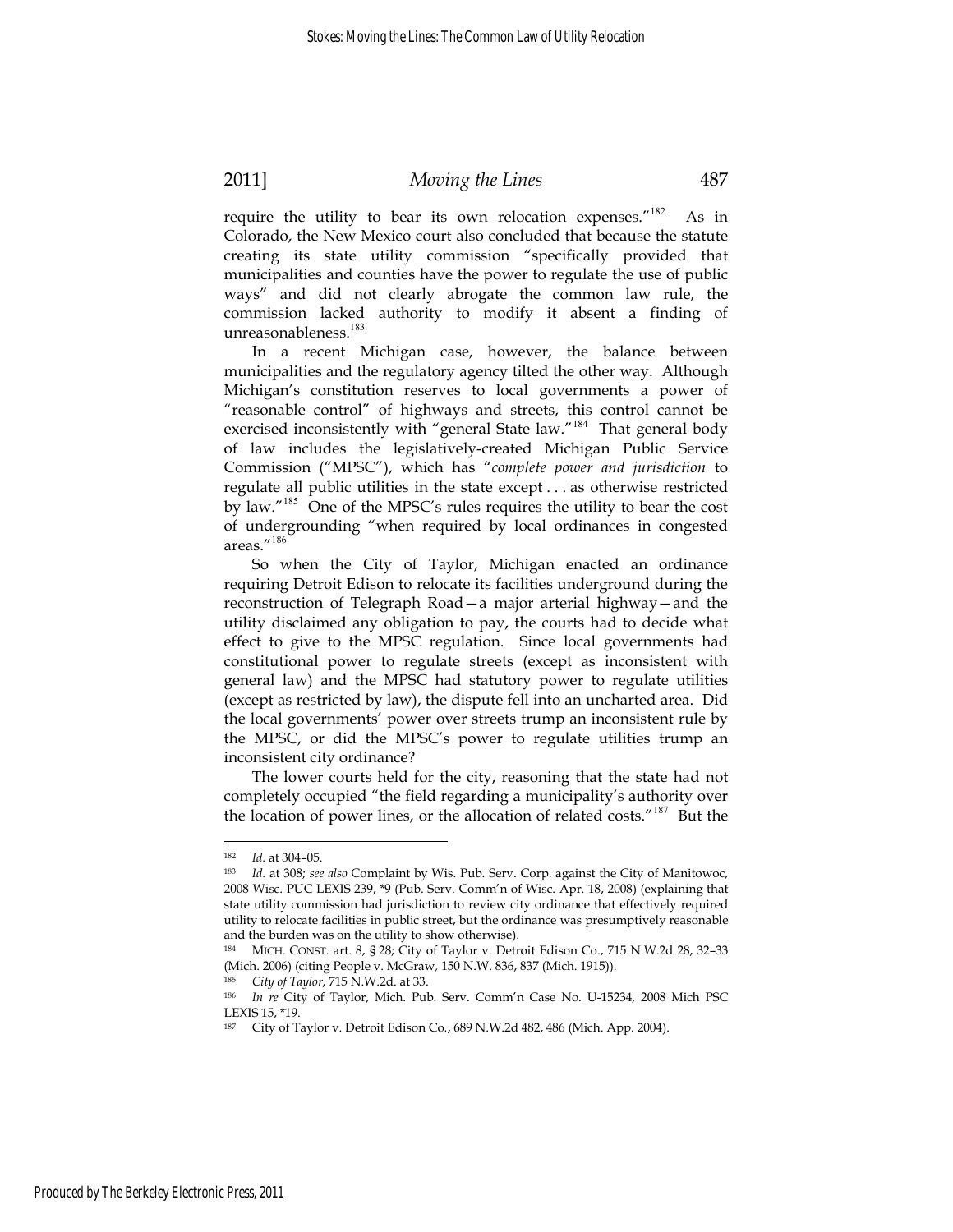Michigan Supreme Court disagreed, holding that it was up to the MPSC, not the courts, to decide if there was a conflict between the rule and the ordinance. If there was a conflict, the rule would prevail.<sup>188</sup>

In the end, the MPSC decided that its rule "entirely supplanted local control over undergrounding electrical facilities" and the provision allowing for local undergrounding ordinances in congested areas was a "narrow exception."<sup>189</sup> It then remanded the matter to the administrative law judge for factual findings as to whether the affected stretch of road was a congested area within the rule's meaning.<sup>190</sup>

#### 3. The Results of the "Regulated Utility" Cases

Courts have rejected utilities' efforts to use their tariffs to shift relocation costs to the government in contravention of the longstanding common law rule *when the relocation is of like kind*. This result makes sense. As noted in Section I.E., when a telephone or electric utility gets to use the public right-of-way at little or no cost, the *quid pro quo* is that the utility must move its facilities as required to accommodate other public needs.

In the *City of Taylor* case, for example, there would have been no conflict with MPSC rules had the city required Detroit Edison to replace its aerial lines with other aerial lines in a different location to allow for widening of the road. If there were a like-kind relocation order and the utility invoked some vaguely-worded tariff to resist it, the outcome probably would have paralleled the Ninth Circuit's *City of Auburn* decision.<sup>191</sup> The tariff cannot be ambiguous; it must clearly state that it will apply to government-ordered relocation of facilities in the public right-of-way. That clear statement would put everyone on notice that the utility meant to change the rules, thereby permitting public debate of the issue and an informed decision by the state regulatory agency. Only if the agency approved this clearly disclosed change would a court have to decide whether the agency had the power to alter the common or statutory law on the subject.

When the government orders a utility to put aerial wires underground, however, a different issue arises. This order is not just a simple relocation—it directs the use of a different (and more expensive) kind of facility. If aerial lines were acceptable before, why are they not acceptable now? The change might be needed for safety reasons, and if

<sup>&</sup>lt;sup>188</sup> City of Taylor, 715 N.W. 2d at 33.<br><sup>189</sup> In re City of Taylor, 2008 Mich PSC LEXIS at \*19.<br><sup>190</sup> Id. at \*34.<br><sup>191</sup> See supra notes 167–71 and accompanying text (discussing the City of Auburn decision).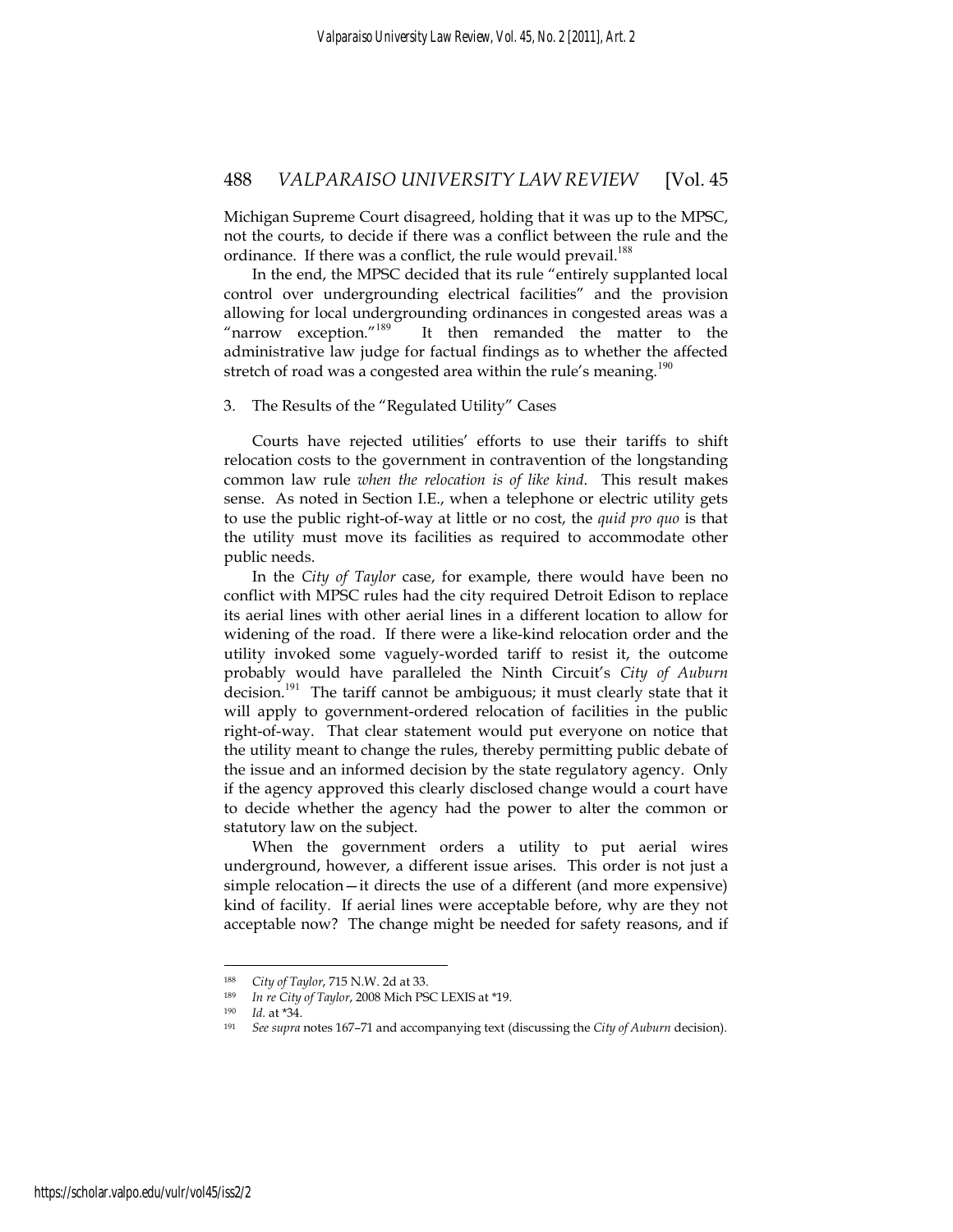so, it would be within the scope of governmental police power. But if the change is for aesthetic reasons, the governmental agency likely will have to pay for it. $^{192}$ 

#### *C. Statutory Abrogation Cases*

Statutes can, of course, displace the common law, but courts ordinarily hold that the legislative intent to do so must be clearly expressed or necessarily implied.<sup>193</sup> Statute-based challenges to the common law rule on utility relocation typically come in two forms, predicated on either the original franchise statute under which the company laid its lines or a statute allowing payment of relocation costs.<sup>194</sup>

In the first category, *Qwest Corp. v. City of Chandler* is representative.<sup>195</sup> As it happened, Qwest had telephone facilities on public roadways in Arizona pursuant to a territorial statute, enacted in 1877, that allowed it to build and maintain equipment "from point to point, upon and along any of the public roads or highways."<sup>196</sup> Based on this statute, Qwest convinced the trial court that its "pre-statehood franchise granted it a property right and that it was not required to pay its own relocation costs." $197$  The appeals court disagreed, for three main reasons.

<sup>192</sup> This issue is still being litigated in various jurisdictions. The city of Reynoldsburg, Ohio, for example, adopted an ordinance requiring utilities to pay for undergrounding their lines as part of a project to revamp its main commercial corridor. State *ex rel.* Columbus S. Power Co. v. Fais, 884 N.E.2d 1, 1–5 (Ohio 2008). This ordinance conflicted with an approved tariff which specified that if a public authority ordered undergrounding, it would have to pay the portion of the cost that exceeded construction of standard facilities. *Id.* The city challenged this tariff in court, arguing that its cost-shifting provision violated a state statute by being "in excess of that allowed by law." *Id.* at 5. But the Ohio Supreme Court held that the utilities commission, not the court, had jurisdiction to decide the matter. *Id.* The case is currently pending before Ohio's utilities commission. City of Reynoldsburg v. Columbus S. Power Co*.*, PUCO, No. 08-0846-EL-CSS, 2008 WL 5069035, at \*1 (Ohio Pub. Util. Comm'n, Nov. 24, 2008).

<sup>193</sup> *See, e.g*., Do v. Am. Family Mut. Ins. Co., 779 N.W.2d 853, 859 (Minn. 2010) (quoting Ly v. Nystrom*,* 615 N.W.2d 302, 314 (Minn. 2000) ("[I]f a statute abrogates the common law, the abrogation must be by express wording or necessary implication.")).

<sup>194</sup> *See, e.g*., Sw. Bell Tel. LP v. City of Houston, 529 F.3d 257, 262 (5th Cir. 2008) (explaining that utilities have also argued that the Federal Telecommunications Act of 1996 preempted state regulation of relocation costs). Since that statute includes a "safe-harbor provision" that preserves "the authority of a State or local government *to manage the public rights-of-way*," challenges based on this statute have been unsuccessful. *Id.*

<sup>195 217</sup> P.3d 424 (Ariz. Ct. App. 2009).

<sup>196</sup> *Id.* at 427. 197 *Id.*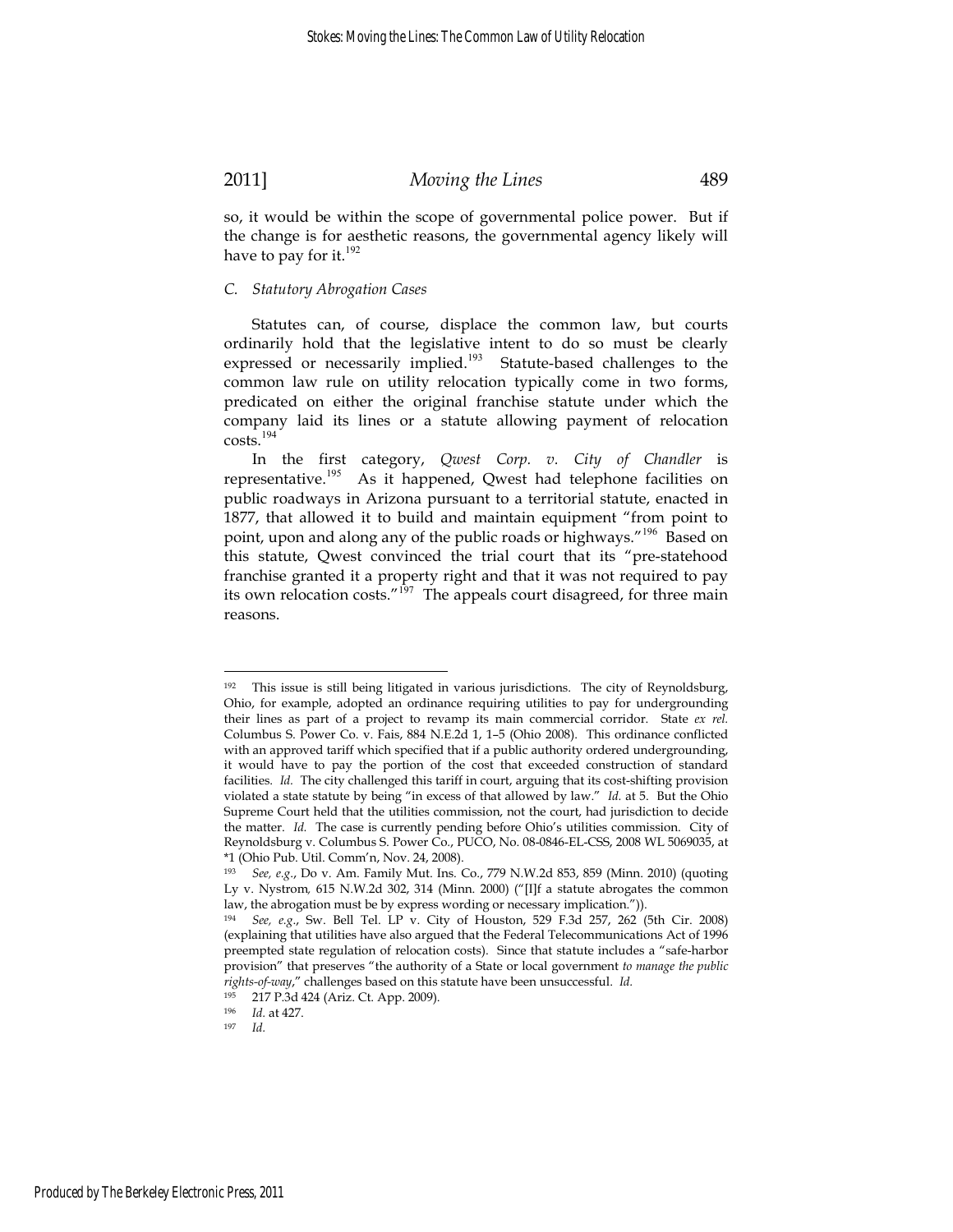First, although the franchise statute allowed it to maintain lines from point to point, this language did not clearly manifest an intention to abrogate the common  $\lim_{h \to 0}$  Instead, the court said that the "great" weight of authority" supported a rule that,

> [i]n the absence of an express and definite provision to the contrary, a utility company maintains its structures and rights in a public street subject to the paramount right of the city to use its streets for all proper governmental purposes. A grant, franchise, easement or other right . . . is at all times subject to the police power of the sovereign, and *unless expressly agreed otherwise in the franchise, the company must, at its own expense, make such changes as the public convenience and necessity require . . . if the franchise is silent as to payment of the cost of relocation of utilities, made necessary by public improvements, the cost must be borne by the franchise holder.*<sup>199</sup>

Second, the franchise statute specified that the utility equipment "shall not in any instance be so constructed as to incommode the public in the use of said roads or highways and bridges."<sup>200</sup> Qwest said this requirement applied to the original installation only; if the "incommoding" arose because of changes the government made to the road, then the government should pay for the relocation. The appeals court, however, rejected this argument, as courts uniformly do, holding that the duty was a continuing one. $^{201}$ 

Third, the court noted that "when the Arizona Legislature wants to compensate utilities for their relocation costs, it has done so in unmistakable terms," giving as an example a statute that specifically required a light rail project to reimburse a utility for relocation costs. $202$ Fortunately for the appeals court in *City of Chandler*, Arizona's relocation-cost statute for the light rail project was a model of clarity. But that is not always so. In the Houston-area Westpark Tollway cases described at the beginning of this Article, courts had to grapple with a statute that required counties to pay for relocating "an eligible utility" facility as part of the expense of acquiring right-of-way for the highway

<sup>198</sup> *Id.* at 432. 199 *Id.* at 432 (quoting Wash. Natural Gas Co. v. City of Seattle, 373 P.2d 133, 135 (Wash. 1962)).<br><sup>200</sup> *Id* 

<sup>200</sup> *Id*. at 427. 201 *Id*. at 432–34. 202 *Id.* at 434.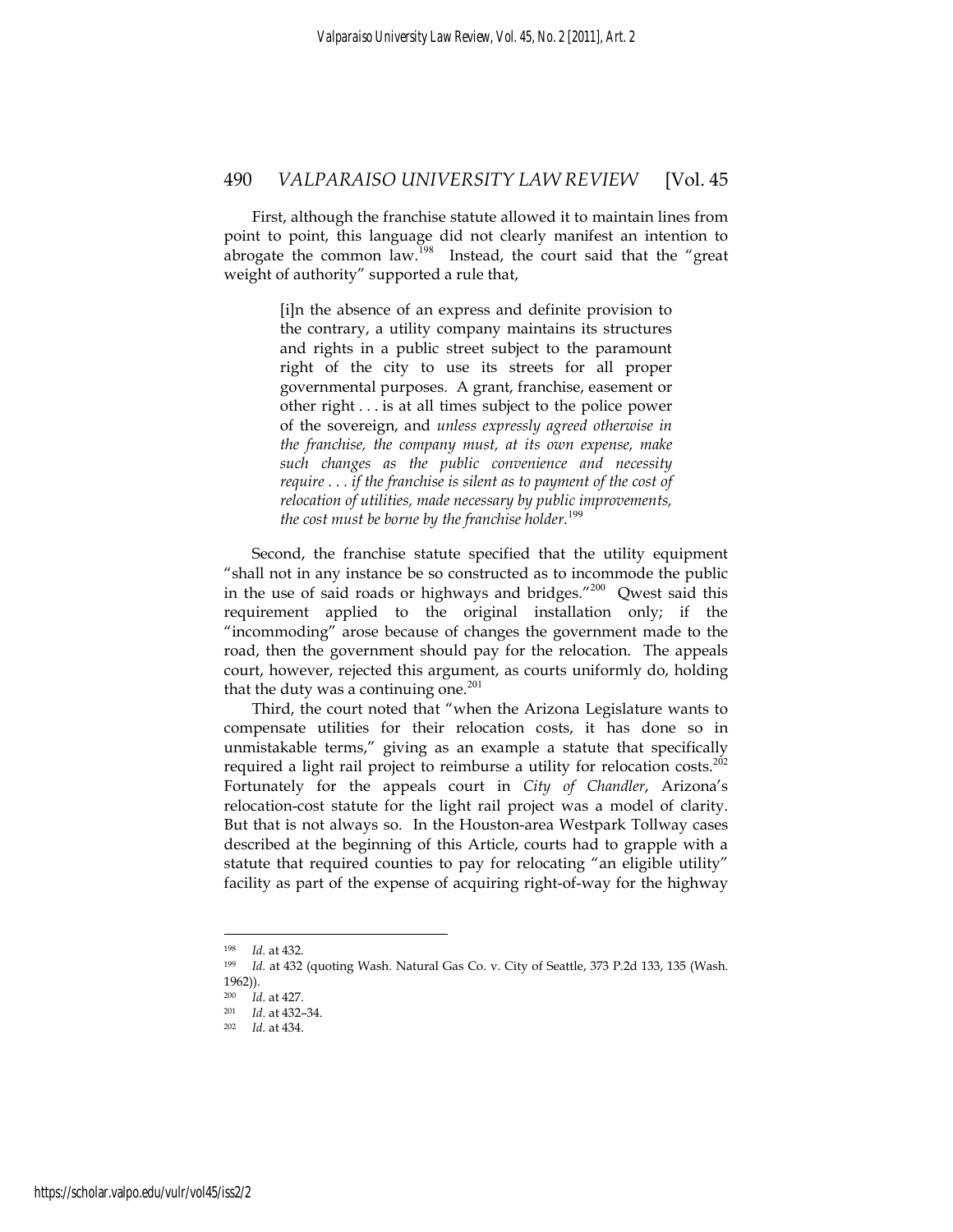1

# 2011] *Moving the Lines* 491

project, without defining what "eligible" meant. $203$  The federal court, trying to determine what Texas law would be, examined some statutes and concluded that the word "eligible" referred to costs.<sup>204</sup> So, for example, if the utility company installed better equipment in the new location, the *added* cost of that betterment would not be eligible, but the cost of the basic replacement would be.

In a later case, though, the Texas Supreme Court decided otherwise.<sup>205</sup> It held that the word "'eligible'" simply signaled that in some situations relocation costs might be paid by the county, but if so, the duty would appear in other statutes that "clearly speak to the subject."<sup>206</sup> One such statute, the court noted, was enacted in 1957 to take advantage of federal cost reimbursement for utility relocation on Interstate highway projects.<sup>207</sup> But that statute's scope was limited to Interstate highways and, as the court was careful to point out, none of the relocation cost would be paid by the state "if the relocation is not eligible for Federal participation."<sup>208</sup>

As the Texas court emphasized, "when the Legislature has determined that the government should pay a utility's relocation costs, the statutes clearly delineate classes of relocations that are eligible for reimbursement." $209$  So although the county road law did indicate that some facilities might be "eligible" for county-paid relocation, the Tollway project was not part of the interstate system, and the utility could not show any other clear statutory exception to the common law

<sup>203</sup> *See supra* notes 3–6 and accompanying text (discussing the Houston-area Westpark Tollway cases).

<sup>204</sup> Centerpoint Energy Hous. Elec. LLC v. Harris Cnty. Toll Rd. Auth., 436 F.3d 541, 547– 50 (5th Cir. 2006).

<sup>205</sup> Sw. Bell Tel., L.P. v. Harris Cnty. Toll Rd. Auth., 282 S.W.3d 59 (Tex. 2009).

Id. at 66-67. Southwestern Bell tried to turn this argument around, contending that because some statutes explicitly required utilities to pay relocation costs but the telephone franchise statute did not, then the government should pay for the relocation. *Id.* at 63. The court disagreed, explaining that "the statute's silence on relocation costs would mean that the common law rule applied, not that the county was responsible for relocation costs." *Id.*; *cf.* S. Cal. Gas Co. v. City of Los Angeles, 329 P.2d 289, 291–92 (Cal. 1958) (explaining that because the county franchise specifying gas company's duty to relocate pipes in the event of a grade change was not a restriction, pipes had to be relocated for sewer project pursuant to common law rule).

<sup>207</sup> *See supra* Part I.C.3 (providing a discussion on highway legislation during the 1950s). 208 *Sw. Bell.,* 282 S.W.3d*.* at 65–66; *cf.* Artesian Water Co. v. Delaware, 330 A.2d 432, 436–

<sup>37 (</sup>Del. Sup. 1974) (the common law rule controls absent a statute to the contrary). Under Delaware law, the state is obligated to pay for utility relocation costs only when they are incurred as a result of a federal-aid project in which the federal share is at least ninety percent. *Id.* On the project in question, the federal share was only fifty percent so the state was "prohibited under the statute from defraying Artesian's relocation expenses." *Id.* <sup>209</sup> *Sw. Bell*, 282 S.W.3d at 67.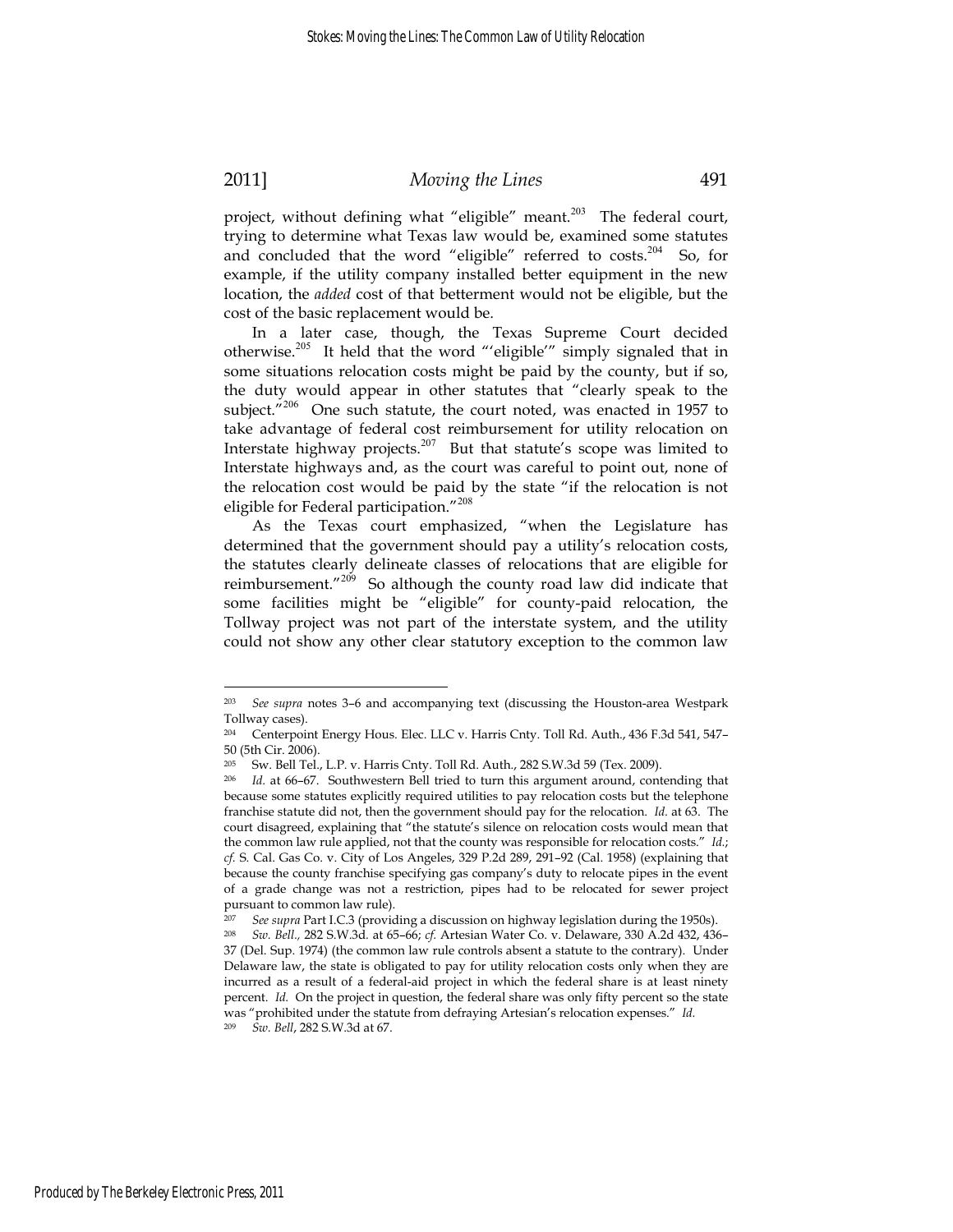rule making its facilities eligible. $210$  Accordingly, the court concluded that the common law rule applied. $2^{11}$ 

#### *D. "Takings" Cases*

Despite more than a century of case law holding that a utility does not have a compensable property right in the particular locations where its facilities are installed, $2^{12}$  utilities routinely advance a takings argument and courts routinely reject it. $^{213}$  As discussed in Section I.B., there is an important difference between a utility's franchise rights and the location of its facilities within the public right-of-way. If a utility has franchise rights, they cannot be taken without just compensation, but the actions it takes in exercising those rights, such as the location of its facilities, can be regulated under the police power.

Sometimes, however, a utility does have a compensable property interest in an easement that predates the public right-of-way. A good illustration of this circumstance arose when telephone lines had to be relocated for the construction of a scenic parkway leading to the Great Smoky Mountains National Park. A total of forty-three utility poles and the associated lines had to be relocated and of these, five had been installed within a county highway right-of-way.<sup>214</sup> With regard to those five poles the utility had no right to compensation, for

> the law is well established that a statutory, permissive right of use of public highways by public utilities is subordinate to the rights of the public; that the original location of poles or other facilities in a public highway does not create an irrevocable right to have such poles and facilities remain forever in the same place; and that a utility company may be required to relocate its lines at its own expense when such relocation is demanded by public necessity and for public safety and welfare.<sup>215</sup>

<sup>210</sup> *Id.*

<sup>211</sup> *Id.* at 67. 212 *See, e.g.*, New Orleans Gaslight Co. v. Drainage Comm'n of New Orleans, 197 U.S. 453, 461 (1905) (holding that "[t]he gas company did not acquire any specific location in the streets" by virtue of its franchise to use the streets to lay gas pipes).

<sup>213</sup> *See, e.g.*, Qwest Corp. v. City of Chandler, 217 P.3d 424, 437 (Ariz. Ct. App. 2009) (quoting *New Orleans Gaslight* to negate utility's contention that it had suffered a taking when compelled to pay its own relocation costs).

<sup>&</sup>lt;sup>214</sup> Tennessee v. United States, 256 F.2d 244, 263–64 (6th Cir. 1958).<br><sup>215</sup> Id. at 258

*Id.* at 258.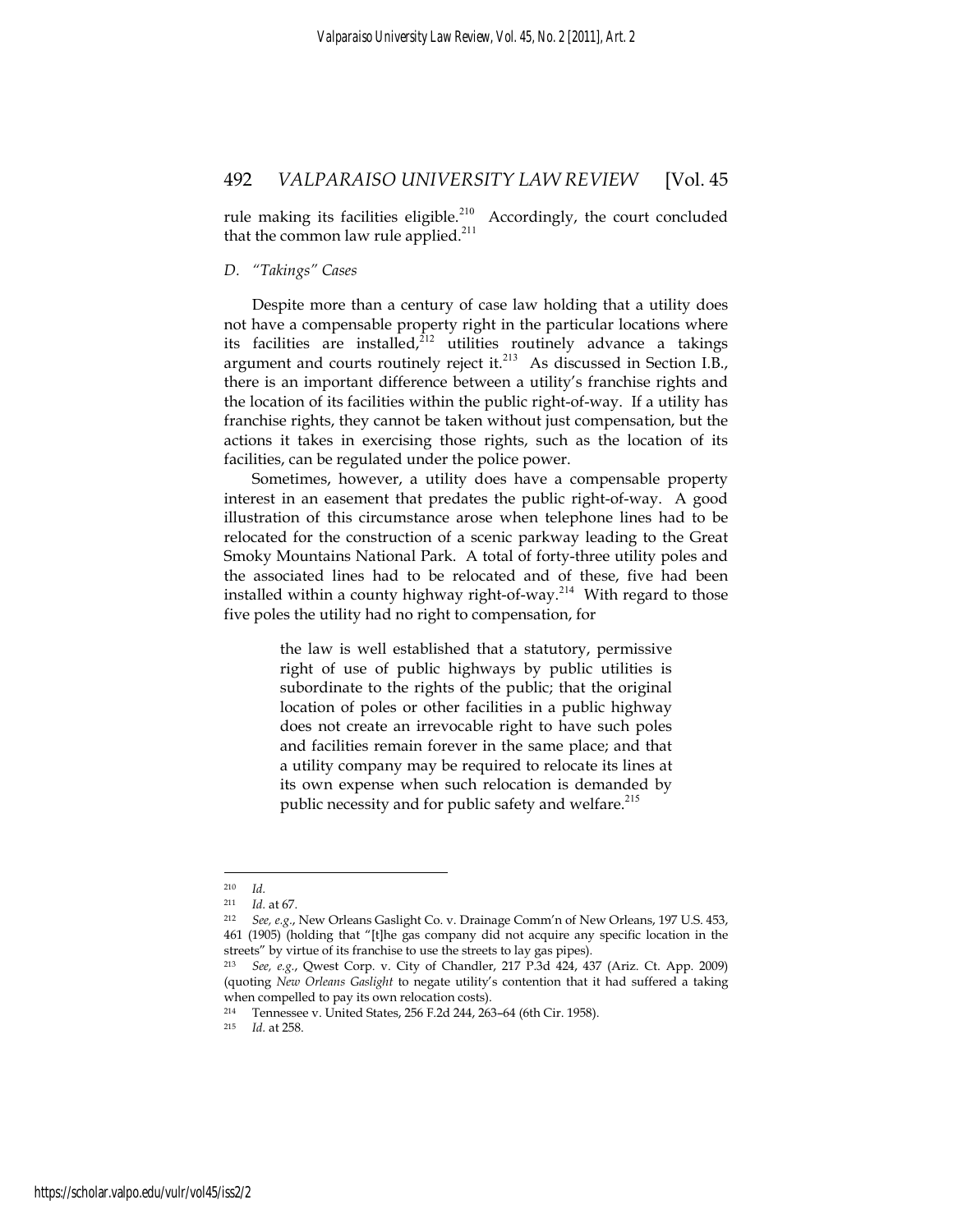The right of the state to order relocation, moreover, was not affected by its conveyance of the highway land to the federal government, for there was no "sound reason why the state's police power should not be exercised in conjunction with the [federal] government's right of eminent domain."<sup>216</sup>

With regard to the other thirty-eight poles, however, the utility was entitled to reimbursement, because they were installed on private land two years before the county acquired a wider and longer right-of-way that included most of them. $217$  So while the state could order these facilities to be moved, it did have to pay for the relocation.<sup>218</sup>

#### III. THE DIFFICULT NEXUS BETWEEN GOVERNMENT ACTION AND PRIVATE DEVELOPMENT

In years past, governments all too often handled infrastructure needs on a reactive basis. A developer, for example, might open up a large housing subdivision on what had been a quiet rural road. As more and more houses were built in the subdivision, traffic on the road would increase. Eventually, there would be demands to improve the road to handle the increased traffic, and the city or county would respond by widening the road, adding turn lanes and signals, and improving the intersections. If utilities occupying the existing road right-of-way had to move, it would be at their cost.

As time went on, however, governments became more proactive. Instead of waiting for the road to bog down in traffic, a local government might first require the developer to study what off-site infrastructure improvements would be needed as the development built out. Then, it might require the developer to pay for or make those off-site improvements as a condition to getting needed governmental approval for the subdivision.<sup>219</sup> This practice of assessing impact fees or exactions as a condition of land-use permitting has been the focus of much litigation, the discussion of which is beyond the scope of this Article. For

<sup>216</sup> *Id.* at 257. 217 *Id.* at 262–64. If the highway easement was there first, and the utility later acquired its own easement in the same area, the common law rule should still apply because the utility easement would be subordinate. City of Perrysburg v. Toledo Edison Co*.*, 870 N.E.2d 189, 196 (Ohio Ct. App. 2007).

<sup>218</sup> *Tennessee*, 256 F.2d at 262–64. 219 *See, e.g.,* David L. Callies & Glenn H. Sonoda, *Providing Infrastructure for Smart Growth: Land Development Conditions*, 43 IDAHO L. REV. 351, 353–55 (2007); Laurie Reynolds and Carlos A. Ball, *The Law & Politics of Local Governance, Exactions and the Privatization of the Public Sphere*, 21 J.L. & POL. 451, 464 (2005); Nicole M. Lugo, Comment, *Dolan v. City of Tigard: Paving New Bicycle Paths Through the Thickets of the Fifth Amendment's Takings Clause*, 48 ARK. L. REV. 823, 831 (1995).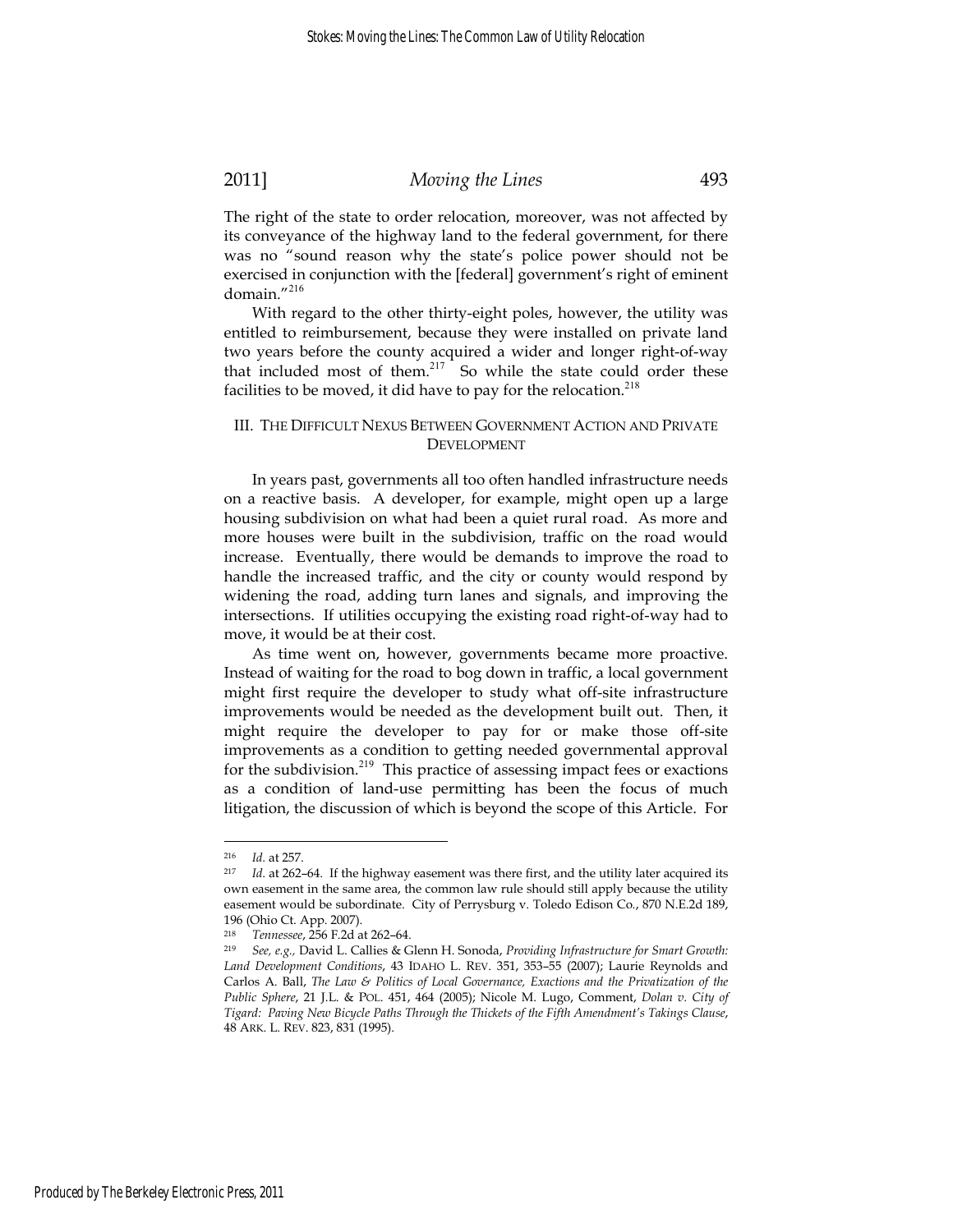our purposes, it is sufficient to note that governments sometimes require developers to undertake or finance upgrades to nearby roads and other infrastructure that will be impacted by their developments.<sup>220</sup> And when this happens, utilities within the existing public right-of-way may be forced to relocate, raising a potentially difficult question: who should pay for the relocation, the utility or the developer?

#### *A. Road Widening as a Condition of a Development Permit*

In the early 1980s, Dame Construction Company applied for approval to develop 715 homes on a 417-acre site in Contra Costa County, California. The county board of supervisors approved the application with several conditions, one of which required Dame to widen the portion of San Ramon Valley Boulevard next to the development site.<sup>221</sup> This widening project would require Pacific Gas and Electric ("PG&E") to relocate a distribution line on that road, which PG&E declined to do without Dame's promise to pay for it. Dame refused to promise anything and went ahead with construction, leaving PG&E's poles and lines in the middle of the newly paved road.<sup>222</sup> At that point, PG&E moved its poles and sued Dame to recover the cost.<sup>223</sup>

Dame advanced three reasons why the common law utility rule should apply and require PG&E to pay for the relocation. First, Dame said that even though it undertook and paid for the road widening, the project had to be treated as a "governmental act" because it was a condition imposed by the county government. As Dame contended, "it is a common practice for local governments to impose conditions on developers requiring various work to be done as a means of obtaining public improvements at private expense."<sup>224</sup> Even so, however, the court found that Dame's development "contributed to the need for widening . . . the road, and the work was performed and paid for by Dame, not the county."<sup>225</sup> Accordingly, it did not consider Dame's work to be a governmental act.

Second, Dame argued that because the county would have had to widen the road eventually, it should "therefore stand in the shoes of the

<sup>220</sup> *See, e.g.*, McClung v. City of Sumner, 545 F.3d 803 (9th Cir. 2008) (upholding city ordinance requiring new, permitted developments to upgrade size of storm water drains). 221 Pac. Gas & Elec. Co. v. Dame Constr. Co., Inc., 236 Cal. Rptr. 351, 352–53 (Cal. Ct. App. 1987).

<sup>222</sup> *Id.*

<sup>223</sup> The county would not have been liable in any event, as its subdivision development agreement with Dame required Dame to pay "all costs of the work, including inspections thereof and relocating existing utilities required thereby." *Id.* at 357 (emphasis omitted).<br><sup>224</sup> *Id.* at 354. *Id.*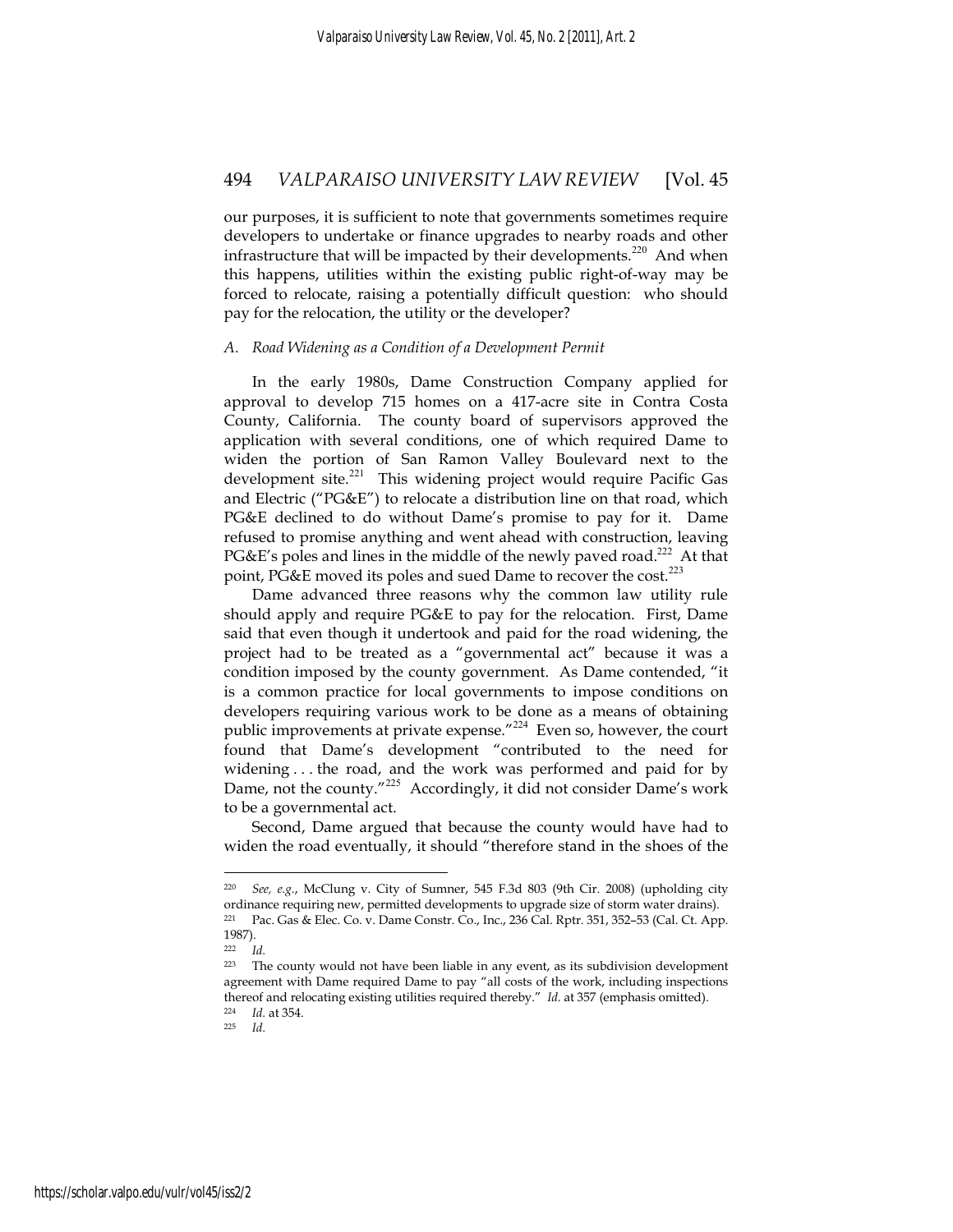government, which does not have to bear the costs of utility location."<sup>226</sup> But the court put the burden back on Dame, finding that its "private development at least accelerated the need for the public improvement, thereby providing the nexus which justified imposition of all of the costs thereof on the developer."<sup>227</sup>

Finally, Dame emphasized that it was the county that asked PG&E to move the poles, arguing that under the common law rule, a utility must pay for relocation whenever requested to do so by the government agency that controls the road.<sup>228</sup> In fact, the county did send a set of plans for the road-widening project to PG&E and asked the company to "make arrangements" to relocate its poles accordingly.<sup>229</sup> But the county's letter said nothing about who should pay for the relocation, and that fact, to the court, was at least as important as the fact that the county had directed its request to  $PG\&E.^{230}$ 

Based on these findings, the court concluded that the common law rule did not apply. To craft a solution, it turned to an economic analysis for guidance. Should the relocation cost be borne by PG&E's ratepayers generally, or should it be borne by Dame, whose subdivision residents will most directly benefit from the road-widening project?<sup>231</sup> It decided that allocating the cost to the beneficiary of the project would be the most equitable solution, "regardless whether the beneficiary is deemed to be the developer or a segment of the public."<sup>232</sup>

To begin with, the court felt that although the general public would benefit from the road widening, the primary beneficiary was the developer, "which would not have been permitted to develop its land without agreeing to widen the adjacent boulevard. Since Dame presumably enjoys the economic opportunity that the development represents, it seems proper that it should also bear the attendant costs."<sup>233</sup> And while Dame argued that the county planned to widen the road anyway, the evidence did not indicate that the road project would have been done had Dame's subdivision not been approved.<sup>234</sup>

But even if the general public was the main beneficiary of the improvement, the court still felt justified in allocating the cost to Dame. As the court explained:

<sup>226</sup> *Id.* at 354–55*.*

<sup>227</sup> *Id*. 228 *Id.*

<sup>229</sup> *Id.* at 353. 230 *Id.* at 354–55. 231 *Id.* at 354–56. 232 *Id.* at 355–56. 233 *Id.* at 356. 234 *Id.*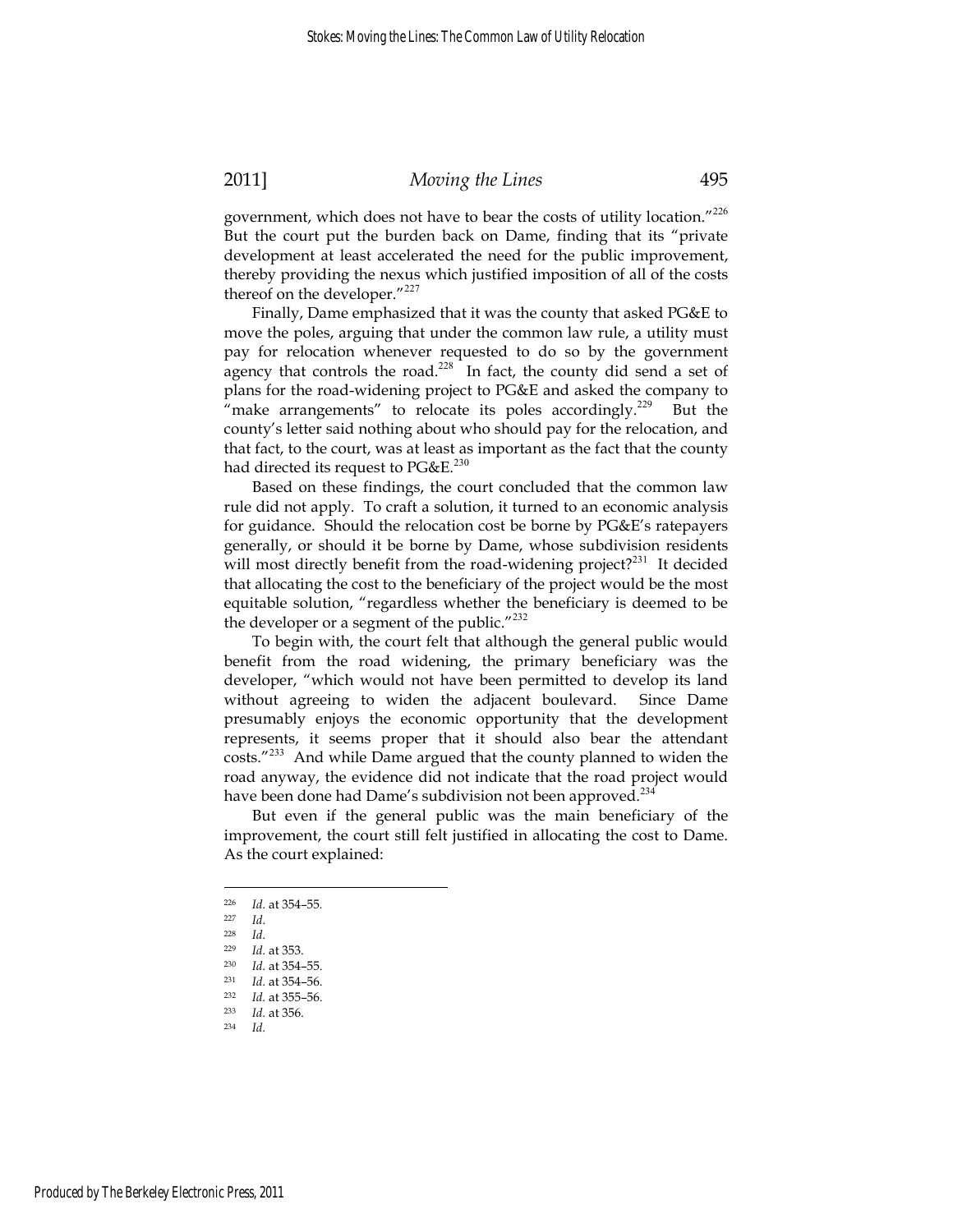[t]he members of the public who will benefit most from the road widening will be those who reside closest to it and most regularly contribute to traffic upon the widened segment. As it appears most of these persons will be living in houses purchased from Dame, Dame is able to and almost certainly will pass on the costs of the improvement, including the expense of relocating the poles, to these residual beneficiaries.<sup>235</sup>

The Maryland Court of Appeals faced a similar situation when Montgomery County required a developer to widen an adjacent road as a condition of approval for a residential development.<sup>236</sup> According to the court, the common law utility relocation rule normally "involved situations in which the relocation is required because of changes in the right-of-way made necessary by public works projects of one kind or another and the utility seeks compensation *from the public authority* for the cost of relocation." $237$  In the case before it, by contrast, the relocation was required for a private development and would work to the economic benefit of a private developer.<sup>238</sup> After considering *Dame Construction* and other cases, the Maryland court concluded that

> [w]hether we adopt a benefit analysis as the California court did or simply hold . . . that, where the relocation is triggered and made necessary by a private development, the common law rule does not apply and the developer must pay the cost of the relocation, is not likely to make much difference. The end result under either approach will, in almost all instances, be the same. The automatic rule is the easier to apply and avoids the prospect of extensive litigation and endless discovery over who, among any number of possible parties, may be the principal beneficiary of particular road improvements occasioned by a private development. Largely for that reason, we shall adopt [the automatic rule] . . . . We find no legal basis, and certainly no equitable one, for requiring a utility's rate-paying customers to bear a cost triggered and made necessary by a private developer's

<sup>235</sup> *Id.*

<sup>236</sup> Potomac Elec. Power Co. v. Classic Cmty. Corp*.*, 856 A.2d 660, 662 (Md. 2004). 237 *Id.* at 667. 238 *Id.* at 668.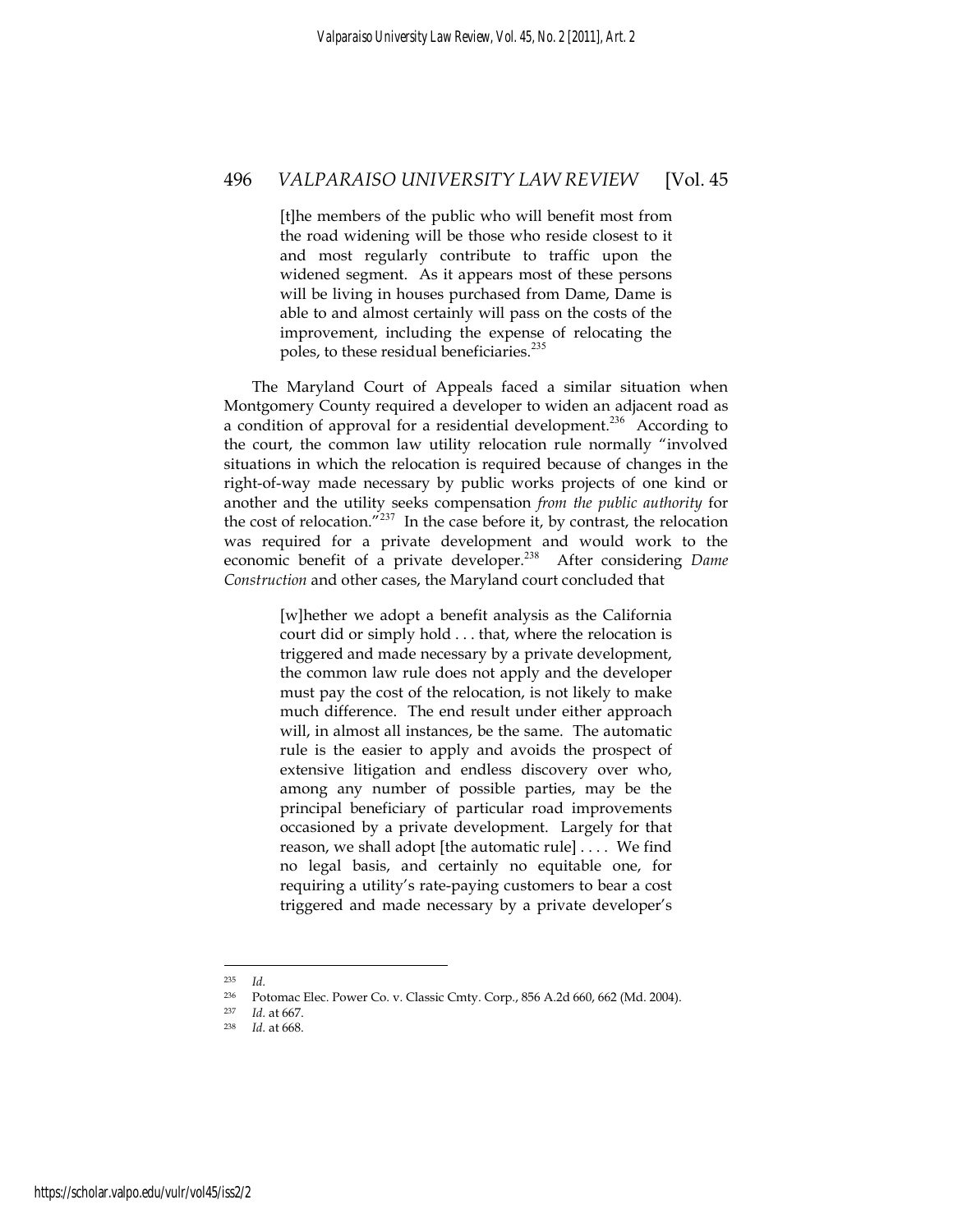project and thus, in effect, to subsidize the cost of the development.<sup>239</sup>

More recently, the Court of Appeals for the Eighth Circuit essentially adopted the Maryland court's "triggering" approach, holding that a road improvement project—undertaken by a private developer as a condition of governmental approval of a multi-use development in Little Rock was outside the scope of the common law rule.<sup>240</sup> As the court noted, the road was needed to accommodate increased traffic from a commercial development and the private developers were the driving force behind the development.<sup>241</sup> Although the developers argued that the road project was "dictated by the city for the benefit of the public," the city had no imminent plan for construction and, significantly, the city had actually changed its long-term plan for the road location to accommodate the developers' wishes. $242$  While the road project might have accomplished a governmental *purpose*, it was not a governmental *act*, leading the court to decide that the common law utility relocation rule did not apply.<sup>243</sup>

#### *B. Road Widening Mandated by Legislation*

Unlike the development-permit cases, a "governmental act" will be found when the road project has been mandated by a legislative act. The City of Bridgeton, Missouri wanted to improve Taussig Road for many years but lacked the funding to do it.<sup>244</sup> An opportunity came with the development of an industrial park in a neighboring community. The industrial park needed a highway interchange, part of which would be in Bridgeton, and the Missouri Department of Transportation required the park's developer to get approval of the interchange from all the municipalities that would be affected by it. Bridgeton agreed to give its approval in return for the developer's agreement to help pay for the Taussig Road project.<sup>245</sup> Four years later, when the Taussig Road project was ready for construction, a dispute arose regarding relocation of water lines belonging to the Missouri-American Water Company.

The first legal problem was the expiration of the utility's franchise to maintain its lines in the public right-of-way. Both sides, however, had

<sup>&</sup>lt;sup>239</sup> *Id.* at 669.<br><sup>240</sup> Whisenhunt v. Sw. Bell Tel., 573 F.3d 565, 568–69 (8th Cir. 2009).<br><sup>241</sup> *Id.* at 568

<sup>241</sup> *Id.* at 568. 242 *Id.* at 568–69. 243 *Id.*

<sup>244</sup> City of Bridgeton v. Mo.-Am. Water Co*.*, 219 S.W.3d 226, 229 (Mo. 2007). 245 *Id.*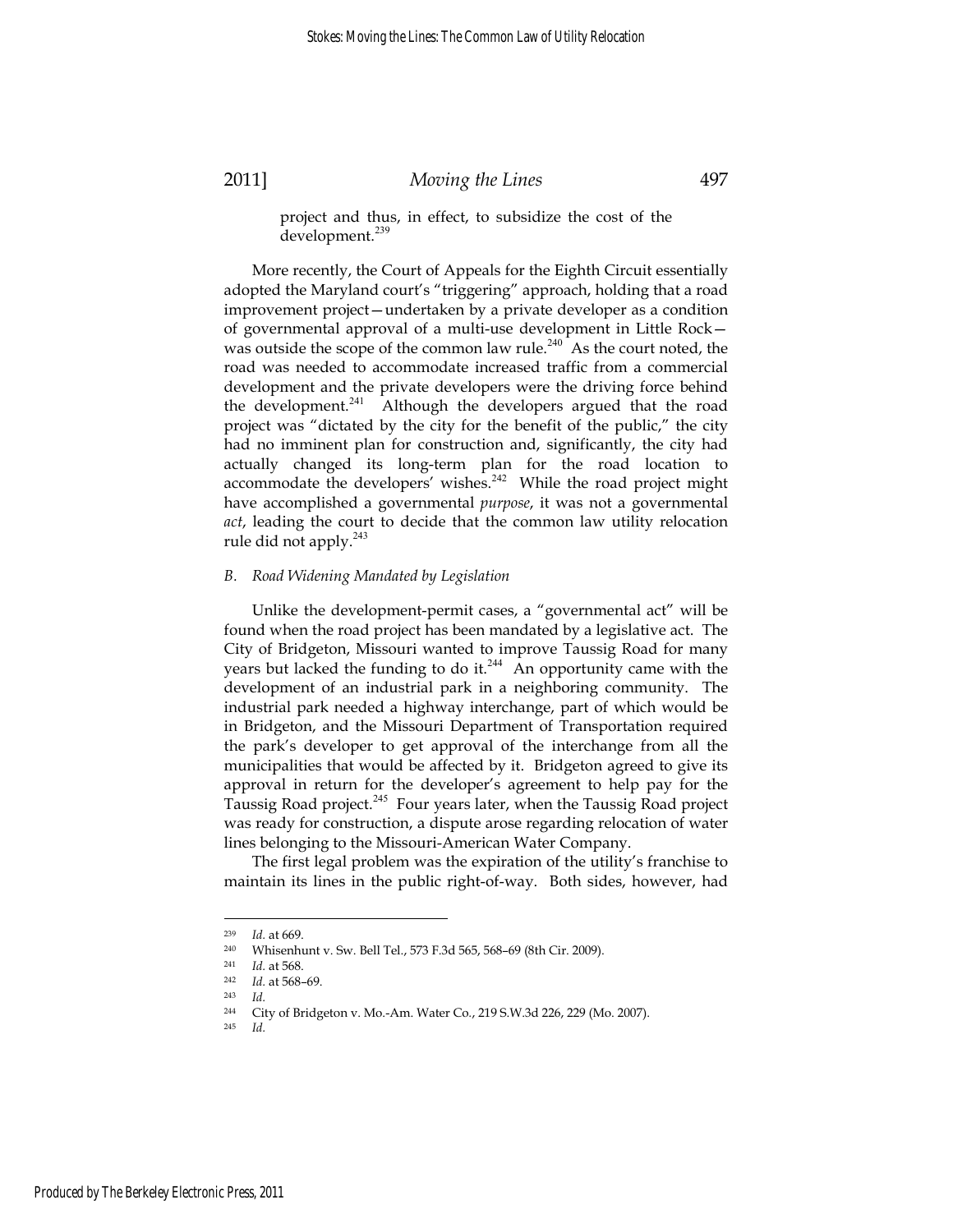continued to act as if the franchise was still in force. Accordingly, the court decided that the parties were operating under an implied contract, having the same terms as the original franchise and terminable upon reasonable notice.<sup>246</sup>

The court then turned to relocation costs and, since the original franchise said nothing about it, decided that the common law rule would govern. $247$  The water company emphasized the role that private development was playing, arguing that the industrial park developer had agreed to pay for the Taussig Road project four years before the city council legislatively declared the project to be a public purpose.<sup>248</sup> To the Missouri Supreme Court, however, the timing was irrelevant:

> The purpose of the Taussig Road project was for the legislative body to determine. The Court respects that authority and normally does not look behind such legislative determinations. There is no evidence in the record that could establish any arbitrary and unreasonable acts on the part of Bridgeton sufficient to constitute abuse of the legislative process.<sup>249</sup>

And since the city council had established by resolution that public necessity required relocating the water company's facilities in the Taussig Road right-of-way, the court held that the company had to do the work at its own expense. $250$ 

In reaching this decision, the Missouri Supreme Court expressed no opinion on the validity of an earlier Missouri appellate decision that required developers to pay to relocate utilities when improving roads under governmentally-imposed conditions on land-use permits.<sup>251</sup> The court distinguished that decision, however, because in the earlier case "there was no legislative determination that the primary purpose of the project was a public one."<sup>252</sup> Ironically, the industrial park development would add little traffic to Taussig Road.<sup>253</sup> While that fact would have given the industrial park developer a solid basis to contest the Taussig

<sup>246</sup> *Id.* at 232. 247 *Id*. 248 *Id.* at 233. 249 *Id.* (citations omitted). 250 *Id.*

<sup>&</sup>lt;sup>251</sup> *Id.* at 233 n.3 (citing Home Builders Ass'n of Greater St. Louis v. St. Louis Cnty. Water Co*.*, 784 S.W.2d 287 (Mo. Ct. App. 1989)). 252 *Id*. 253 *Id.* at 239.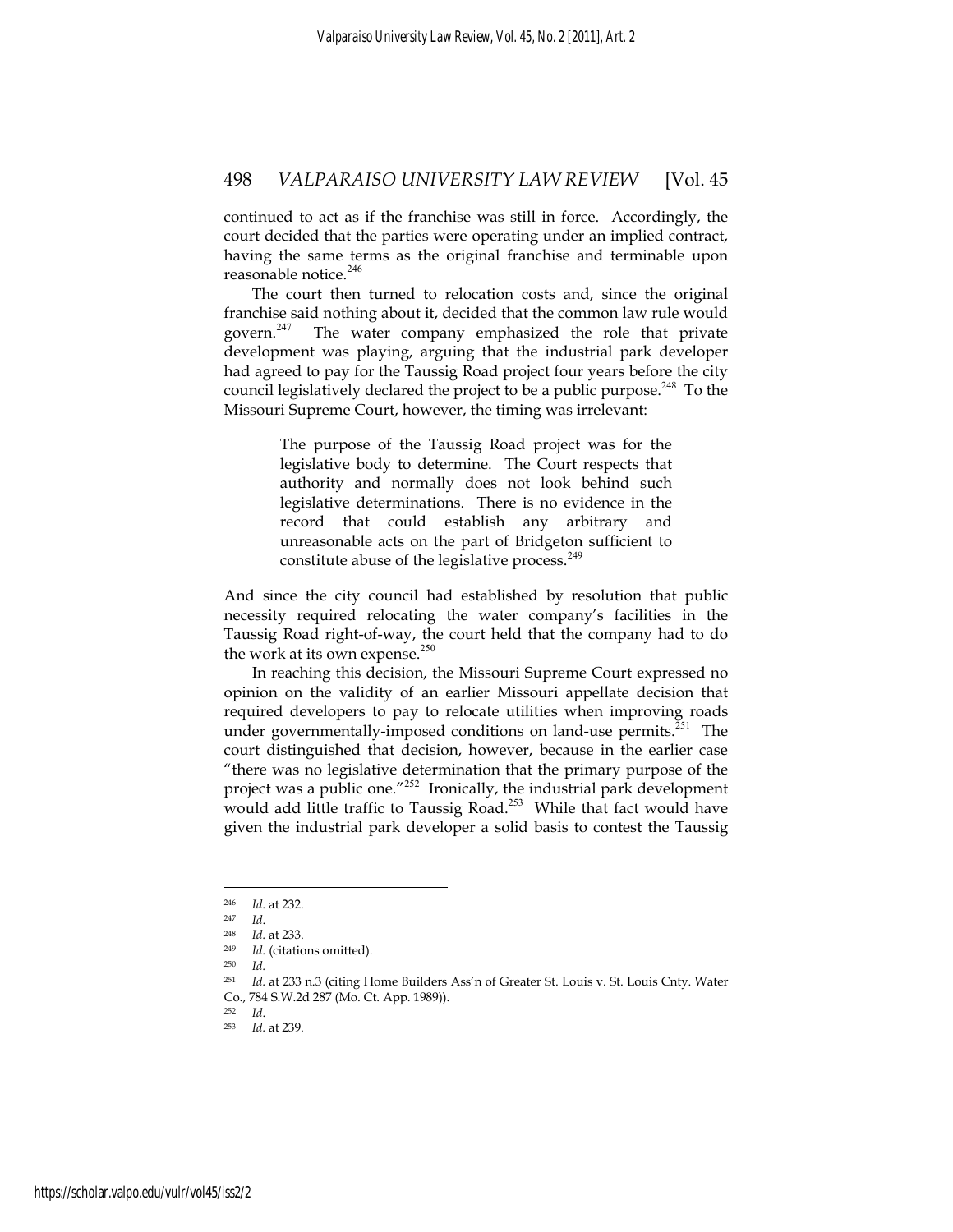Road project had it been imposed as a permit condition, $254$  in the Missouri Supreme Court's view it also served to distinguish the earlier appellate case where "the actions of private developers triggered the need for the road improvements."<sup>255</sup>

#### *C. Considering the Issues Raised by the "Private Development" Cases*

Dame Construction Company made a valid point: once there was enough new development in the area, the county would have had to widen San Ramon Valley Boulevard anyway. The court's response that Dame's development "at least accelerated the need for the public improvement"—was not really an answer.<sup>256</sup> *Any* new development that generated traffic would have accelerated the need to widen the road. And because Dame was standing in the county's shoes for purposes of widening the road, why should it not also stand in the county's shoes for purposes of utility relocation?

But PG&E also had a valid point. If its electric lines had been on private land, Dame would have had to pay to relocate them. Since the relocation is part and parcel of a private development project, why should the outcome be any different for the lines that PG&E had been allowed to install on public right-of-way? Why should one private business (Dame) get the benefit of the state's police power to order relocation at the expense of another private business (PG&E)? Similar concerns lay underneath the argument about "proprietary" government activities<sup>257</sup> and the negative reaction to use of eminent domain power to acquire property for private development.<sup>258</sup>

Neither the "benefit" nor the "triggering event" approach, however, provides a satisfactory way to distinguish privately motivated projects from truly public works. As the Maryland Court of Appeals pointed out,

<sup>254</sup> *See Home Builders Ass'n of Greater St. Louis*, 784 S.W.2d at 289 ("[The government agencies] have taken the position that an exaction requiring each of the Developers to construct these right-of-way improvements is justified because they are reasonably related to each Developer's project. No Developer has objected that such exaction was unlawful."). The Taussig Road project was not a permit-related exaction, however; the city gave its support for a highway interchange in return for the developer's agreement to fund the road project. *Id.*

<sup>255</sup> *City of Bridgeton*, 219 S.W.3d at 233 n.3. 256 Pac. Gas & Elec. Co. v. Dame Constr. Co., Inc., 236 Cal. Rptr. 351, 354 (Cal. Ct. App. 1987).

<sup>257</sup> *See, e.g*., Potomac Elec. Power Co. v. Classic Cmty. Corp., 856 A.2d 660, 667–69 (Md. 2004) (likening a relocation that is made necessary by the actions of a private developer to one caused by a municipality acting in a proprietary capacity).<br><sup>258</sup> See e.o. Alberto B Lonez, Revisiting Kelo and Eminent Do

<sup>258</sup> *See, e.g.*, Alberto B. Lopez, *Revisiting Kelo and Eminent Domain's* "*Summer of Scrutiny"*, 59 ALA. L. REV. 561, 562−64 (2008) (discussing the public and legislative backlash against the Supreme Court's June 2005 decision in *Kelo v. City of New London*, 545 U.S. 469 (2005)).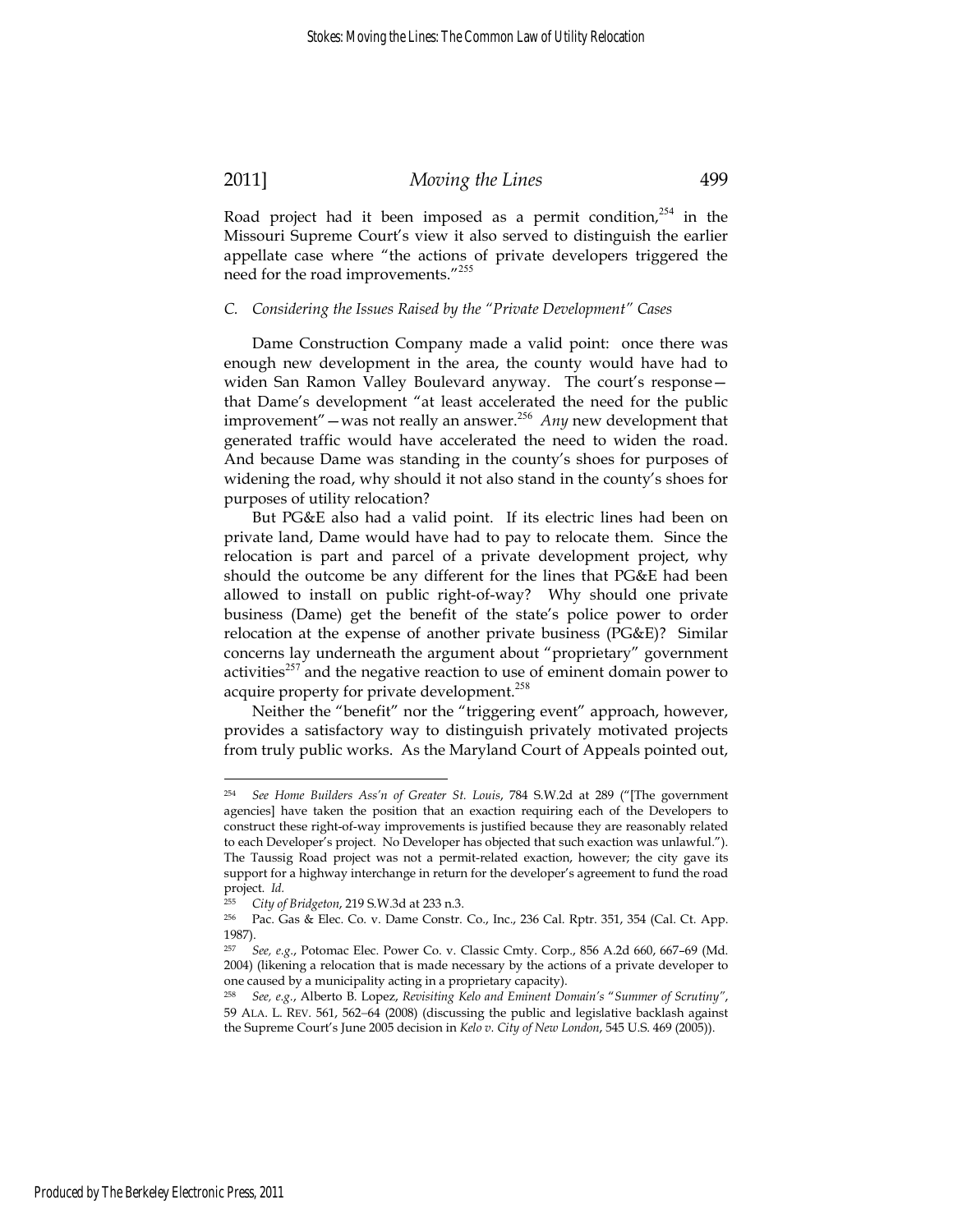it is difficult to quantify who benefits how much from a road project. Focusing on the benefit to the development that set the project in motion ignores future benefits. After the road is widened, every existing and subsequent development along the road will receive the benefit of the project, and property owners on intersecting roads might benefit, too. In addition, the "benefit" approach can reach projects directly undertaken by the government.<sup>259</sup> Furthermore, while someone on the other side of the county may not benefit directly from a particular road, it is equally true that someone without children may not benefit directly from a public school. Yet both road and school systems are legitimate public works projects.

The "triggering event" approach is equally unhelpful. Most of the real estate development in this country is private, and it is this private activity that generates the traffic that needs the roads. In the *Dame Construction* case, the proposed subdivision was fairly large, involving 715 homes. So, the traffic it produced on its own might have exceeded the design capacity of the existing road. But a series of small developments could have produced the same result, even though each of them, taken individually, might not have added enough traffic to justify the widening project or produced enough revenue for the developer to afford it. It is almost always private development, individually or in the aggregate, that triggers the need for a road project, but if a single development is large enough and the traffic impact great enough, the government might require the developer to pay for or undertake the project now instead of using tax money to pay for it later.

Perhaps the better test is the one used by the Missouri Supreme Court in *City of Bridgeton*.<sup>260</sup> The Missouri court focused on the role that Bridgeton's city council played in the project, both presuming that the council acted regularly and using an abuse of discretion standard to review its actions. The following is a more general application of the test used in *City of Bridgeton*.

If the government authority responsible for the road has, by legislation or equivalent administrative act, mandated that the project be built or declared that it is undertaken for a public purpose, then the project should be considered a governmental one for relocation-cost purposes. Accordingly, the utility would have to pay to relocate the

<sup>259</sup> *See, e.g*., Complaint by Wis. Pub. Serv. Corp. against the City of Manitowoc, 2008 Wisc. PUC LEXIS 239, \*3–4, \*10 (Pub. Serv. Comm'n of Wisc. Apr. 18, 2008) ("The record amply demonstrates that the City was engaged in legitimate city improvement projects that reasonably required WPSC to permanently relocate. In addition, WPSC has not demonstrated that the Paul Road improvement project was substantially for the benefit of a third party.").

<sup>260</sup> *See supra* Part III.B (discussing *City of Bridgeton*).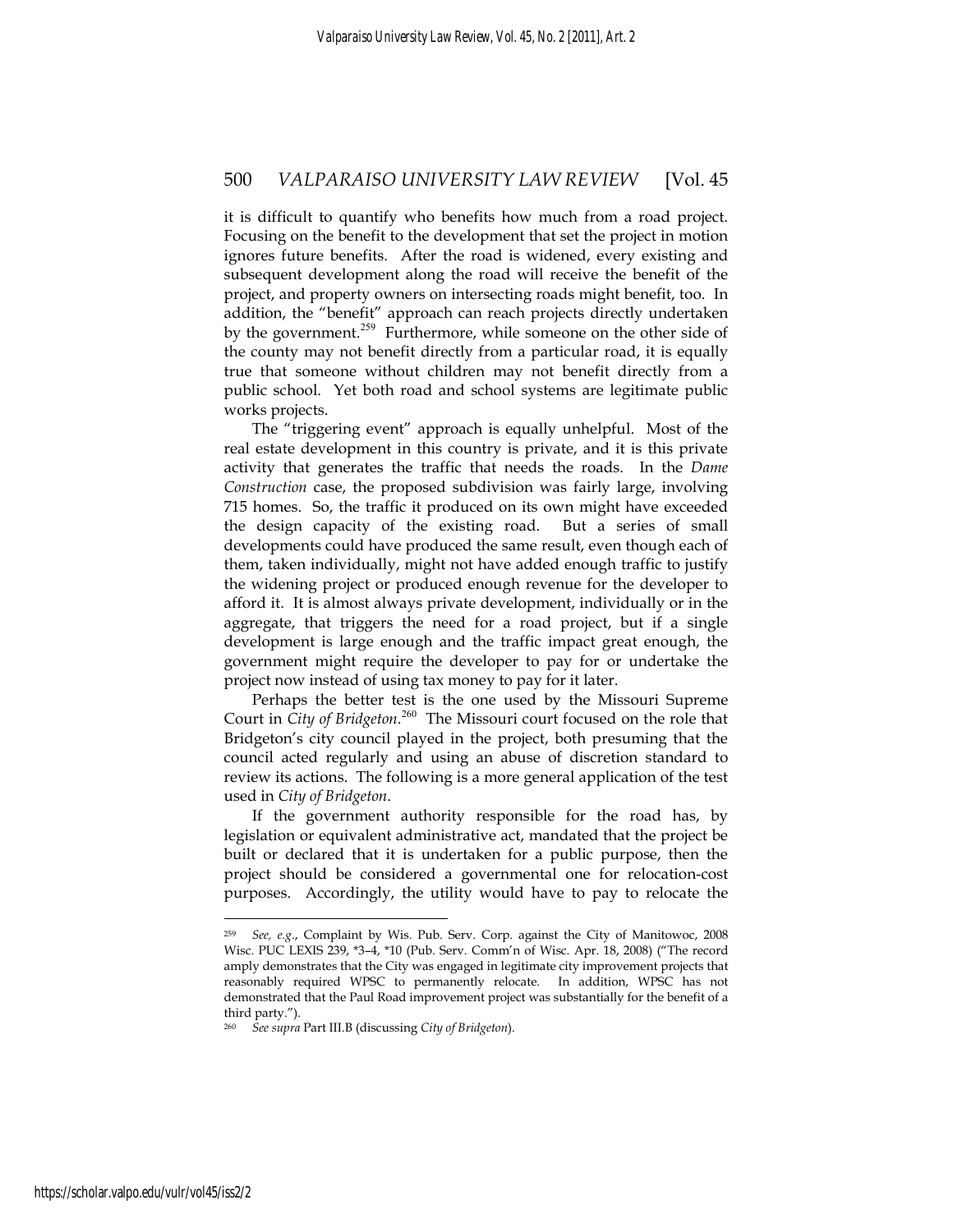facilities it had installed in the public right-of-way, unless it can show that the government abused its discretion by undertaking or legislatively supporting the project.

Alternatively, if the government has not taken such affirmative steps in support of the project, and has simply made it a prerequisite to approval of a private development, then its concern is primarily with the development's impact on infrastructure. In that setting, the officially expressed public interest in the project is attenuated, so it could properly be considered a private action in which utility relocation costs should be paid by the developer.

### IV. THE USE OF A "CLEAR STATEMENT" REQUIREMENT IN DECIDING CHALLENGES TO THE COMMON LAW RELOCATION RULE

As the foregoing analysis has shown, the common law rule that "utilities have been required to bear the entire cost of relocating from a public right-of-way whenever requested to do so by state or local authorities" is remarkably well-established.<sup>261</sup> The U.S. Supreme Court approved it in 1905, reaffirmed it in 1983, and almost every state in the nation has adopted it.<sup>262</sup>

This nearly universal support is not surprising, for the rule is founded on a significant public policy consideration: governments have a paramount right and duty to use their police powers to control the public's vital assets—its streets and highways—for the public good. Allowing utilities to put poles, wires, and pipes in the public ways is an important and valuable use, but those secondary purposes cannot displace public control. If the rule is not followed, and the government has to pay to relocate those subordinate occupants of the public space, it would undermine public control and directly affect the government's ability to improve roads or develop other public uses. Accordingly, any departure from the common law rule should not be lightly inferred.

When the Supreme Court considered the relocation-cost issue in *Norfolk Redevelopment*, it began with a clear statement rule: that a common law principle "ought not to be deemed to be repealed, unless

<sup>261</sup> Norfolk Redevelopment & Hous. Auth. v. Chesapeake & Potomac Tel. Co*.*, 464 U.S. 30, 35 (1983).

<sup>262</sup> N. States Power Co. v. Fed. Transit Admin., 358 F.3d 1050, 1053 (8th Cir. 2004) (calling the common law utility-relocation rule "undisputed precedent"); City of Auburn v. Qwest Corp*.*, 260 F.3d 1160, 1167 (9th Cir. 2001) (noting that the rule has been followed in virtually every jurisdiction except, possibly, Arkansas); BETH A. BUDAY & DENNIS JENSEN, MCQUILLIN ON MUNICIPAL CORPORATIONS § 34.74.10 (3d ed. 1995).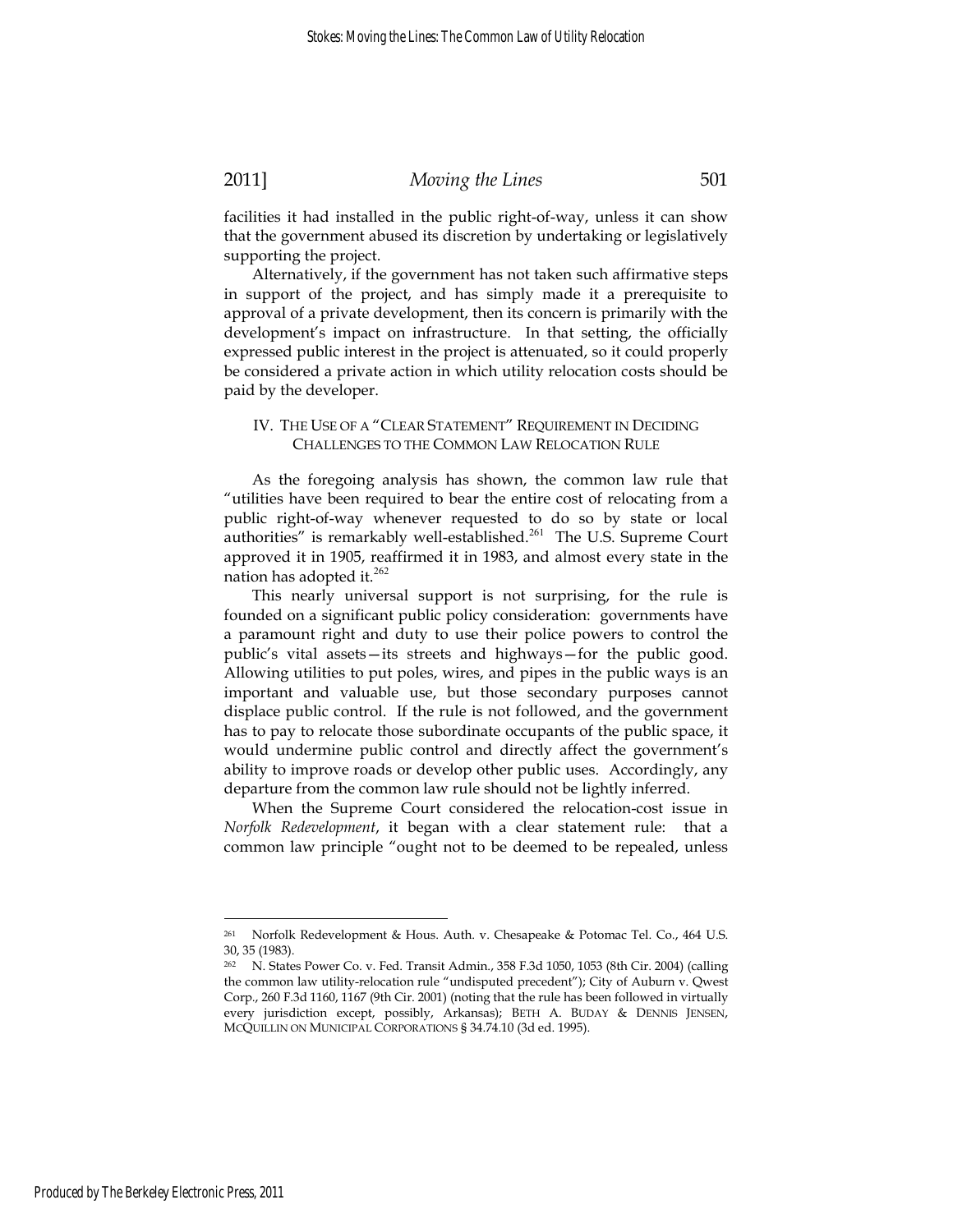the language of a statute be clear and explicit for this purpose."<sup>263</sup> The Court noted that while this often-invoked canon of statutory construction is not always given much weight, it had greater force in the context of utility relocation because federal eminent domain law is largely derived from the common law.<sup>264</sup>

We have also seen that the purpose of the common law utilityrelocation rule is to avoid inadvertently blocking or impeding a state or local government's exercise of the police power over the streets and public ways. It is not just an ordinary part of the common law; it is a rule that conserves the government's fundamental power over public assets. To be sure, a state government can decide to cede some of that power by paying to relocate utilities using the public right-of-way. But because the common law rule is so broadly recognized, and is founded on such important public policy considerations, there is no room for doubt. A court must be convinced that the legislature really meant to shift responsibility for relocation costs from the utility to the public. Accordingly, the common law rule should be given strong presumptive weight, similar to the presumption in favor of the constitutionality of statutes,<sup>265</sup> so that the statute would be read narrowly to avoid any conflict with it.<sup>266</sup>

<sup>263</sup> *Norfolk Redevelopment*, 464 U.S. at 35–36 (quoting Fairfax's Devisee v. Hunter's Lessee, 7 Cranch 603, 623 (1813)).

<sup>264</sup> *Id*. at 36. 265 *See, e.g*., Honulik v. Town of Greenwich, 980 A.2d 845, 849–50 (Conn. 2009) (citing State v. Indrisano*,* 640 A.2d 986, 992 (Conn. 1994)) ("[W]e begin with a strong presumption of constitutionality. . . . we read the statute narrowly in order to save its constitutionality, rather than broadly in order to destroy it. We will indulge in every presumption in favor of the statute's constitutionality.").

<sup>&</sup>lt;sup>266</sup> The New Jersey Supreme Court gave a narrow construction to that state's relocationcost statute in the context of a road widening undertaken by a private developer. The statute requires the state to pay for utility relocations on any "highway project," which is defined as a project "administered and contracted for" by the state's Commissioner of Transportation. Pine Belt Chevrolet, Inc. v. Jersey Cent. Power & Light Co*.*, 626 A.2d 434, 436 (N.J. 1993) (quoting N.J. STAT. ANN. § 27:7 (West 1984)). New Jersey Department of Transportation ("DOT") made Pine Belt Chevrolet widen part of a public highway as a condition of a driveway permit, and this widening displaced some utility poles. Jersey Central Power contended that the statute had entirely abrogated the common law rule. But the court, carefully analyzing the statute's terms, concluded that it applied only to projects that the DOT contracted for and administered. Since the DOT ordered (but did not itself undertake) the widening project, the court held that common law rule still applied. *Id*. at 443.

The court also concluded that the cost should not be shifted to the Chevrolet dealership. In this regard, it noted that New Jersey's highway access management regulations categorized the road widening as a capacity improvement benefiting the entire motoring public rather than an improvement benefiting the permit applicant only (like a dedicated turn lane or traffic signal). *Id.* at 445. This administrative classification convinced the court that the widening project had a public purpose. The court then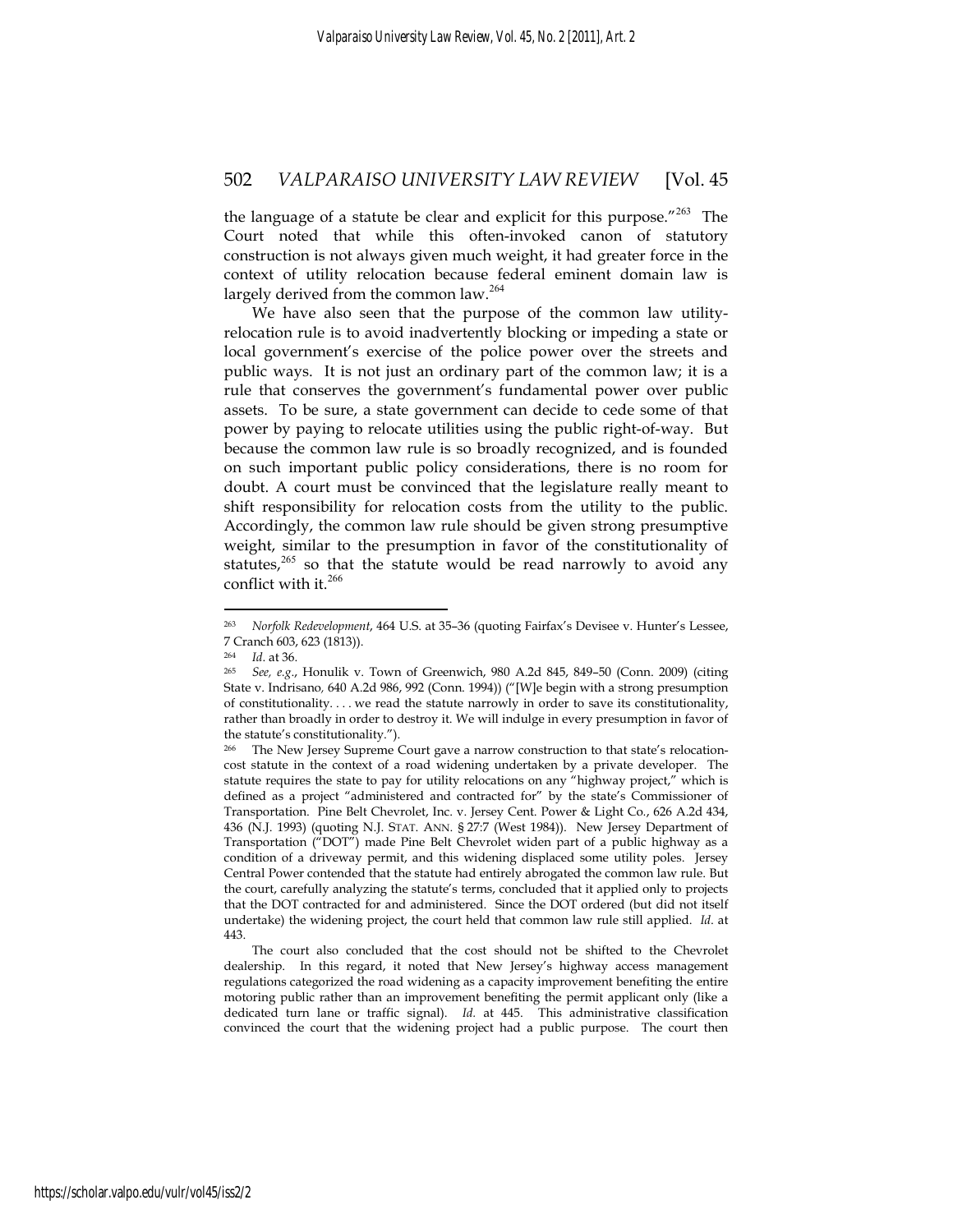When construing an act by a local government, such as a local franchise agreement with a utility, the inquiry would take on a second step. First, did the local government clearly assume responsibility for relocation costs? Second, did the state legislature clearly allow the local government to do this? $2^{67}$  In the regulatory context, assuming a state's utility commission has the power to enact regulations or approve tariffs contrary to local legislation, the same question should be asked. Does this tariff (or regulation) on utility relocation expressly state that it applies to governments? If it does, then a court can be assured that, after the appropriate notice and public comment process, the utility commission knowingly decided to shift the burden of relocation costs to the local government.

Had the Fifth Circuit used a clear statement rule, it would have avoided a ten million dollar mistake about the meaning of Texas law in the Westpark Tollway case.<sup>268</sup> Once it determined that the utility was claiming reimbursement for relocation costs under a statute that was ambiguous, $^{269}$  the inquiry would have ended, and the court would have applied the common law rule as the Texas Supreme Court later did. $270$ Instead, the court decided to "look to other sources"<sup>271</sup> to find the meaning, and those sources gave it the wrong answer.

This Article began with the observation that courts are sometimes reluctant to apply the common law utility relocation rule, perhaps because it seems like an outdated historical artifact or an uncompensated taking of private property. But as we have seen, the public policy

concluded that "[l]iability for the costs of relocations necessitated by highway improvements that further the public welfare is a risk the utility companies run and a price they must pay for the privilege of locating within a public right-of-way." *Id.*

<sup>267</sup> Home Tel. & Tel. Co. v. City of Los Angeles, 211 U.S. 265, 273 (1908). The Supreme Court stated that

the State may authorize one of its municipal corporations to establish, by an inviolable contract, the rates to be charged by a public service corporation (or natural person) for a definite term, not grossly unreasonable in point of time, and that the effect of such a contract is to suspend, during the life of the contract, the governmental power of fixing and regulating the rates. But for the very reason that such a contract has the effect of extinguishing *pro tanto* an undoubted power of government, both its existence and the authority to make it must clearly and unmistakably appear, and all doubts must be resolved in favor of the continuance of the power.

*Id.* (citations omitted). 268 Centerpoint Energy Hous. Elec. LLC v. Harris Cnty. Toll Rd. Auth., 436 F.3d 541, 542 (5th Cir. 2006).

<sup>269</sup> *See id.* at 545 ("[W]e have examined the statute, as noted above, and find that the words 'eligible utility facility' remain ambiguous.").

<sup>&</sup>lt;sup>270</sup> Sw. Bell Tel., L.P. v. Harris Cnty. Toll Rd. Auth., 282 S.W.3d 59, 63-65 (Tex. 2009).<br><sup>271</sup> Centernoint Eneroy 436 E 3d at 545

<sup>271</sup> *Centerpoint Energy*, 436 F.3d at 545.